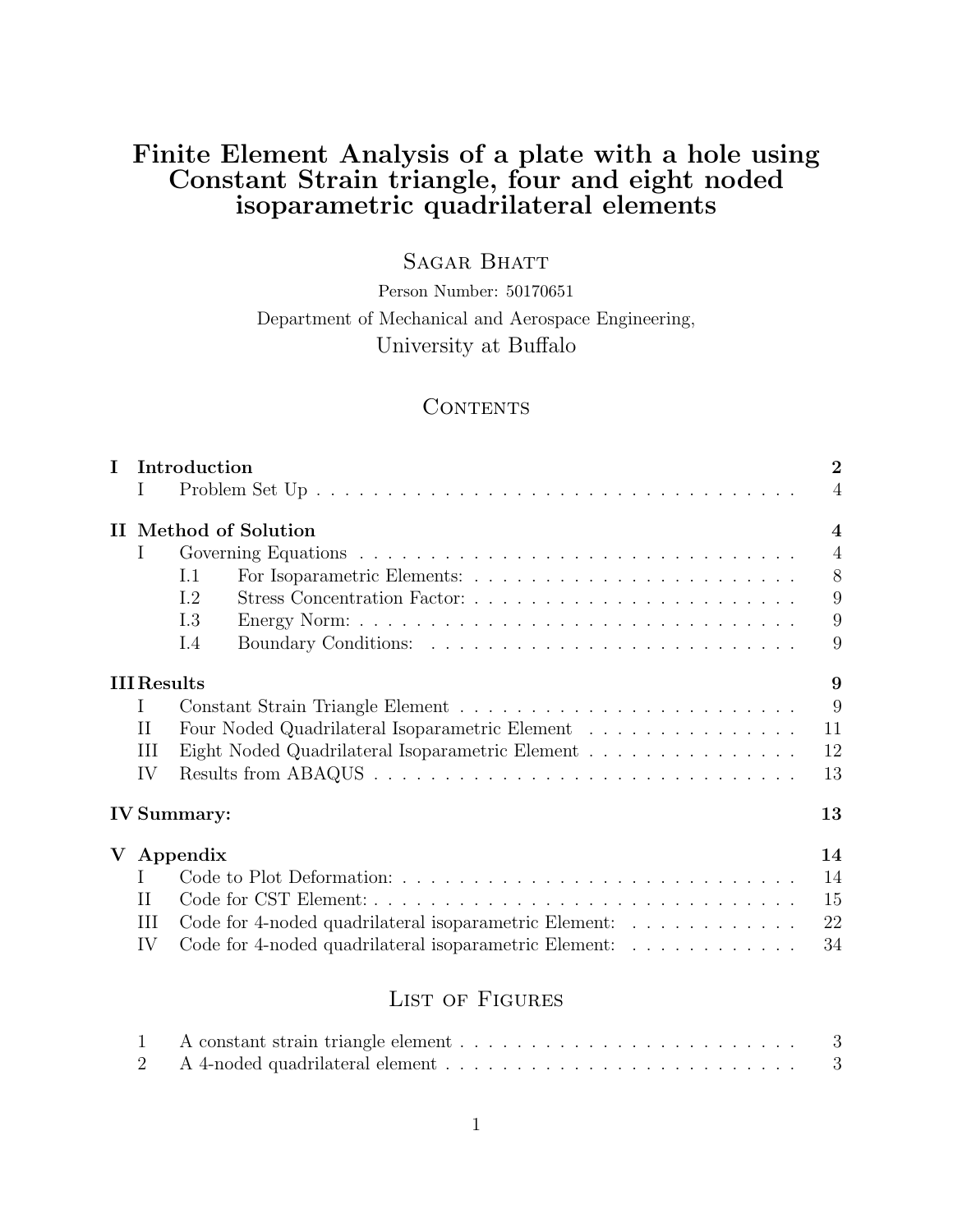| 3           | - 3                                                                                                                |
|-------------|--------------------------------------------------------------------------------------------------------------------|
| 4           | $\overline{4}$<br>The problem setup $\ldots \ldots \ldots \ldots \ldots \ldots \ldots \ldots \ldots \ldots \ldots$ |
| $5^{\circ}$ | $\overline{4}$<br>The quadrant being used in this study considering symmetry $\dots \dots \dots$                   |
| 6           | Deformation of the plate due to the load for CST elements $\dots \dots \dots$<br>10                                |
| 7           | Error in energy norm for CST elements $\ldots \ldots \ldots \ldots \ldots \ldots \ldots$<br>10                     |
| 8           | Deformation of the plate due to the load for $Q4$ elements<br>11                                                   |
| 9           | 11                                                                                                                 |
| -10         | Deformation of the plate due to the loading for $Q8$ elements<br>12                                                |
| -11         | -12                                                                                                                |
| 12          |                                                                                                                    |

#### Abstract

This project aims at studying the deformation of a thin plate with a central circular hole when the plate is loaded in tension with a constant load. Finite element codes were developed in MATLAB using constant strain triangle elements, four- and eight-noded isoparametric elements. A convergence study was performed based on the energy norm a for all three cases and the stress concentration factor around the circular whole was also investigated.The computed results were then compared with the results obtained using commercial code ABAQUS.

#### I. INTRODUCTION

A machine component is bound to have irregularities like a hole in its geometry for various design reasons. These irregularities can contribute immensely to the strength of the part. Configuring the structures with discontinuities is one of the most important topics in the construction of ships, aero-planes, cars etc. Examples of problems in which discontinuities play prominent role in the physical behavior of a system are numerous. From mathematical point of view, analytical solutions are possible only for a limited class of such problems. Many times an accurate solution was not possible due to the complexity of the discontinuity configuration. However, with the advent of Finite element method (FEM), theses analyses can now be performed with a degree of accuracy.[3]

A Constant Strain Triangle element, also referred to as a CST element or a T3 element, has constant shape functions which when applied to plane stress or plane strain conditions, yield approximate solutions for stress and strain fields that are constant throughout the domain of the element.

Introduction of isoparametric element formulation in 1968 by Bruce Irons was one of the most important contributions to the field of Finite Elements because it gave us the tools to overcome the complexity of dealing with the consistency requirements for higher order elements with curved boundaries. The same shape functions are used to interpolate the nodal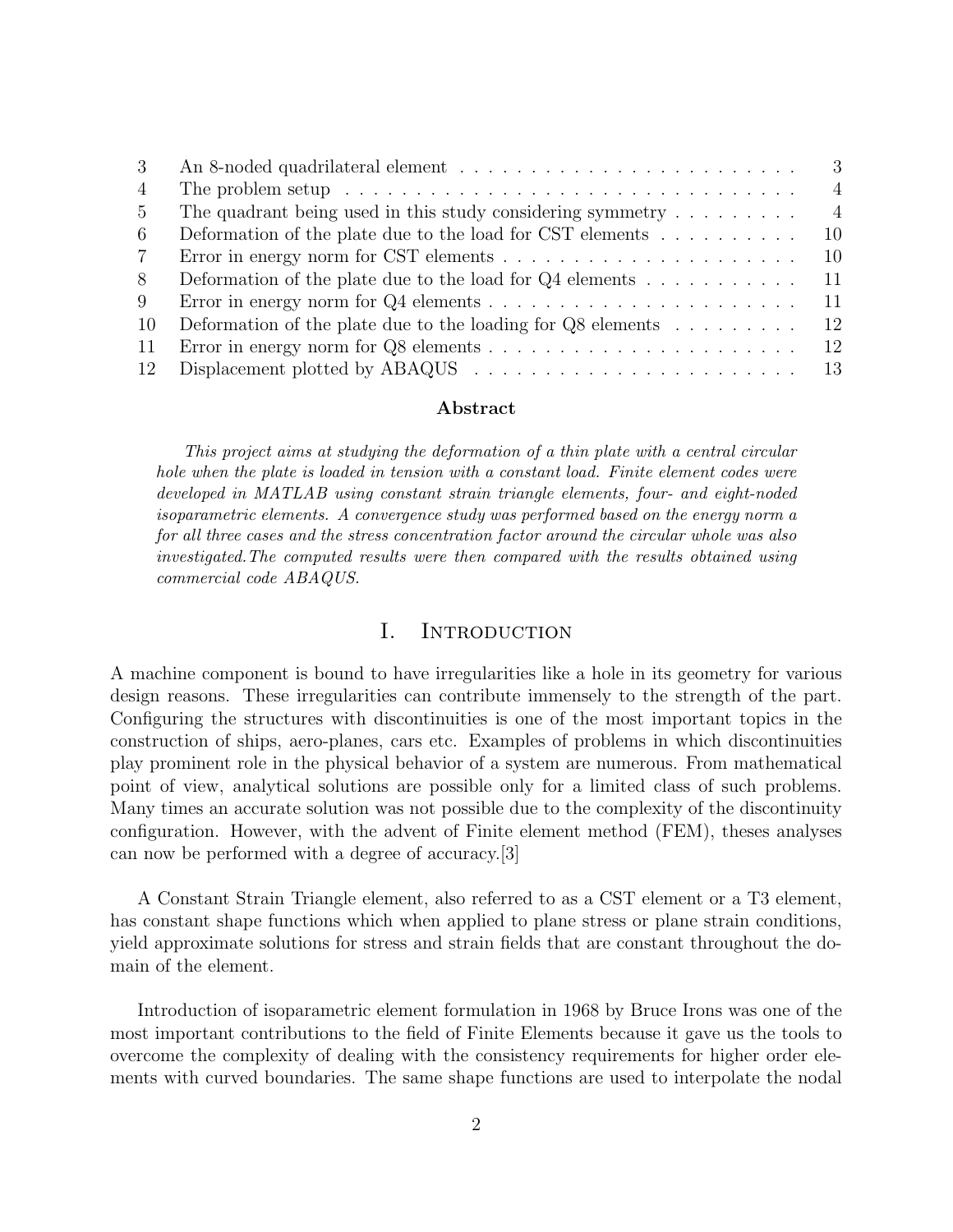coordinates and displacements. The whole element is transformed into an ideal element (e.g. a square element) by mapping it into a different coordinate system. The shape functions are then defined for this idealized element. Here two quadrilateral isoparametric elements are being considered, 4-noded (also called Q4 element) and 8-noded (also called Q8 element).



Figure 1: A constant strain triangle element



Figure 2: A 4-noded quadrilateral element



Figure 3: An 8-noded quadrilateral element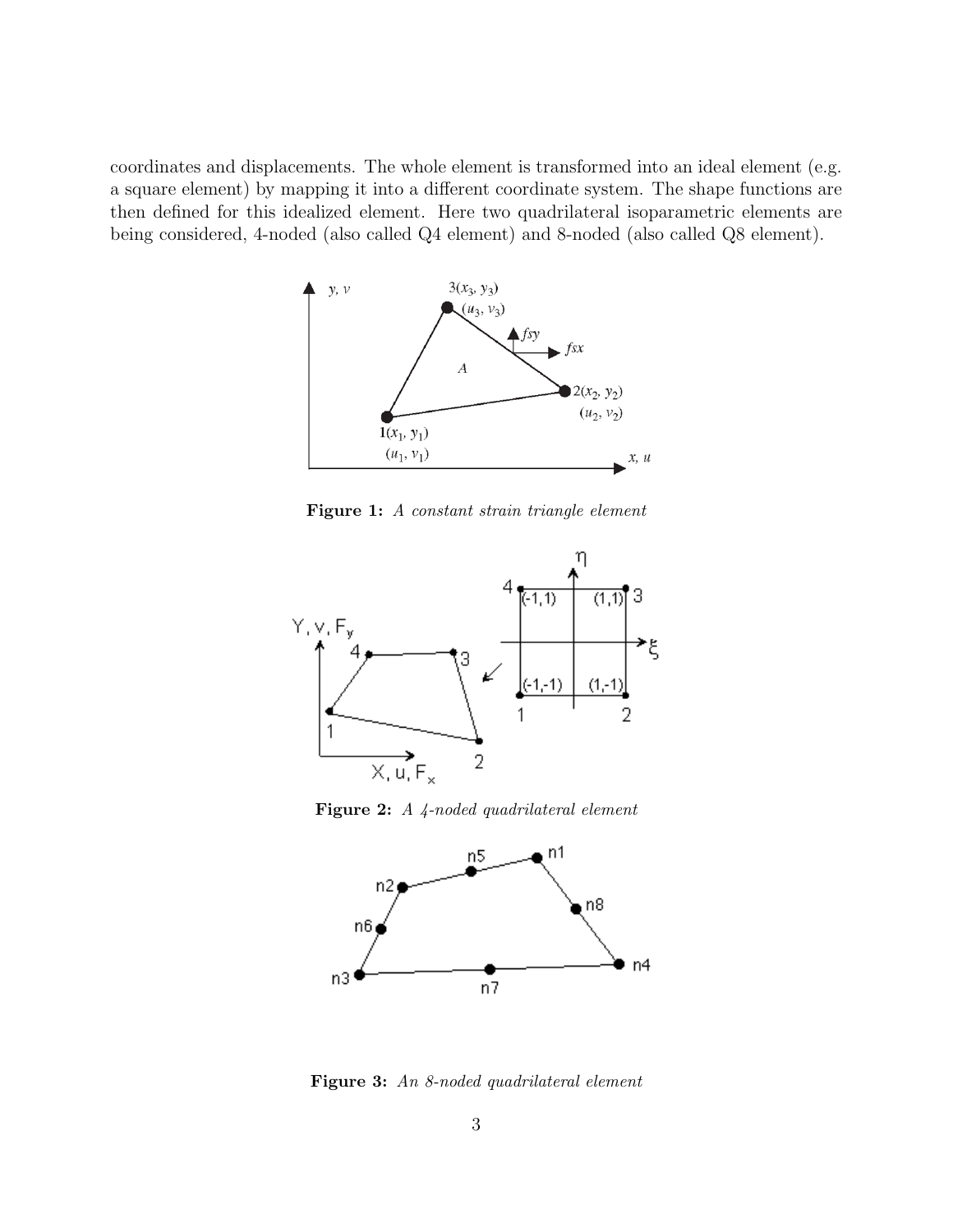### I. Problem Set Up

The problem we are considering consists of a finite plate of length 2L and width 2H with a central hole of radius R, depicted in fig. 4. The relationship between these dimensions is given by:  $L/H = \alpha$ ,  $R/H = \beta$  and these vales were determined from the my UB person number (50170651). Let abcd ijkl be the person number, the the pooisson's ratio,  $\nu = j/20$ . ans  $\alpha = (k+1)/2$ ,  $\beta = 1/(l+3)$ . Young's modulus was arbitrarily assumed to be 2.5. Hence, in this case,  $\alpha = L/H = 3, \beta = R/H = 0.25$  and  $\nu = 0.3$ . Since the problem was symmetrical, we broke the problem to a quarter plate and solved the problem for just one quadrant of the plate using these parameters.



**Figure 5:** The quadrant being used in this study considering symmetry

# II. Method of Solution

#### I. Governing Equations

A general approach for a displacement based finite element formulation is given by the following nine steps[1]. We will demonstrate this formulation for 2D CST. The iso parametric formulation follows the same basic guideline with additional steps involving coordinate transformation and Gauss Quadrature.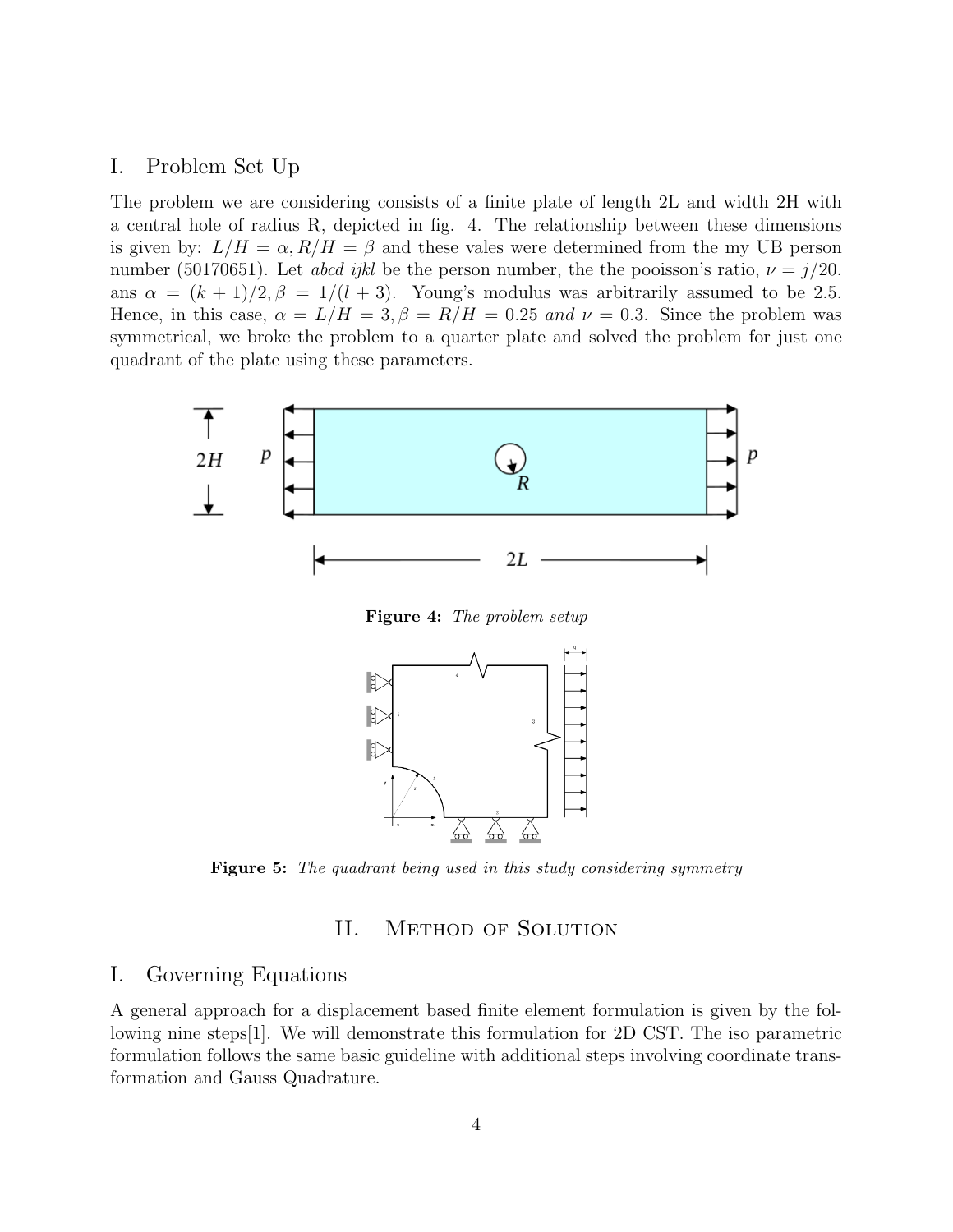1. Choose the coordinate system and define the node numbering system, nodal displacements and body forces for the element.

$$
\vec{u}^e = \{u_1 \ v_1 \ u_2 \ v_2 \ u_3 \ v_3\}^T
$$

$$
\vec{f}^e = \{f_{x1} \ f_{y1} \ f_{x2} \ f_{y2} \ f_{x3} \ f_{y3}\}^T
$$

2. Choose a displacement function that can represent the fundamental deformation of the elements. According to Principle of Virtual Work (PVW):

$$
\int_{\Omega} \sigma_{ij} d\Omega = \int_{\Gamma_t} t_i \delta u_i d\Gamma + \int_{\Omega} f_i \delta u_i d\Omega
$$

Here, if the highest order derivative is  $n^{th}$  order,  $C^{n-1}$  continuity is required. In case of elastic bodies, the highest order derivative is  $1^{st}$  order, hence we require  $C_0$  continuity. So, Let:

 $u(x) = \alpha_1 + \alpha_2 x + \alpha_3 y$  $v(x) = \alpha_4 + \alpha_5 x + \alpha_4 y$ 

Then,  $\vec{u}(\vec{x}) = \Phi(\vec{x})\vec{\alpha}$ 

i.e.

$$
\begin{bmatrix} u(x,y) \\ v(x,y) \end{bmatrix} = \begin{bmatrix} 1 & x & y & 0 & 0 & 0 \\ 0 & 0 & 0 & 1 & x & y \end{bmatrix} \begin{bmatrix} \alpha_1 \\ \alpha_2 \\ \alpha_3 \\ \alpha_4 \\ \alpha_5 \\ \alpha_6 \end{bmatrix}
$$

or,

$$
\vec{u}^e = \mathbb{A}\vec{\alpha}
$$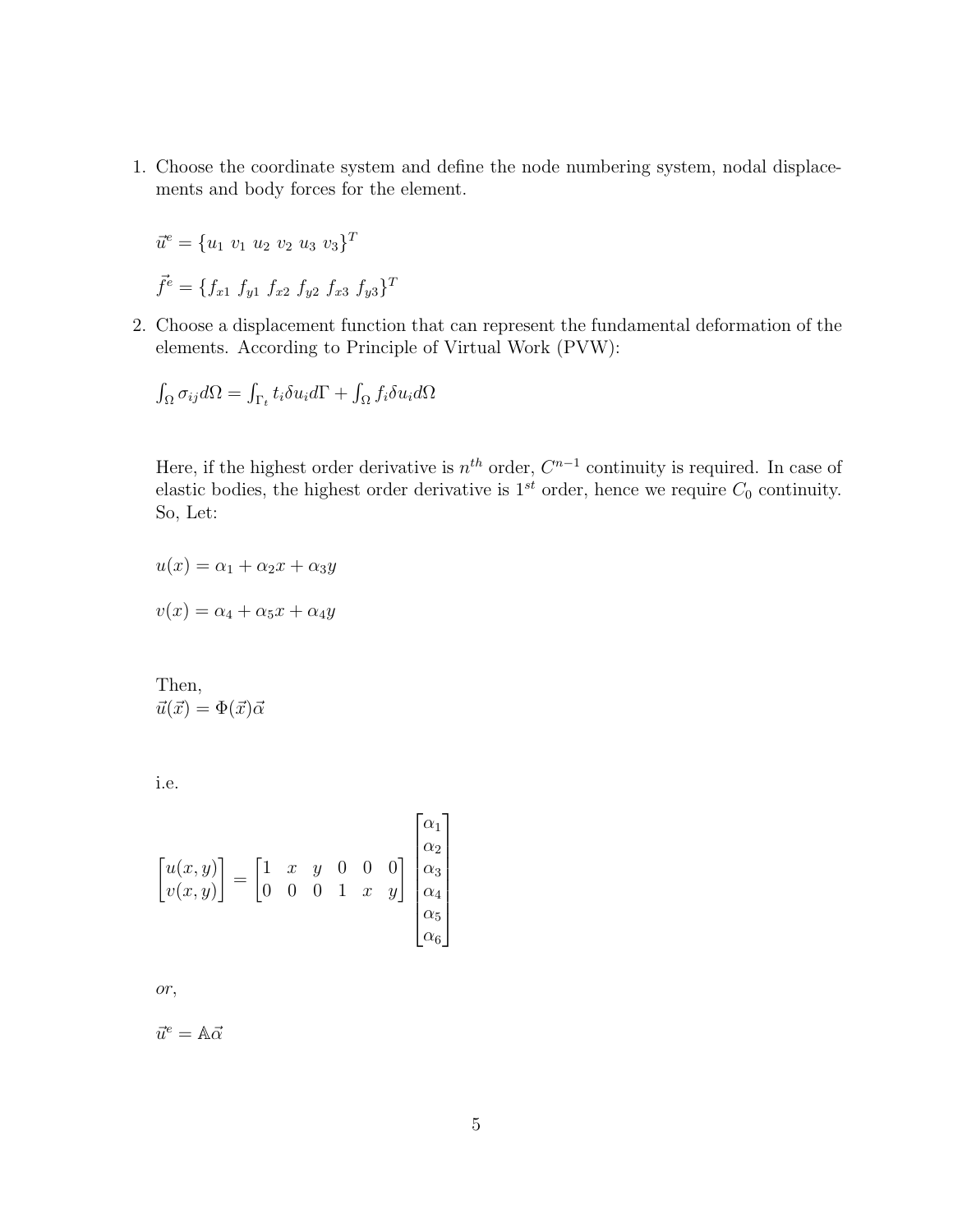$$
\begin{bmatrix} u_1 \\ v_1 \\ u_2 \\ v_2 \\ u_3 \\ v_3 \end{bmatrix} = \begin{bmatrix} u(x_1, y_1) \\ v(x_1, y_1) \\ u(x_1, y_1) \\ v(x_1, y_1) \\ u(x_2, y_2) \\ v(x_3, y_3) \end{bmatrix} = \begin{bmatrix} 1 & x_1 & y_1 & 0 & 0 & 0 \\ 0 & 0 & 0 & 1 & x_1 & y_1 \\ 1 & x_1 & y_1 & 0 & 0 & 0 \\ 1 & x_1 & y_1 & 0 & 0 & 0 \\ 0 & 0 & 0 & 1 & x_2 & y_2 \\ 1 & x_3 & y_3 & 0 & 0 & 0 \\ 0 & 0 & 0 & 1 & x_3 & y_3 \end{bmatrix} \begin{bmatrix} \alpha_1 \\ \alpha_2 \\ \alpha_3 \\ \alpha_4 \\ \alpha_5 \\ \alpha_6 \end{bmatrix}
$$

or,

| $u_1$<br>$v_1$<br>$\boldsymbol{u}_2$ |     |   | $\mathcal{C}_{\alpha_1}$<br>$\alpha_2$<br>$\alpha_3$ |
|--------------------------------------|-----|---|------------------------------------------------------|
| $v_2$<br>$u_3$                       | $=$ | Ψ | $\alpha_4$<br>$\alpha_5$                             |
| $v_3$                                |     |   | $\alpha_{6}$                                         |

where,

where,  

$$
\overline{\mathbb{A}} = \begin{bmatrix} 1 & x_1 & y_1 \\ 1 & x_2 & y_2 \\ 1 & x_3 & y_3 \end{bmatrix}
$$

Then,

$$
\mathbb{A}^{-1} = \begin{bmatrix} \overline{\mathbb{A}}^{-1} & 0\\ 0 & \overline{\mathbb{A}}^{-1} \end{bmatrix}
$$
  

$$
\implies \vec{u}(\vec{x}) = \Phi(\vec{x}) \mathbb{A}^{-1} \vec{u}^e
$$

**3.** 

$$
\vec{\epsilon}(\vec{x}) = \begin{bmatrix} \epsilon_{xx} \\ \epsilon_{yy} \\ \gamma_{xy} \end{bmatrix} = \begin{bmatrix} 0 & 1 & 0 & 0 & 0 & 0 \\ 0 & 0 & 0 & 0 & 0 & 1 \\ 0 & 0 & 1 & 0 & 1 & 0 \end{bmatrix} \begin{bmatrix} \alpha_1 \\ \alpha_2 \\ \alpha_3 \\ \alpha_4 \\ \alpha_5 \\ \alpha_6 \end{bmatrix}
$$

$$
\epsilon_{xx} = \frac{\partial u}{\partial x}
$$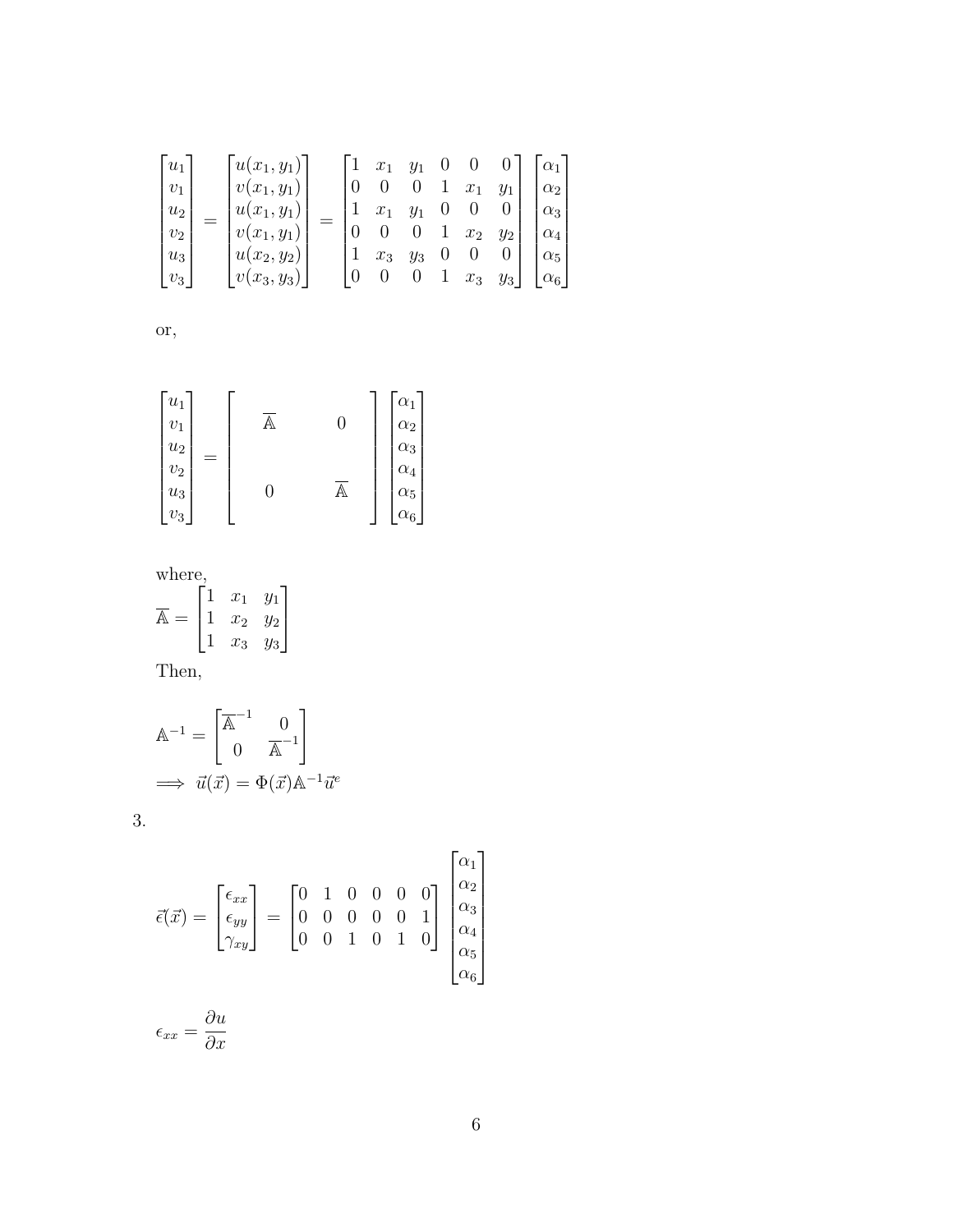$$
\epsilon_{yy} = \frac{\partial v}{\partial y}
$$

$$
\gamma_{xy} = \frac{\partial u}{\partial y} + \frac{\partial v}{\partial x}
$$

$$
\vec{\epsilon}(\vec{x}) = \partial \Phi \mathbb{A}^{-1} \vec{u}^e
$$

$$
\implies \vec{\epsilon}(\vec{x}) = \mathbb{B} \vec{u}^e
$$

4.

$$
\vec{\sigma}(\vec{x}) = \mathbb{C}(\vec{x})\vec{\epsilon}(\vec{x})
$$

Where,

$$
\mathbb{C}(\vec{x}) = \frac{E(1-\nu)}{(1+\nu)(1-2\nu)} \begin{bmatrix} 1 & \frac{\nu}{1-\nu} & 0 \\ \frac{\nu}{1-\nu} & 1 & 0 \\ 0 & 0 & \frac{2\nu}{2(1-\nu)} \end{bmatrix}
$$

5.

 $\delta\vec{u}(\vec{x}) = (N)(\vec{x})\delta\vec{u}^e$  $\partial\vec{\epsilon}(\vec{x})=\mathbb{B}\partial\vec{u}^e$ 

6. Invoke PVW and develop elemental stiffness matrix:  $\mathbb{K}^e = \int_{\Omega} \mathbb{B}^T \mathbb{C} \mathbb{B} d\Omega$ 

Now,  $\mathbb{K}^e\vec{u}^e=\vec{f}^e$ 

- 7. Assemble and enforce boundary conditions  $\mathbb{K}\vec{u} = \vec{f}$
- 8. Solve for  $\vec{u}$
- 9. Post-Processing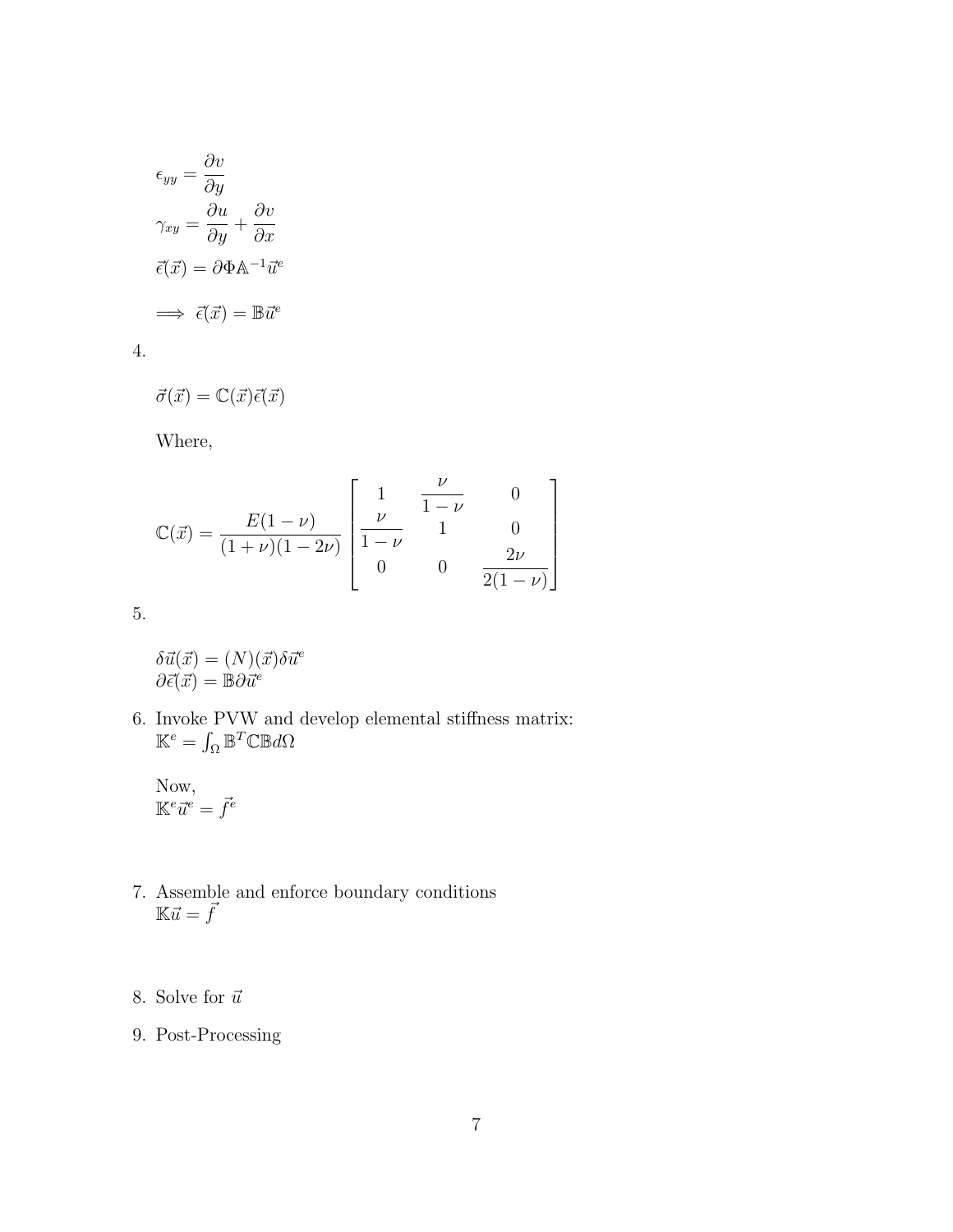# For Isoparametric Elements:

# Shape Functions:

4-noded element:

$$
- N_1(\zeta, \eta) = \frac{1}{4}(1 - \zeta)(1 - \eta)
$$
  
\n
$$
- N_2(\zeta, \eta) = \frac{1}{4}(1 + \zeta)(1 - \eta)
$$
  
\n
$$
- N_3(\zeta, \eta) = \frac{1}{4}(1 + \zeta)(1 + \eta)
$$
  
\n
$$
- N_4(\zeta, \eta) = \frac{1}{4}(1 - \zeta)(1 + \eta)
$$

8-noded element:

$$
- N_1(\zeta, \eta) = -\frac{1}{4}(1 - \zeta)(1 - \eta)(\zeta + \eta + 1)
$$
  
\n
$$
- N_1(\zeta, \eta) = \frac{1}{4}(1 + \zeta)(1 - \eta)(xi - \eta - 1)
$$
  
\n
$$
- N_1(\zeta, \eta) = \frac{1}{4}(1 + \zeta)(1 + \eta)(\zeta + \eta - 1)
$$
  
\n
$$
- N_1(\zeta, \eta) = -\frac{1}{4}(1 - \zeta)(1 + \eta)(\zeta - \eta + 1)
$$
  
\n
$$
- N_1(\zeta, \eta) = \frac{1}{2}(1 - \zeta^2)(1 - \eta)
$$
  
\n
$$
- N_1(\zeta, \eta) = \frac{1}{2}(1 - \eta^2)(1 + \zeta)
$$
  
\n
$$
- N_1(\zeta, \eta) = \frac{1}{2}(1 - \zeta^2)(1 + \eta)
$$
  
\n
$$
- N_1(\zeta, \eta) = \frac{1}{2}(1 - \eta^2)(1 - \zeta)
$$

Also,

$$
x(\zeta, \eta) = \sum_{i} N_i(\zeta, \eta) x_i
$$

$$
y(\zeta, \eta) = \sum_{i} N_i(\zeta, \eta) y_i
$$

$$
u(\zeta, \eta) = \sum_{i} N_i(\zeta, \eta) u_i
$$

$$
v(\zeta, \eta) = \sum_{i} N_i(\zeta, \eta) v_i
$$

**Jacobian:** 
$$
\mathbb{J} = \begin{bmatrix} \frac{\partial x}{\partial \zeta} & \frac{\partial y}{\partial \zeta} \\ \frac{\partial x}{\partial \eta} & \frac{\partial y}{\partial \eta} \end{bmatrix} = \begin{bmatrix} J_{11} & J_{12} \\ J_{21} & J_{22} \end{bmatrix}
$$
**Strain:**

$$
\vec{\epsilon}(\vec{x}) = \begin{bmatrix} \epsilon_{xx} \\ \epsilon_{yy} \\ \gamma_{xy} \end{bmatrix}
$$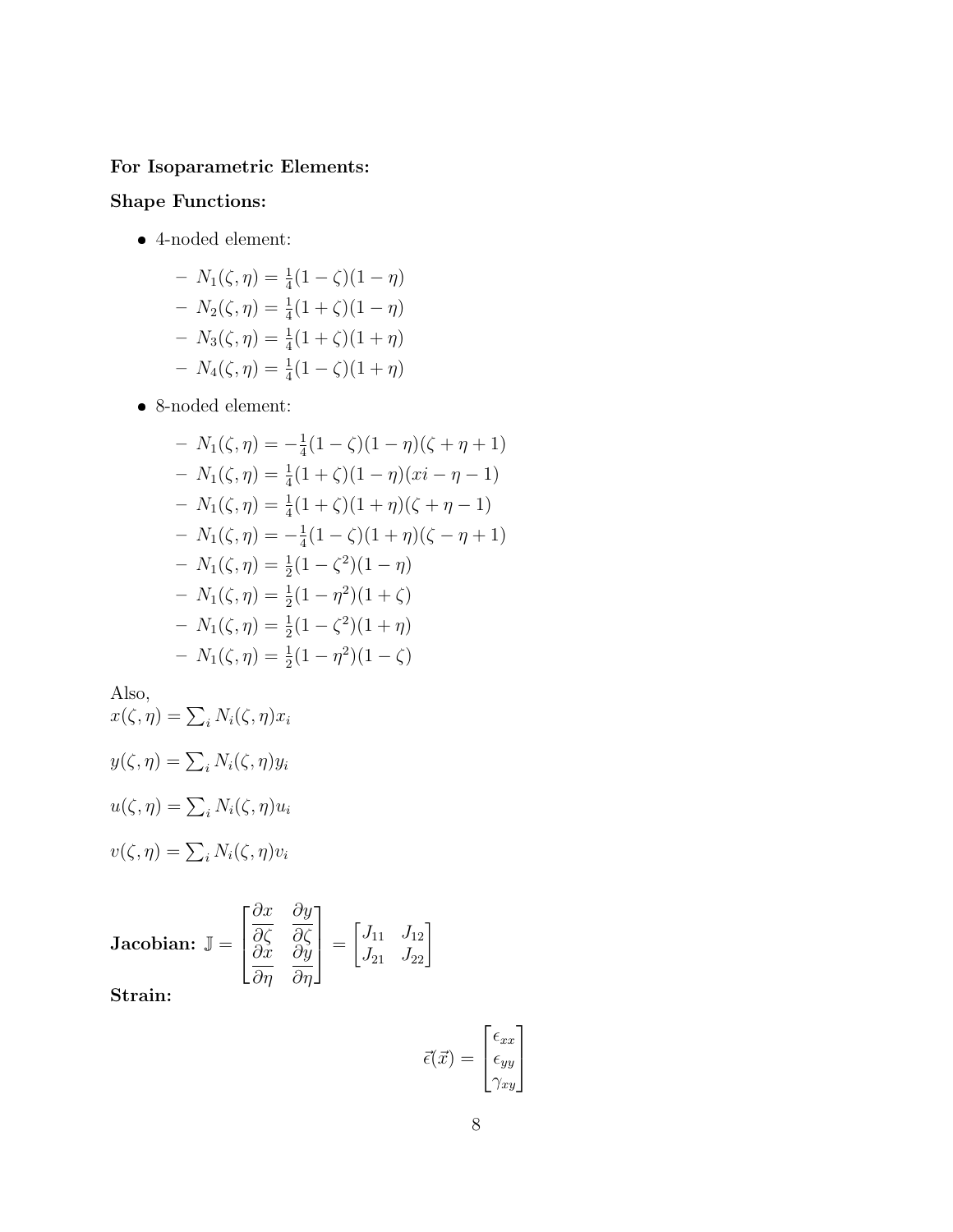$$
\epsilon_{xx} = \frac{\partial u}{\partial x} = \sum_{i} (\hat{J}_{11} \frac{\partial N_i}{\partial \zeta} + \hat{J}_{12} \frac{\partial N_i}{\partial \eta}) u_i
$$

$$
\epsilon_{yy} = \frac{\partial v}{\partial y} = \sum_{i} (\hat{J}_{21} \frac{\partial N_i}{\partial \zeta} + \hat{J}_{22} \frac{\partial N_i}{\partial \eta}) v_i
$$

$$
\gamma_{xy} = \frac{\partial u}{\partial y} + \frac{\partial v}{\partial x}
$$

#### Stress Concentration Factor:

The stress concentration factor was computed base on the following formula:  $SCF = \frac{\sigma_{max}}{2}$  $\sigma_{nom}$ , where,  $\sigma_{nom} =$ load minimum cross section

#### Energy Norm:

The energy norm was computed using:  $\frac{|U_{FE} - U_{EX}|}{|U_{EE} - U_{EX}|}$  $|U_{EX}|$ 

#### Boundary Conditions:

Since we are considering only one quadrant of the plate, fig.5, the following boundary conditions were imposed on this geometry:

- Left edge : No displacement in x-direction i.e.  $1^{st}$  degree of freedom set to 0.
- Bottom edge : No displacement in y-direction i.e.  $2^{nd}$  degree of freedom set to 0.

### III. RESULTS

# I. Constant Strain Triangle Element

|      | Number of Elements   Stress Concentration Factor   Maximum Displacement |        |
|------|-------------------------------------------------------------------------|--------|
|      |                                                                         |        |
| 2190 | 1.3363                                                                  | 1.2619 |
| 594  | 1.3580                                                                  | 1.2589 |
| 394  | 1.1950                                                                  | 1.2567 |
| 282  | 1.3594                                                                  | 1.2557 |
| 156  | 1.0475                                                                  | 1.2531 |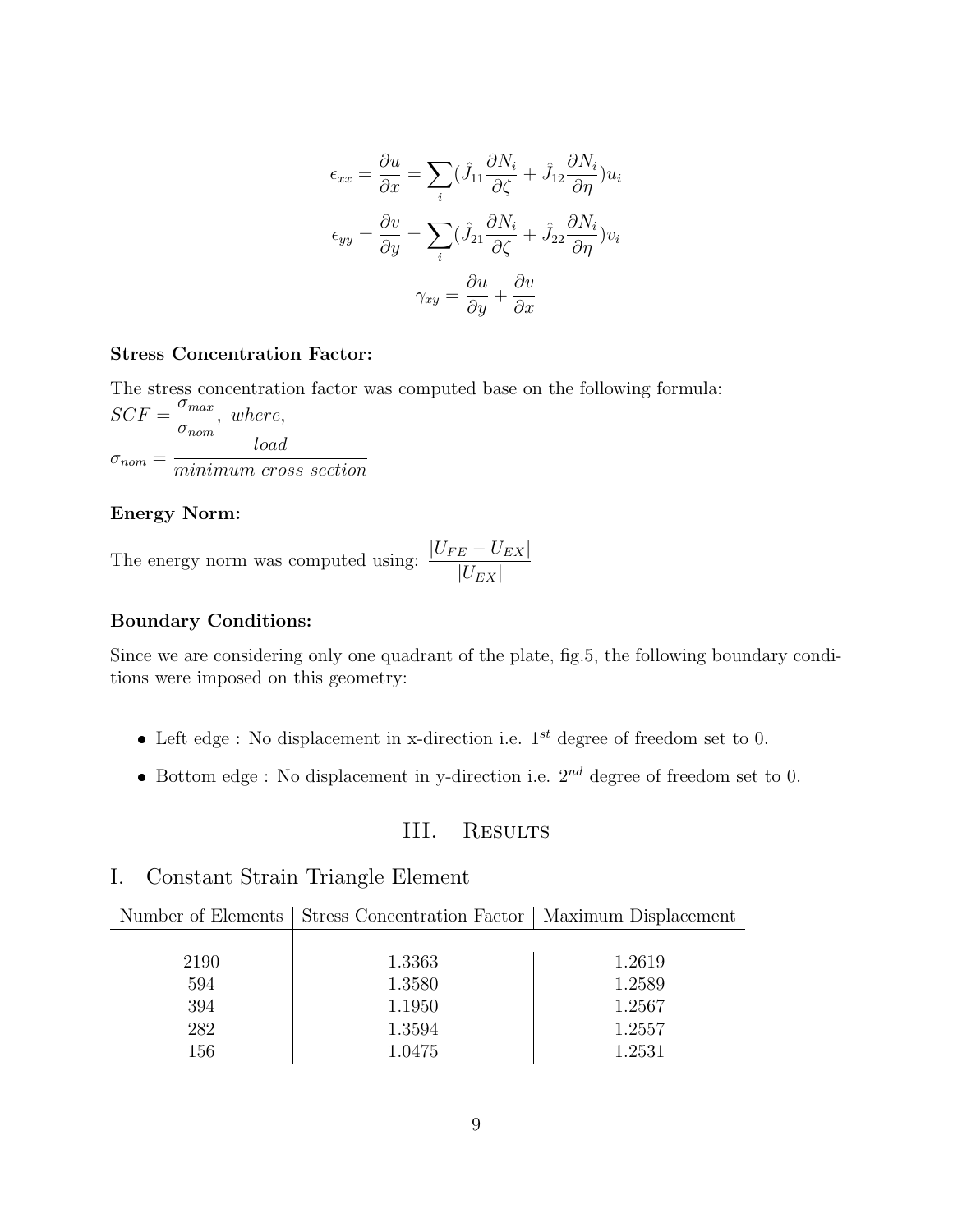DEFORMATION:



Figure 6: Deformation of the plate due to the load for CST elements Convergence Based on Energy Norm:



Figure 7: Error in energy norm for CST elements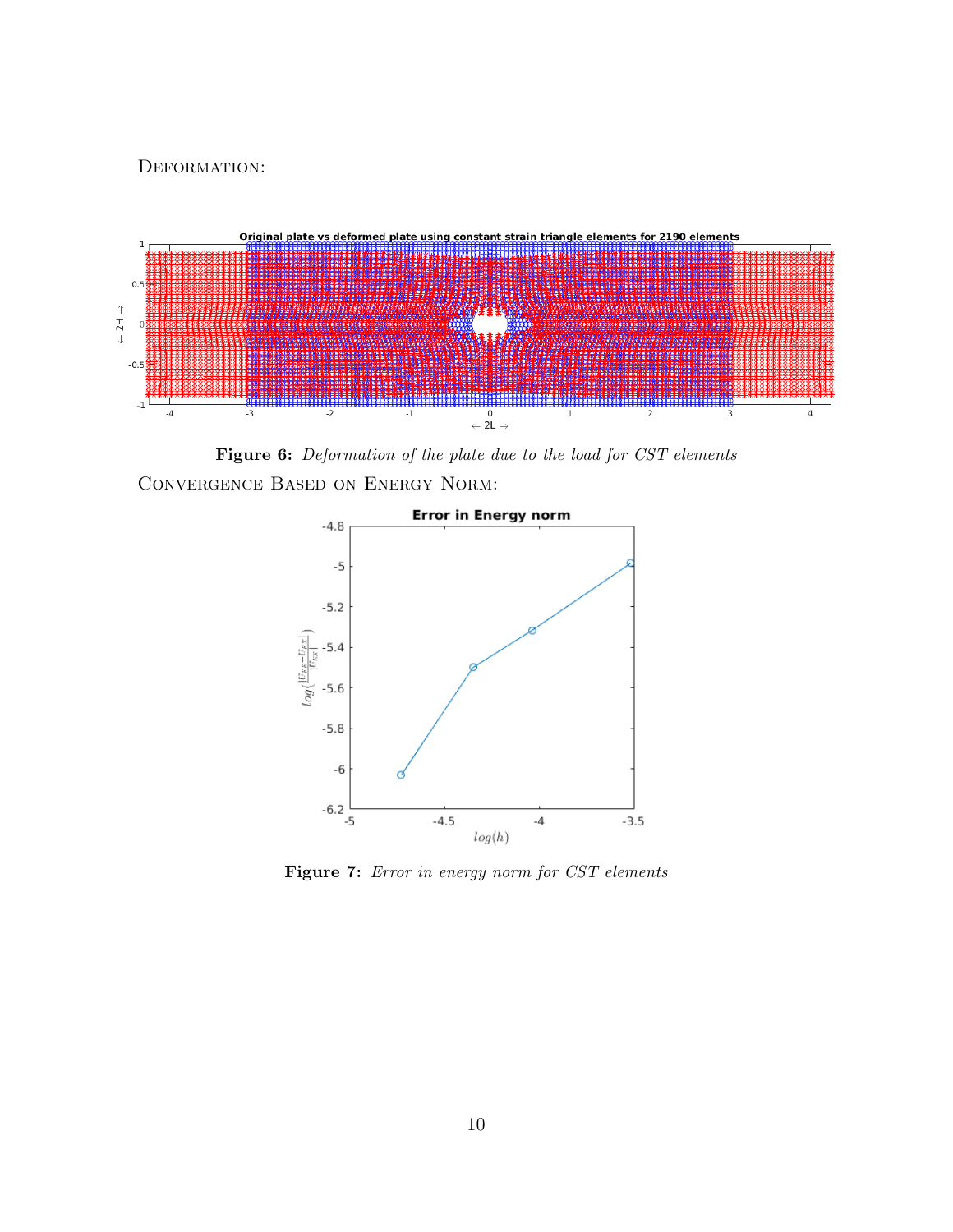

II. Four Noded Quadrilateral Isoparametric Element

Figure 8: Deformation of the plate due to the load for  $Q_4$  elements Convergence Based on Energy Norm:



Figure 9: Error in energy norm for  $Q4$  elements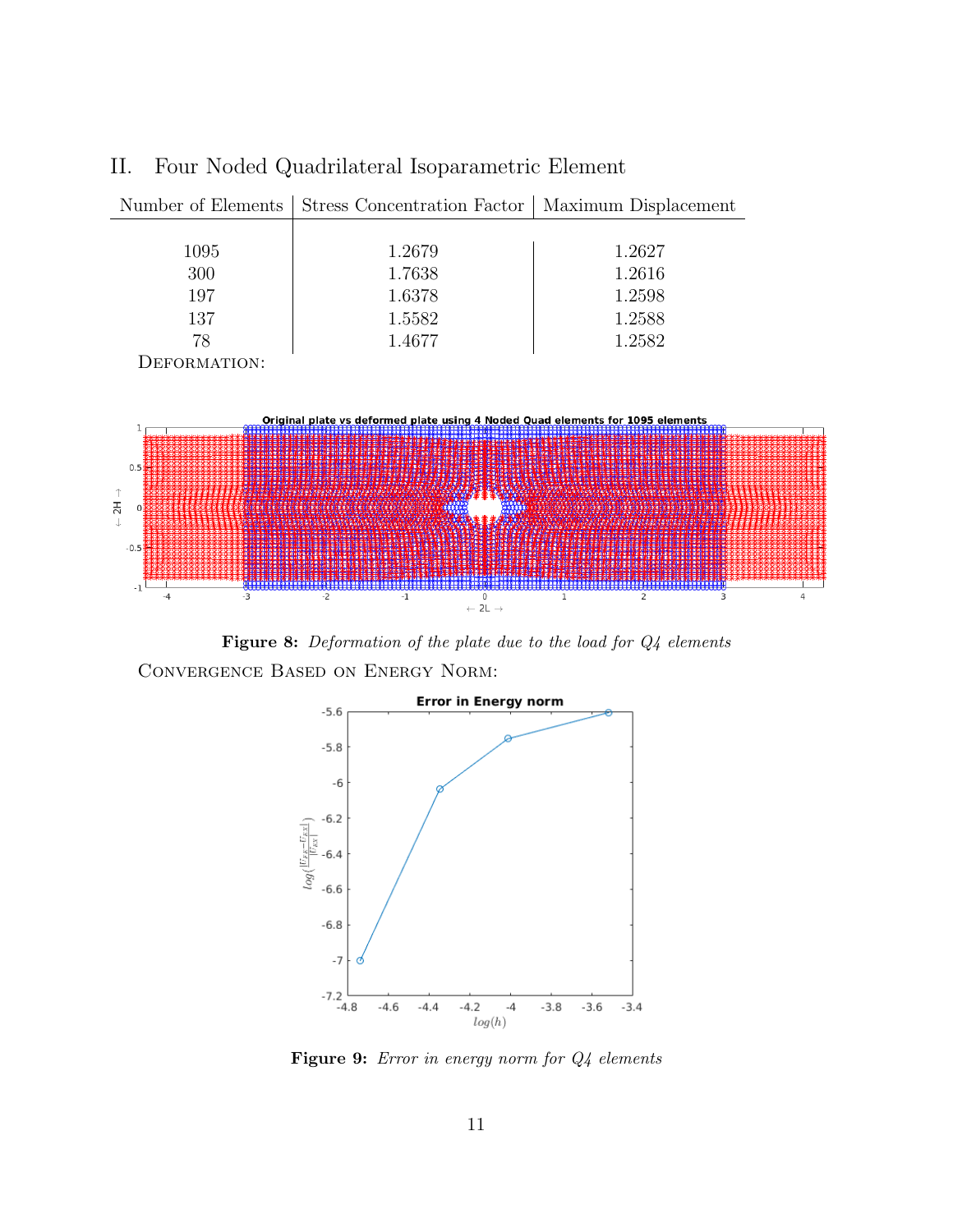

III. Eight Noded Quadrilateral Isoparametric Element

Figure 10: Deformation of the plate due to the loading for Q8 elements Convergence Based on Energy Norm:



Figure 11: Error in energy norm for Q8 elements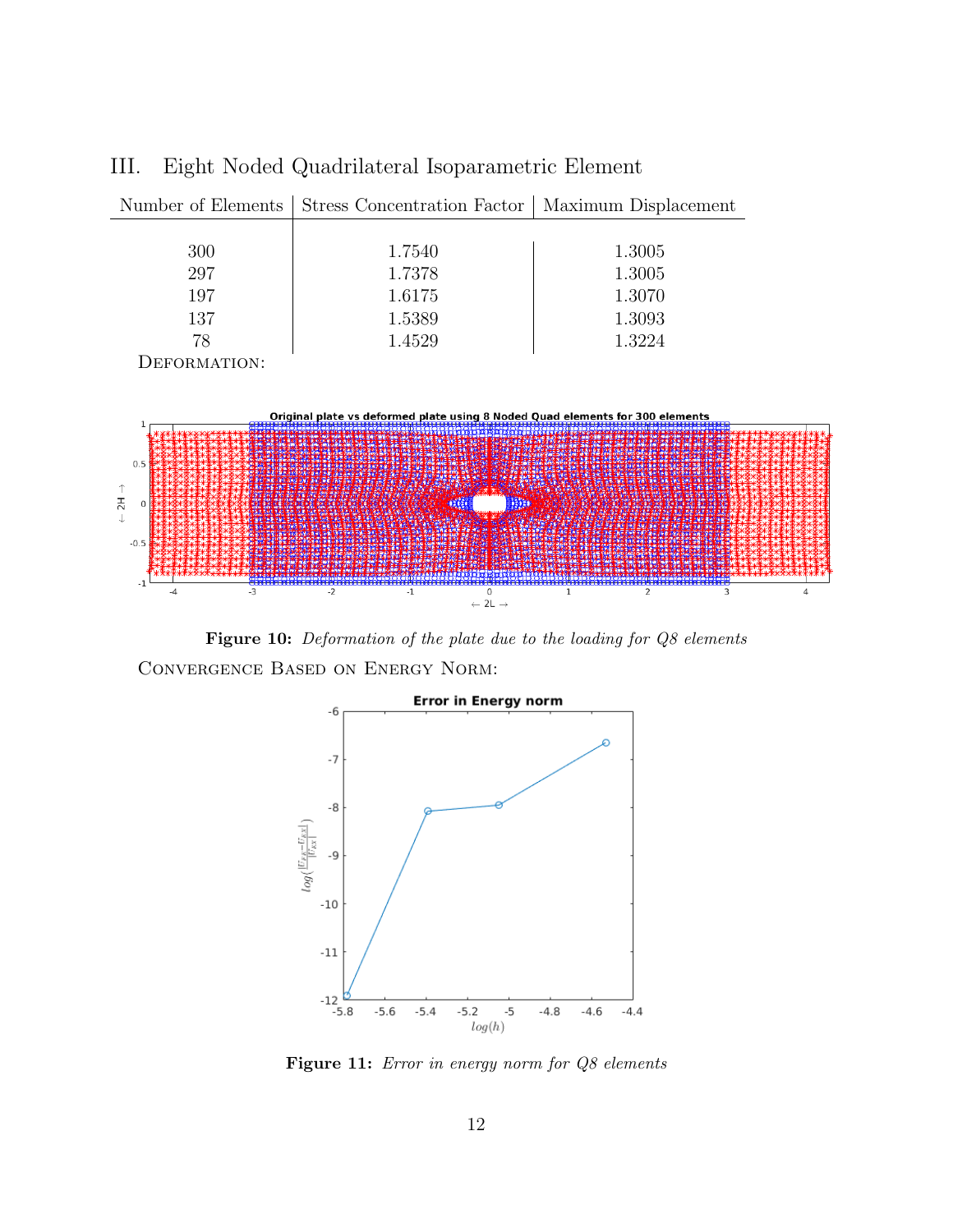#### IV. Results from ABAQUS

The problem was solved using ABAQUS as well. The maximum displacement obtained through the FE code was compared with the maximum displacement obtained through ABAQUS:

 $U_{max}$ , Abaqus: 1.26394  $U_{max}$ , CST: 1.2619  $U_{max}$ , Q4: 1.2627  $U_{max}$ , Q8: 1.3005

As we can see from the above comparison, the closest result to ABAQUS's solution is that of Q4 elements. This is because the mesh chosen for the study on ABAQUS was equiped with Q4 elements. Hence, a comparative study between these two results is more suitable. However, the results obtained through any other elements should not be very different. The proximity of the results through all the methods corroborates the accuracy of the computation. Figure 12 demonstrates the deformation of a quadrant of the plate under the load.



Figure 12: Displacement plotted by ABAQUS

### IV. SUMMARY:

Finite element codes were developed in MATLAB using constant strain triangle elements, four- and eight-noded isoparametric elements. A convergence study was performed based on the energy norm a for all three cases and the stress concentration factor around the circular whole was also investigated. The computed results were then compared with the results obtained using commercial code ABAQUS. The computed maximum displacement was  $\approx$  1.263 (for Q4 elements) where as the result from the result from ABAQUS showed this to be  $= 1.264$ . The results are in very good agreement with each other. The stress concentration factor was also computed. The deformation was plotted using the MATLAB code as well as ABAQUS. The convergence study based on the error in energy norm was also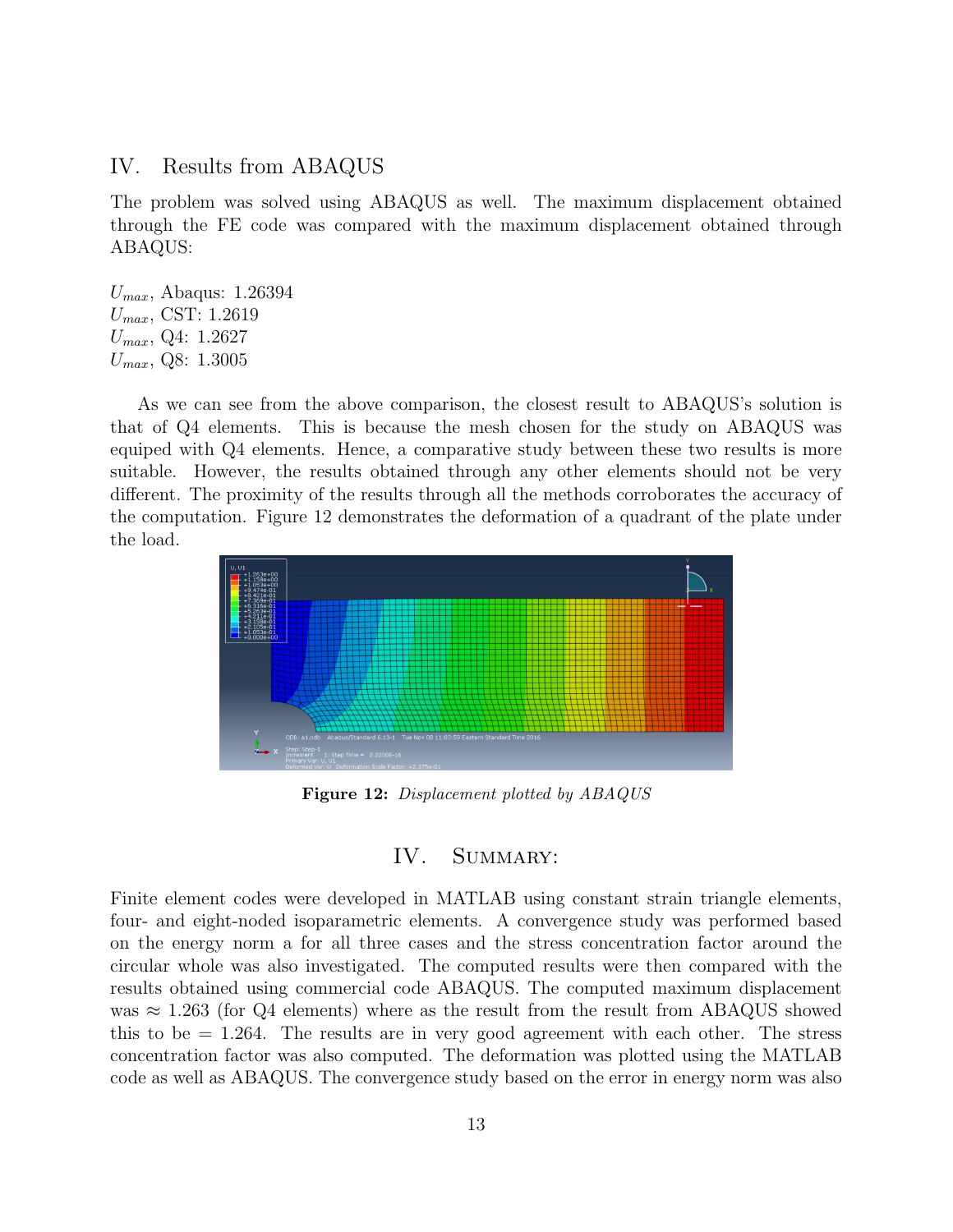computed and is presented here in graphical form. We can see that the this error increases as 'h' increases or as the number of elements decreases. The results of deformation show that the maximum displacement corresponds to the node at the center of each loaded side. Due to symmetric loading, the central nodes do not move and the circle gets deformed to an ellipse. Another observation to be made here is as the number of nodes per element increases, we can see the computed deformation increases and the minor axis of now deformed hole is much smaller resulting in a much sharper ellipse.

#### **REFERENCES**

- [1] Gary F. Dargush. Lecture notes in finite element analysis(mae529). Department of Mechanical and Aerospace Engineering, University at Buffalo, The State University of New York, Fall 2016.
- [2] E Hart and V Hudramovich. Projection-iterative schemes for the realization of the finiteelement method in problems of deformation of plates with holes and inclusions. Journal of Mathematical Sciences, 203(1), 2014.
- [3] Sharaban Thohura and Md Shahidul Islam. Study of the effect of finite element mesh quality on stress concentration factor of plates with holes. Proceedings of the 15th Annual Paper Meet, 7:08, 2014.

# V. Appendix

# I. Code to Plot Deformation:

|                | %<br>$2\%$                                                                               |
|----------------|------------------------------------------------------------------------------------------|
|                | $\%$<br>$3\%$<br>PLOTTING THE DEFORMATION                                                |
|                | $4\%$<br>$\%$                                                                            |
|                |                                                                                          |
| 6              |                                                                                          |
| $\overline{7}$ |                                                                                          |
|                | 8% PLotting the initial position nodes                                                   |
|                |                                                                                          |
|                | 10 $plot(Nodes(:, 2), Nodes(:, 3), 'ob'); axis equal; axis tight; hold on;$              |
|                | 11 $plot(-Nodes(:, 2), -Nodes(:, 3), 'ob'); axis equal; axis tight; hold on;$            |
|                | $_{12}$ plot(-Nodes(:,2), Nodes(:,3), 'ob'); axis equal; axis tight; hold on;            |
|                | $_{13}$ plot (Nodes $(:, 2), -$ Nodes $(:, 3), 'ob')$ ; axis equal; axis tight; hold on; |
| 14             |                                                                                          |
|                | 15 % Finding the final position of the nodes                                             |
|                | $_{16}$ j = 1;                                                                           |
|                | 17 for $i = 1:2$ : $size(U)$                                                             |
|                | 18 $n\_disp(j, 1) = U(i);$                                                               |
|                |                                                                                          |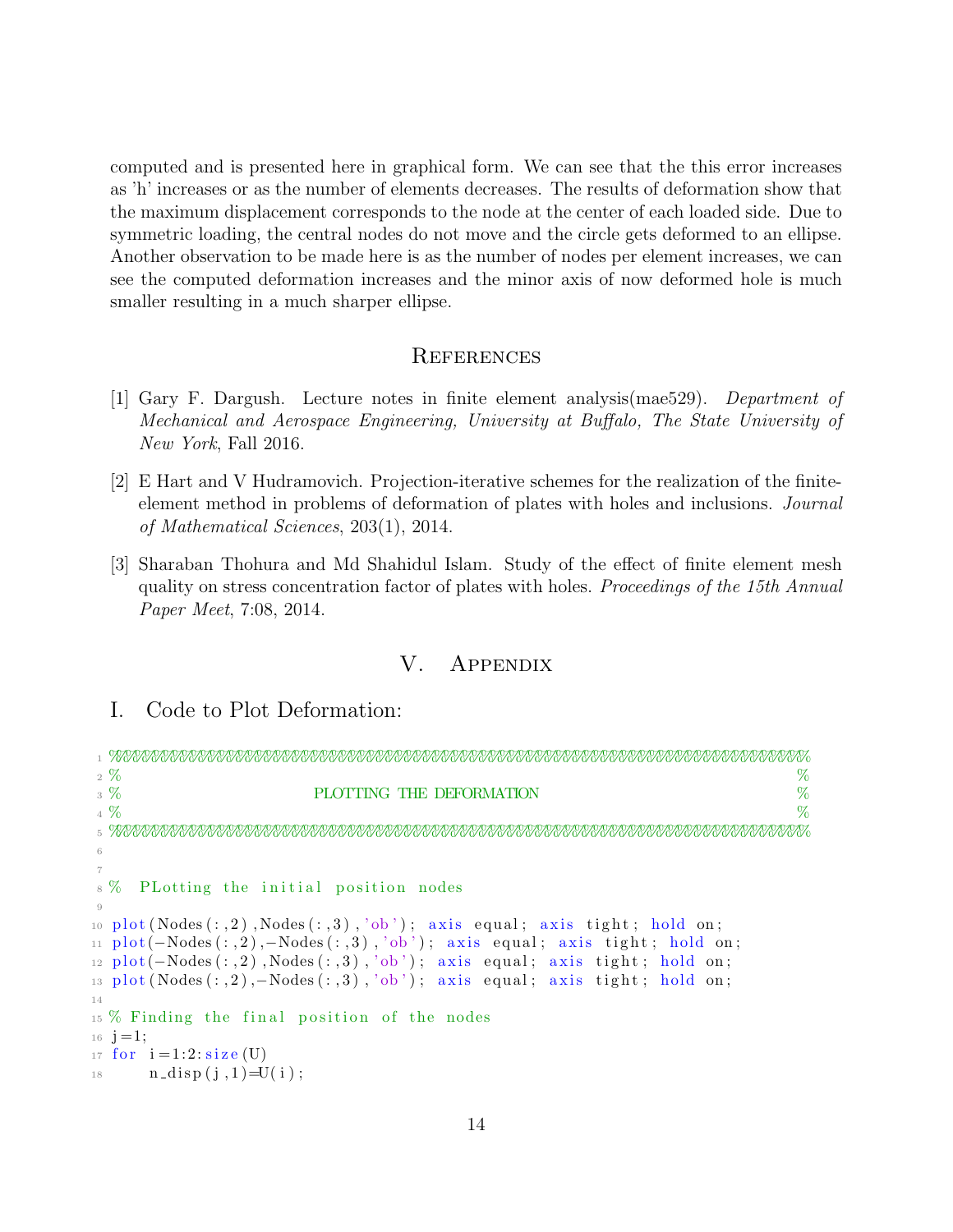```
19 n\_disp(j, 2) = U(i+1);20 j=j+1;21 end
_{22} n final (:,1)=Nodes (:,2)+n disp (:,1);
23 n final (:, 2)=Nodes (:, 3)+n disp(:, 2);
24
25
26\% Plotting the final positions of the nodes
27
28 plot (n_{\text{-}}final(:,1), n_{\text{-}}final(:,2), '*r'); axis equal; axis tight; hold on;29 plot(-n_final(:,1),n_final(:,2),'*r'); axis equal; axis tight; hold on;
30 plot (n\_final(:, 1), -n\_final(:, 2), ' *r'); axis equal; axis tight; hold on;
31 plot(-n_final(:,1),-n_final(:,2),'*r'); axis equal; axis tight; hold on; set (
      \text{gca}, '\text{color}'', '\text{black}'')
```
### II. Code for CST Element:

```
1 %%%%%%%%%%%%%%%%%%%%%%%%%%%%%%%%%%%%%%%%%%%%%%%%%%%%%%%%%%%%%%%%%%%%%%%%%%
 2\%3 % Elastic Constant Strain Triangular Elements %
 4\, % \, % \, % \, % \, % \, % \, % \, % \, % \, % \, % \, % \, % \, % \, % \, % \, % \, % \, % \, % \, % \, % \, % \, % \, % \, % \, % \, % \, % \, % \, % \,5 %%%%%%%%%%%%%%%%%%%%%%%%%%%%%%%%%%%%%%%%%%%%%%%%%%%%%%%%%%%%%%%%%%%%%%%%%%
6
7 % Clear workspace
8 clc
9 clear all
10
11 \text{nod1} = \text{csvread}(' \text{Nodes}_1 \cdot \text{csv}');12 \text{nod2} = \text{csvread}(' \text{Nodes}_2 \cdot \text{csv}');_{13} nod 3= c s v real ( ' Nodes _3 . c s v ') ;
14 \text{nod4} = \text{csvread}(' \text{Nodes}_4.\text{csv}');15 \text{nod5} = \text{csvread}(' \text{Nodes}_5 \cdot \text{csv}');16
_{17} Elm1=csvread ('Elements<sub>-1</sub>.csv');
18 Elm2=csvread ('Elements<sub>-2</sub>.csv');
19 Elm3 = cs v r e a d ( 'Elements -3 . c s v ');
20 Elm4 = \text{csvread} ('Elements 4 \cdot \text{csv}');
_{21} Elm5=csvread ('Elements<sub>-5</sub>.csv');
22
23 for no=1:524
25 % Read nodes and coords
26 if no==127 \qquad \qquad \text{Nodes} = \text{nod1};28 end
29 if no == 230 Nodes = nod2;
31 end
32 if no==3
```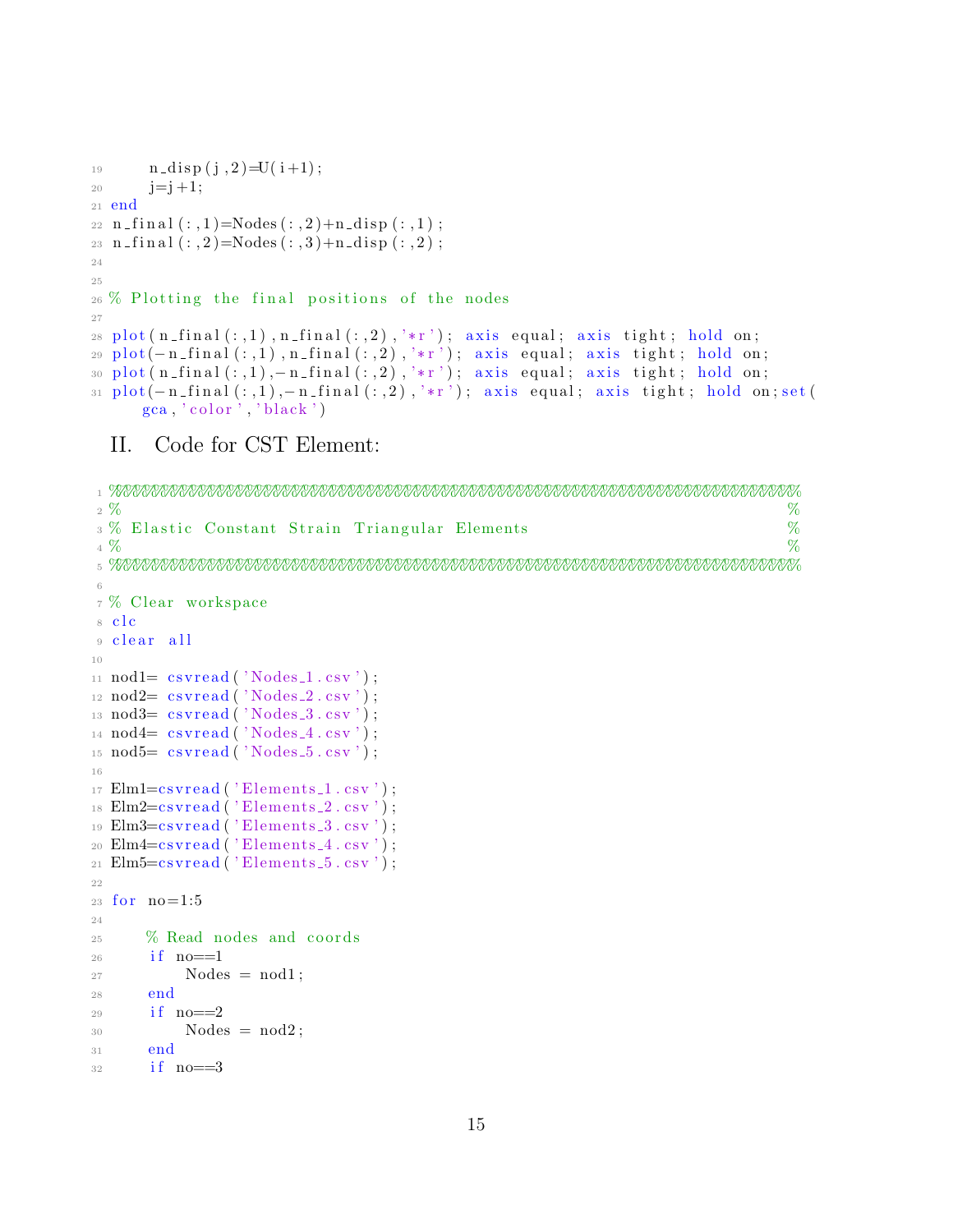```
33 Nodes = nod3;
34 end
35 if no==4
36 Nodes = nod4;
37 end
38 if no==5
39 Nodes = nod5;
40 end
41 [N, 1] = size (Nodes);42
43 % Read element material id, thickness and nodal connectivity
44 if no == 145 Elems = Elm1;
46 end
47 if no==2
48 Elems = Elm2;
49 end
50 if no==3
51 Elems = Elm3;
52 end
53 if no==4
54 Elems = Elm4;
55 end
56 if no==5
57 Elems = Elm5;
58 end
59
60 [E, 1] = size (Elements);61 j _d b c = 1;
62 j_n b c = 1;
63
64 % Read material info
65 Mats = load('Materials.txt');66 [M, 1] = size(Mats);
67
68 %Determine Derichlet BC
69 for (i=1:N)70 if (Nodes(i, 2) == 0)DBC(j_dbc, 1) = Nodes(i, 1);\text{DBC}(\text{j}_-\text{dbc}, 2) = 1;73 DBC(j-dbc,3) =0;
j - d b c = j - d b c + 1;75 end
76 if (Nodes(i, 3) == 0)DBC(j_dbc, 1) = Nodes(i, 1);78 DBC(j-dbc,2) = 2;
79 DBC(j_d bc, 3) =0;
80 j_d b c=j_d b c +1;
81 end
```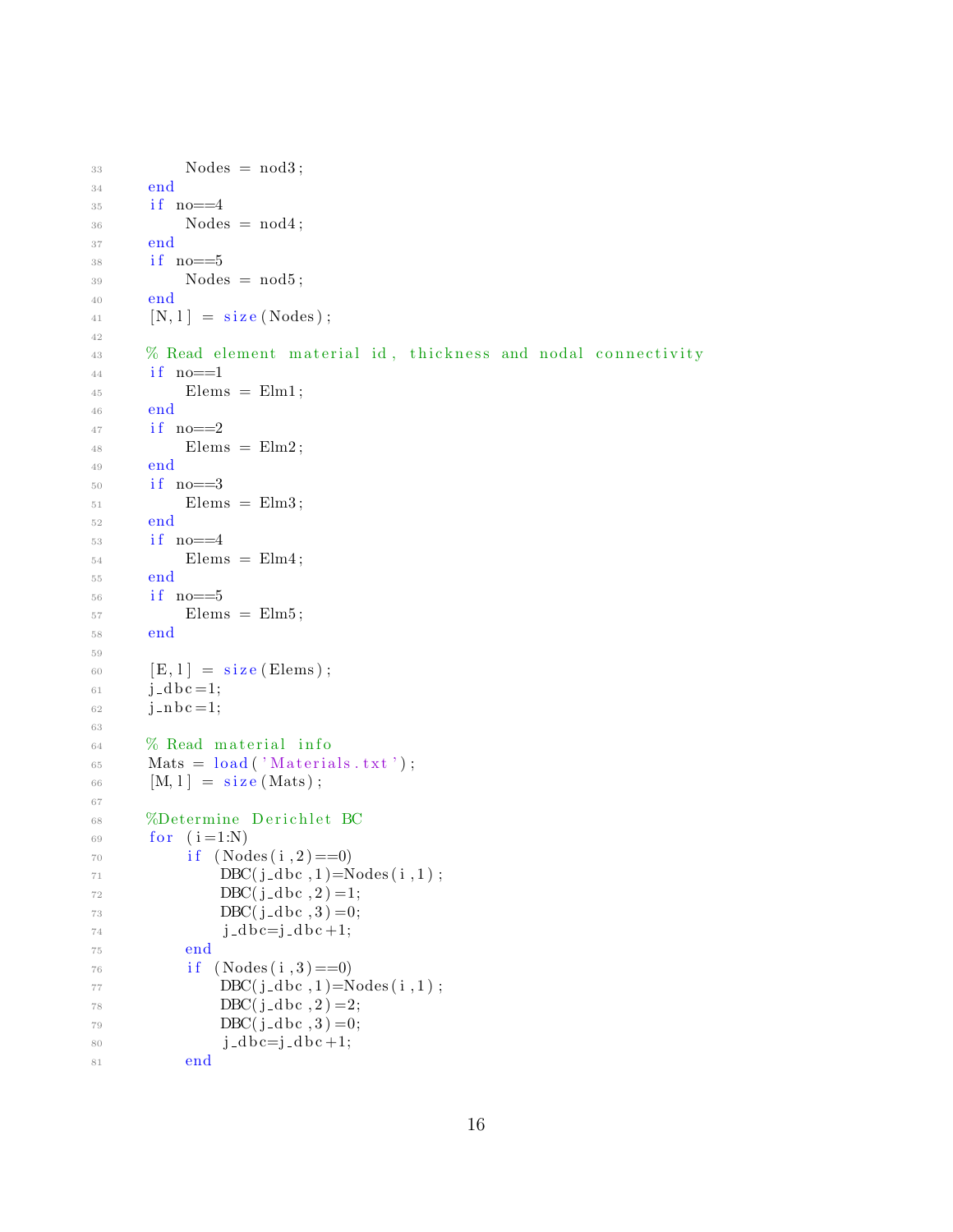```
82 end
83 [P, 1] = \text{size}(\text{DBC});
84 % Determine Neumann BC
85 for (i = 1:N)86 if (Nodes(i, 2) == 3)s_7 right (j_nbc, 1)=Nodes (i, 1);
88 right (j_{-}nbc, 2) = 1;89 right (j_{\text{m}}b_{\text{c}}, 3) = 0;90 j = nb c = j = nb c + 1;91 end
92 end
93 j -\mathbf{j} \cdot \mathbf{n}bc = 1;
94
95
96 comb=combnk (\text{ right}(:,1), 2);97
98 for i=1:E99 for j=1: size (comb(:,1))\text{if } \text{comb}(j,:) \implies \text{Elements}(i,4:5) \mid \text{comb}(j,:) \implies \text{Elements}(i,5:6) \mid \text{comb}(j,:) \implies \text{Elements}(i,5:6) \mid \text{comb}(j,:) \implies \text{Elements}(i,5:6) \mid \text{comb}(j,:) \implies \text{Elements}(i,5:6) \mid \text{comb}(j,:) \implies \text{Elements}(i,5:6) \mid \text{comb}(j,:) \implies \text{Elements}(i,5:6) \mid \text{comb}(j,:) \implies \text{Elements}(i,5:6) \mid \text{comb}(j,:) \implies \text{Elements}(i,5:6) \, : ) = Elems (i, [4 \ 6]) | comb(j, :) = Elems (i, [6 \ 4]) | comb(j, :) = Elems (i
        ,[5 4] | comb(j,:) = Elems(i,[6 5])NBC(j_nbc, 1) = Elems(i, 1);NBC(j_nbc, 2:3) = comb(j,:);103 NBC(j-nbc, 4) = 1;104 NBC(j-nbc, 5) = 1;105 j_n bc = j_n bc + 1;106 end
107 end
108 end
109 [Q, 1] = \text{size}(\text{NBC});
110
111 % Determining the hole nodes
112 i_hol=1;
113 for i=1:N114 if (Nodes(i, 2) \leq 0.25 \& k s Nodes (i, 3) \leq 0.25115 hole ( i_hol )=Nodes ( i , 1 ) ;
i\_h o l = i\_h o l +1;117 end
118 end
119
120 % Determining the hole elements
i = h o l = 1;_{122} for i=1:E\text{if } (\text{hole}(i\_hol) \implies \text{Elements}(i, 4) \mid \text{hole}(i\_hol) \implies \text{Elements}(i, 5) \mid \text{hole}(i\_hol) \impliesElems(i, 6))
_{124} hol _{\text{el}} (i _{\text{hol}})=Elems(i,1);
125 i\_h o l = i\_h o l + 1;126 end
127 end
```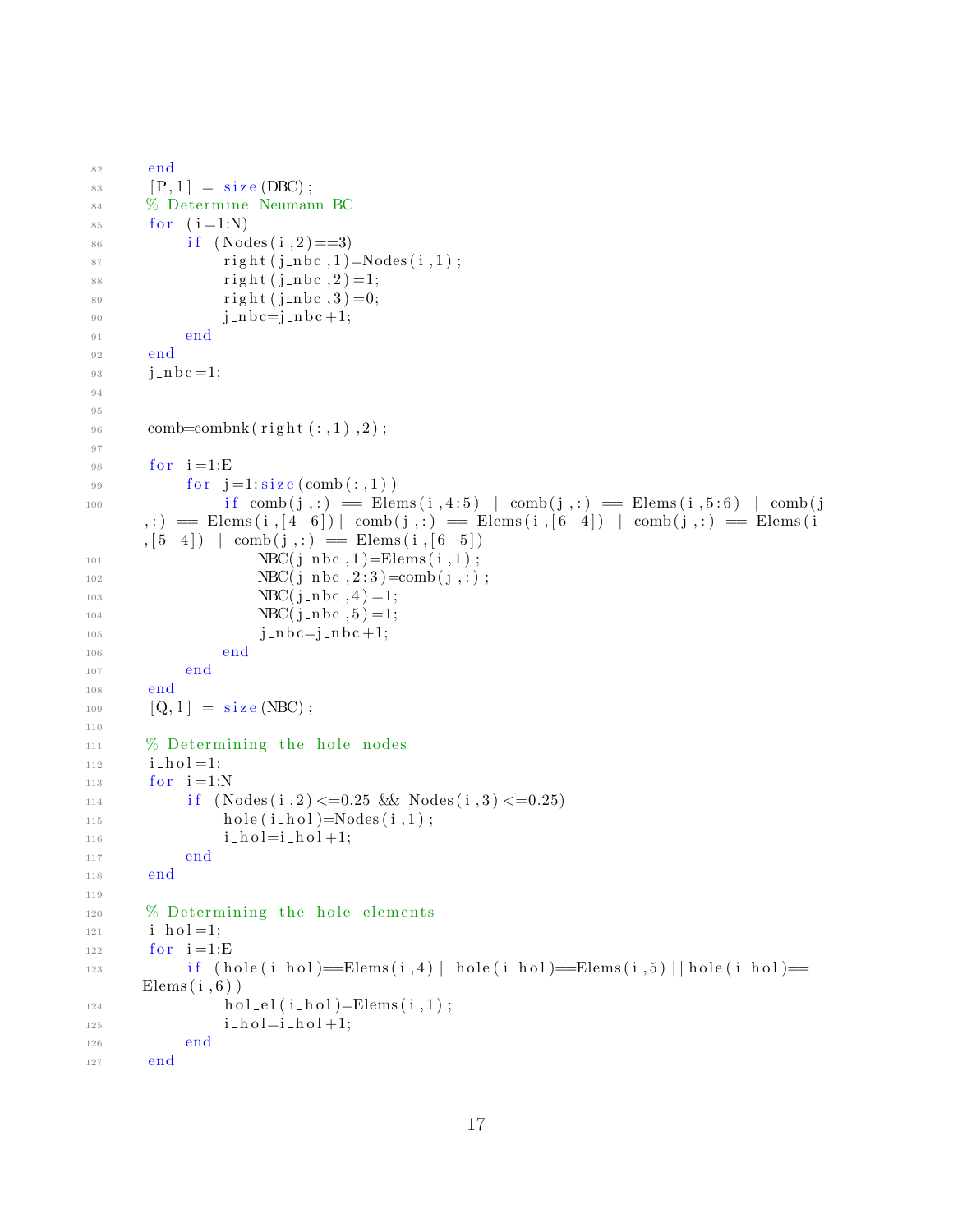```
_{128} hol_el=unique (hol_el);
129
130 % Identify out-of-plane conditions
\frac{131}{211} % ipstrn = 1 Plane strain
\frac{132}{132} % ipstrn = 2 Plane stress
133 ipstrn = 2;
134
135 % Determine total number of degrees-of-freedom
136 udof = 2; % Degrees-of-freedom per node
137 NDOF = N* udof;
138
139 % Initialize global matrix and vectors
_{140} K = zeros (NDOF, NDOF); % Stiffness matrix
U = \text{zeros}(NDOF, 1); % Displacement vector
F = \text{zeros}(\text{NDOF}, 1); % Force vector
143
144 % Set penalty for displacement constraints
_{145} Klarge = 10 ^{\circ}10;
146
147 % Loop over CST element
148 for e = 1:E149
<sup>150</sup> We Establish element connectivity and coordinates
N_{\text{nums}} = \text{Elements} (e, 4:6);xyz \quad xy = \text{Nodes}(\text{Nnums}(:), 2:3);153
154 		 % Extract element thickness for plane stress
h = \text{Elems}(e, 3) ;156
157 % Extract element elastic Young's modulus and Poisson's ratio
158 Y = \text{Mats}(\text{Elements}(e, 2), 2);_{159} nu = Mats (Elems (e, 2), 3);
160
161 % Construct element stiffness matrix
[Ke] = \text{CST\_El\_Stiff}(ipstrn, xy, h, Y, nu);
163
164 % Assemble element stiffness matrix into global stiffness matrix
165 ig = udof *(Nnums (: ) -1);
166 for ni = 1:3167 \t i0 = u\text{dof}*(ni-1);168 for nj = 1:3169 \t j0 = u\text{dof}*(nj-1);170 for i = 1: u \cdot \text{dof}171 for j = 1: udofK( \text{ig ( ni}) + \text{i} , \text{ig ( n j) + j } ) = K( \text{ig ( ni}) + \text{i} , \text{ig ( n j) + j } ) + K\text{e ( i0 + i ,}j0+j );
173 end
174 end
175 end
```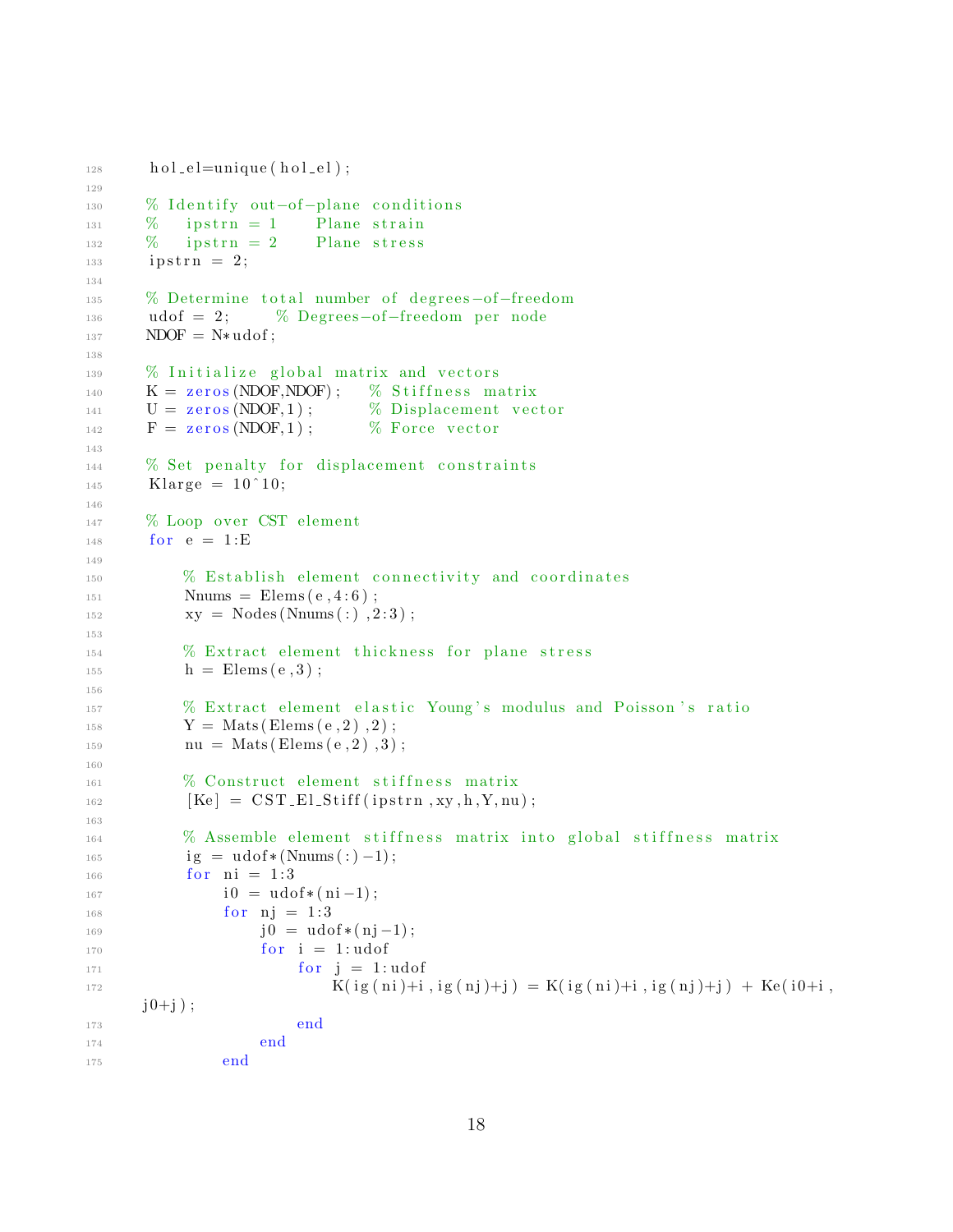```
176 end
177 end
178 % K
179
180 % Construct global force vector
181 for q = 1:Q182
183 % Determine loaded edge
e = \text{NBC}(q, 1);
185 \text{in } 1 = \text{NBC}(\text{q}, 2);
186 in 2 = NBC(q,3);
187 i \, \text{d} \, \text{of} = \text{NBC}(\,q\,,4\,);
188 t val = NBC(q, 5) ;h = \text{Elems}(e, 3);
190
\frac{191}{2} % Establish edge length
xlen2 = (Nodes(in2, 2) - Nodes(in1, 2) )<sup>2</sup>;
193 ylen2 = (Nodes (in2, 3) -Nodes (in1, 3) ) ^2;
_{194} elen = sqrt(xlen2+ylen2);195 f val = t val * elem * h / 2;196 i\ln 0 = \text{udof} * (\text{in1} - 1) + \text{idof};
197 \mathrm{iloc2} = \mathrm{udof} * (\mathrm{in2} - 1) + \mathrm{idof};
F(iloc1) = F(iloc1) + fval;F(iloc2) = F(iloc2) + fval;200 F;
201
202 end
203
204 for p = 1:P205 i \mod e = \text{DBC}(p,1);
206 i \, \text{d} \, \text{of} = \text{DBC}(p, 2);
207 idiag = udof *(inode -1) + idof;
_{208} K(idiag, idiag) = Klarge;
209 F(idiag) = Klarge * DBC(p,3);210 end
211 % K
212 % F
213
214 % Solve system to determine displacements
215 U = K \ F;216
217 % Recover internal element displacement, strains and stresses
218 Disp = \text{zeros}(E, 6);
219 Eps = \text{zeros}(E, 3);
220 \text{Sig} = \text{zeros}(E, 3);
221
222 for e = 1: E223
224 % Establish element connectivity and coordinates
```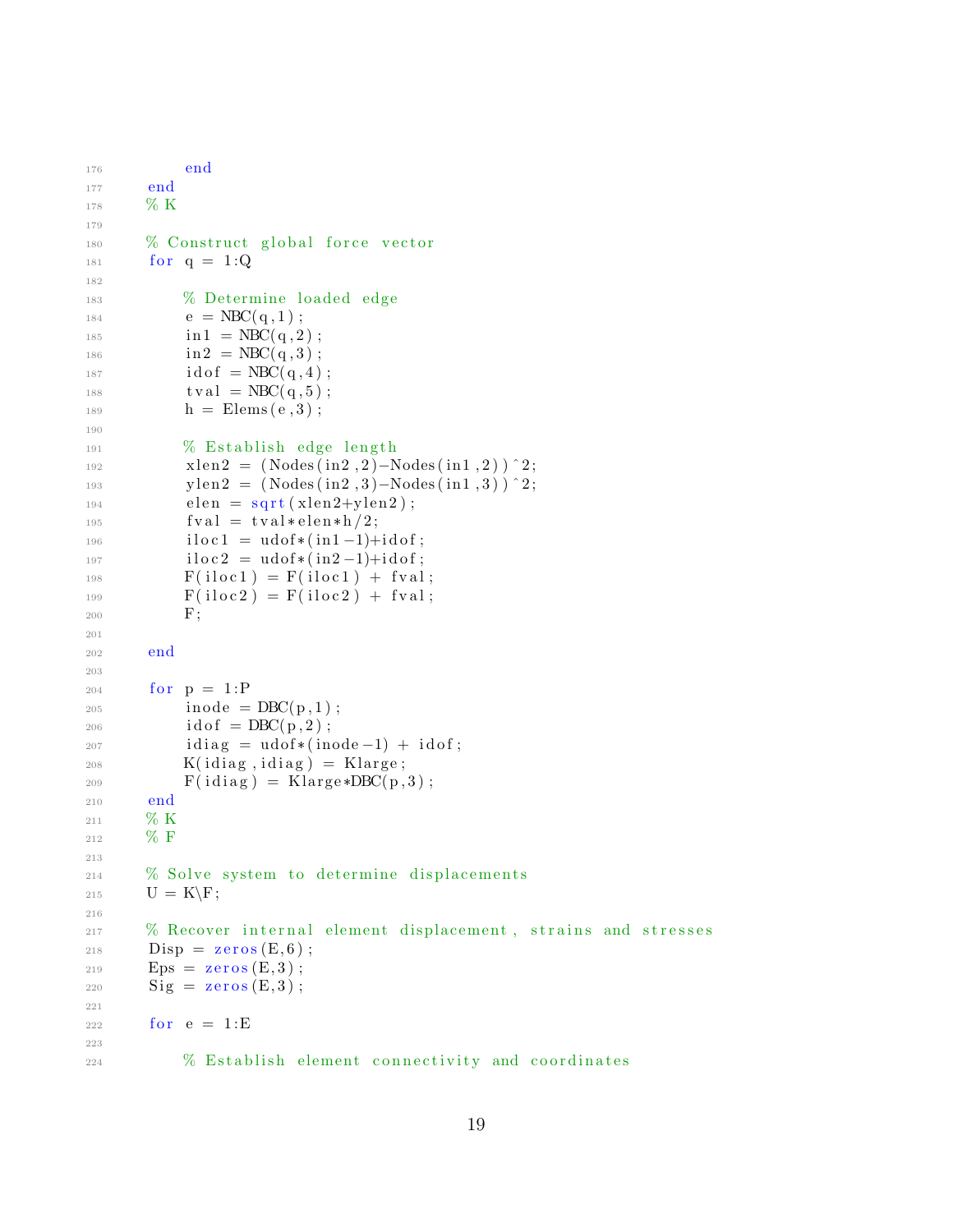```
225
              \text{Nnums} = \text{Elements}(\text{e}, 4:6);xy = Nodes(Nnums(:), 2:3);226
227
              % Extract element thickness for plane stress
228
              h =Elems(e, 3);
229
230
              % Extract element elastic Young's modulus and Poisson's ratio
231
              Y = \text{Mats}(\text{Elements}(e, 2), 2);232
              nu = Mats(Elements(e, 2), 3);233
234
              % Extract element nodal displacements
235
              inode1 = \text{Nnums}(1);236
              inode2 = \text{Nnums}(2);237
              inode3 = \text{Nnums}(3);238
              Disp(e, 1) = U(udof*(inode1-1)+1);230
240
              \text{Disp}(e,2) = \text{U}(udof*inode1);\rho(\mathrm{e},3) = \mathrm{U}(\mathrm{udof}*(\mathrm{inode}2-1)+1);241\text{Disp}(e, 4) = \text{U}(udof*inode2);242
              \rho(\mathrm{e}, 5) = U(\mathrm{udof}*(\mathrm{inode}3-1)+1);243
              \rho(\mathbf{e}, 6) = \mathbf{U}(\mathbf{udof} \ast \mathbf{inode} 3);244
245
              u = Disp(e, :)';
246
              [eps, sig] = \text{CST-ELStr}(ipstr, xy, u, h, Y, nu);247
248
              % Store element strains
249
              Eps(e, :) = eps;250251
              % Store element stresses
252
              \text{Sig}(e,:) = \text{sig};253
254end
255
256
        % Computing Strain concentration factor
257
258
         sign\_nom = 1/0.75;259
260
         for i=1: size(hol-el)261
              sig_max = max(Sig(hol-el(i), :, :));
262
         end
263
         SCF(no) = mean(sig_max) / sig-nom;264
265
266
         PE(no, 1) = 0.5*U'*K*U;267
268
        PE(m, 2) = 3/N;269
270\, %
            if (no==1)str=sprintf ('Original plate vs deformed plate using constant strain
271\, %
        triangle elements for %d elements', E);
272\frac{9}{6}figure;
```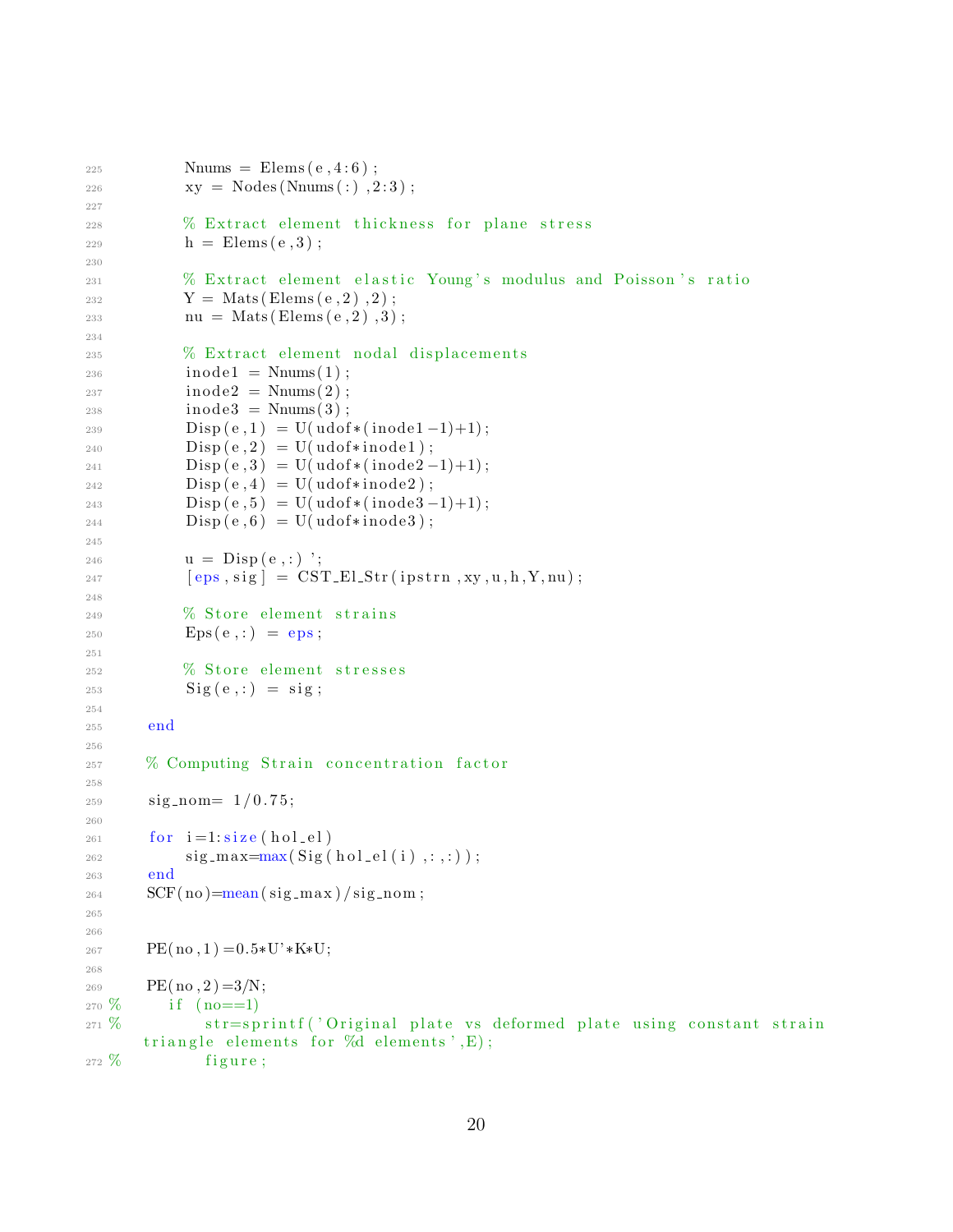```
_{273} % Plot_deformation;
274\% title (str);275 % x label ('\leftarrow 2L \rightarrow');
276 % y label ('\leftarrow 2H \rightarrow');
277 max(U)278 % end
279 % E
280 clearvars −except nod1 nod2 nod3 nod4 nod5 Elm1 Elm2 Elm3 Elm4 Elm5 PE SCF
       ;
281 end
282
283 for i = 1:5284 if (PE(i, 2) = min(PE(:, 2)))285 PE_ex=PE(i,1);
286 end
287 end
288 PE(:, 1) = abs(PE(:, 1) - PE\_ex)/abs(PE\_ex);
289
290\% figure;
291 % plot (\log (PE(:, 2)), \log (PE(:, 1)), '-o');
_{292} % title ('Error in Energy norm');
_{293} % x label ('\log(h)','Interpreter','latex');
294 % y label ('$log (\ frac { | U_{FE}-U_{EX} | } { | U_{EX} | } ) $', ' Interpreter', ' latex ') ;
295\% axis square;
296 %
297 % Disp
298 % Eps
299 % Sig
 _1 function Ke = CST El Stiff (ipstrn, xy, h, Y, nu)
 2
 \alpha ndof = 6;
 4 \text{ Ke} = \text{zeros} (\text{ndof}, \text{ndof});
 5
 6 Abar = \begin{bmatrix} 1 & xy(1,1) & xy(1,2) \\ 1 & 1 & xy(2,1) & xy(2,2) \\ 1 & 1 & xy(3,1) & xy(3,2) \end{bmatrix};
 7 A = det (Abar) / 2;8
 \beta B = (1/A/2) * [ xy(2,2)-xy(3,2) 0 xy(3,2)-xy(1,2) 0 xy(1,2)-xy(2,2) 0;
10 0 xy (3,1) -xy (2,1) 0 xy (1,1) -xy (3,1) 0 xy (2,1) -xy (1,1);
\text{xy (3,1)–xy (2,1)} \quad \text{xy (2,2)–xy (3,2)} \quad \text{xy (1,1)–xy (3,1)} \quad \ldots12 xy(3,2)-xy(1,2) xy(2,1)-xy(1,1) xy(1,2)-xy(2,2) ;
13
_{14} if (ipstrn = 1)
15 c = Y*(1-nu) /(1-2*nu) /(1+nu);
16 C = c * [ 1 nu/(1-nu) 0; nu/(1-nu) 1 0; 0 0 (1-2*nu)/(1-nu)/2 ];
17 e l s e
18 c = Y/(1-nu)/(1+nu);
19 \quad C = c * [ 1 \text{ nu } 0; \text{ nu } 1 \quad 0; \quad 0 \quad 0 \quad (1-\text{nu})/2 ];
20 end
21
```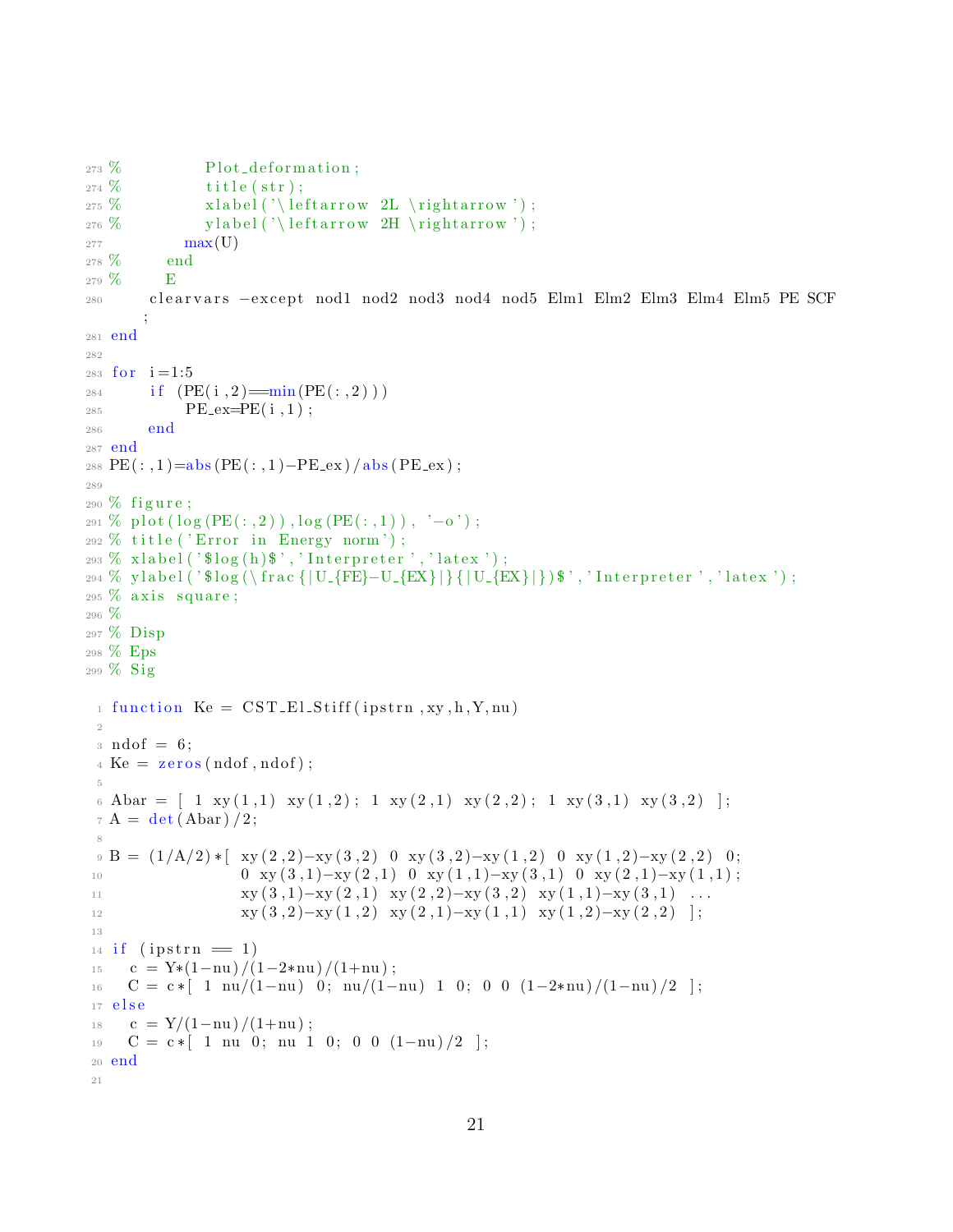22 Ke =  $h*A*B'*C*B$ ;

```
1 function [eps, str] = CST_El_Str(ipstrn, xy, u, h, Y, nu)
\overline{2}: \text{ndof} = 6;\overline{4}5 \text{ Abar} = \begin{bmatrix} 1 & xy(1,1) & xy(1,2) \\ 1 & 0 & 1 \end{bmatrix}; 1 \text{ xy}(2,1) \text{ xy}(2,2); 1 \text{ xy}(3,1) \text{ xy}(3,2)];
6 A = \det(Abar)/2;\overline{7}B = (1/A/2) * [xy(2,2)-xy(3,2) 0 xy(3,2)-xy(1,2) 0 xy(1,2)-xy(2,2) 0;0 \ xy(3,1)-xy(2,1) \ 0 \ xy(1,1)-xy(3,1) \ 0 \ xy(2,1)-xy(1,1);\overline{9}xy(3,1)-xy(2,1) xy(2,2)-xy(3,2) xy(1,1)-xy(3,1) ...
10
                       xy(3,2)-xy(1,2) xy(2,1)-xy(1,1) xy(1,2)-xy(2,2) ;
1112if (ipstrn = 1)
13\,c = Y*(1-nu)/(1-2*nu)/(1+nu);
\frac{1}{4}C = c * [ 1 \text{nu}/(1-\text{nu}) \ 0; \text{nu}/(1-\text{nu}) \ 1 \ 0; \ 0 \ 0 \ (1-2*\text{nu})/(1-\text{nu})/2 ]15
   else
16
      c = Y/(1-nu)/(1+nu);
17
     C = c * [ 1 \text{ nu } 0; \text{ nu } 1 \text{ 0}; 0 \text{ 0} (1-\text{nu})/2 ];
18
19 end
2021 eps = B*u;22 str = C*eps;
```
Code for 4-noded quadrilateral isoparametric Element: III.

```
%2\%3 % Elastic 4-node Quadralateral Elements
                                                                      \%%4\%6\overline{6}7 % Clear workspace
8 clc
9 clear
1011 % Read nodes and coords
12 \text{nod1} = \text{csvread}('Nodes_1 \text{csv}');13 \text{nod2} = \text{csvread}('Nodes_2 \text{.} \text{csv}');14 \text{nod3} = \text{csvread}('Nodes.3.csv');15 \text{nod4} = \text{csvread}('Nodes_4.\text{csv}');nod5= csvread('Nodes_5.csv');
16
17
18 Elm1 = csvread ('Elements<sub>-1</sub>.csv');
19 Elm2=csvread ('Elements<sub>-2</sub>.csv');
20 Elm3=csvread ('Elements_3.csv');
21 Elm4=csvread ('Elements<sub>-4</sub>.csv');
22 Elm5=csvread ('Elements_5.csv');
23
```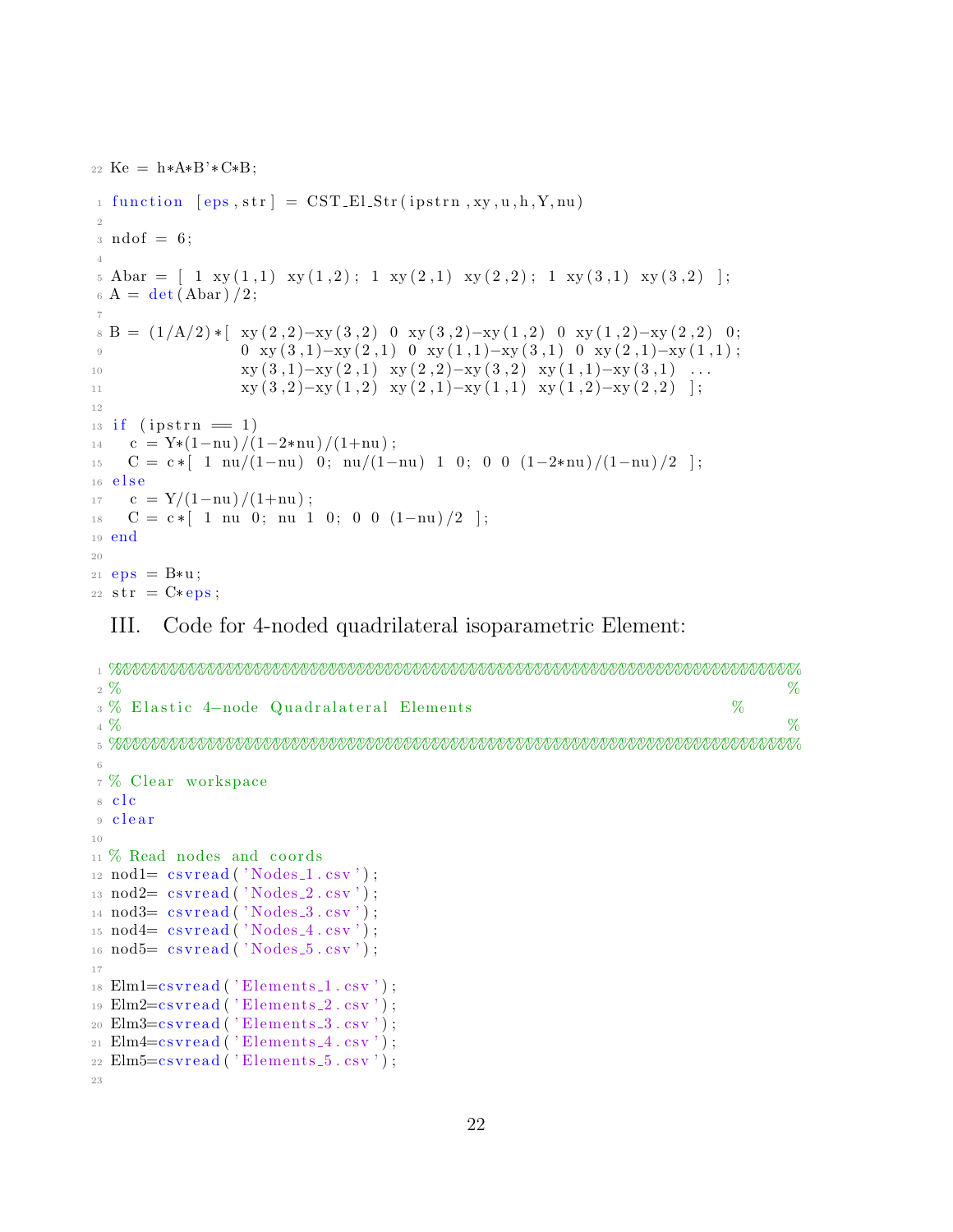```
24 for no=1:525
26 % Read nodes and coords
27 if no==1
28 Nodes = nod1;
29 end
30 if no == 231 Nodes = nod2;
32 end
33 if no==3
34 Nodes = nod3;
35 end
36 if no==4
37 Nodes = nod4;
38 end
39 if no==540 Nodes = nod5;
41 end
^{42} [N, 1] = size (Nodes);
43
44 % Read element material id, thickness and nodal connectivity
45 if no == 1^{46} Elems = Elm1;
47 end
48 if no==2
^{49} Elems = Elm2;
50 end
51 if no==3
52 Elems = Elm3;
53 end
54 if no==4
55 Elems = Elm4;
56 end
57 if no == 558 Elems = Elm5;
59 end
60
\begin{array}{ll} 61 & \text{[E,1]} = \text{size} \text{ (Elements)} \end{array}62 j_d b c = 1;
63 j_n b c = 1;
64 % Number of nodes per element
65 NE = 1-3;
66
67 % Read material info
68 Mats = load('Materials.txt');69 [M, l] = size(Mats);70
71 % Identify out-of-plane conditions
\frac{72}{2} % ipstrn = 1 Plane strain
```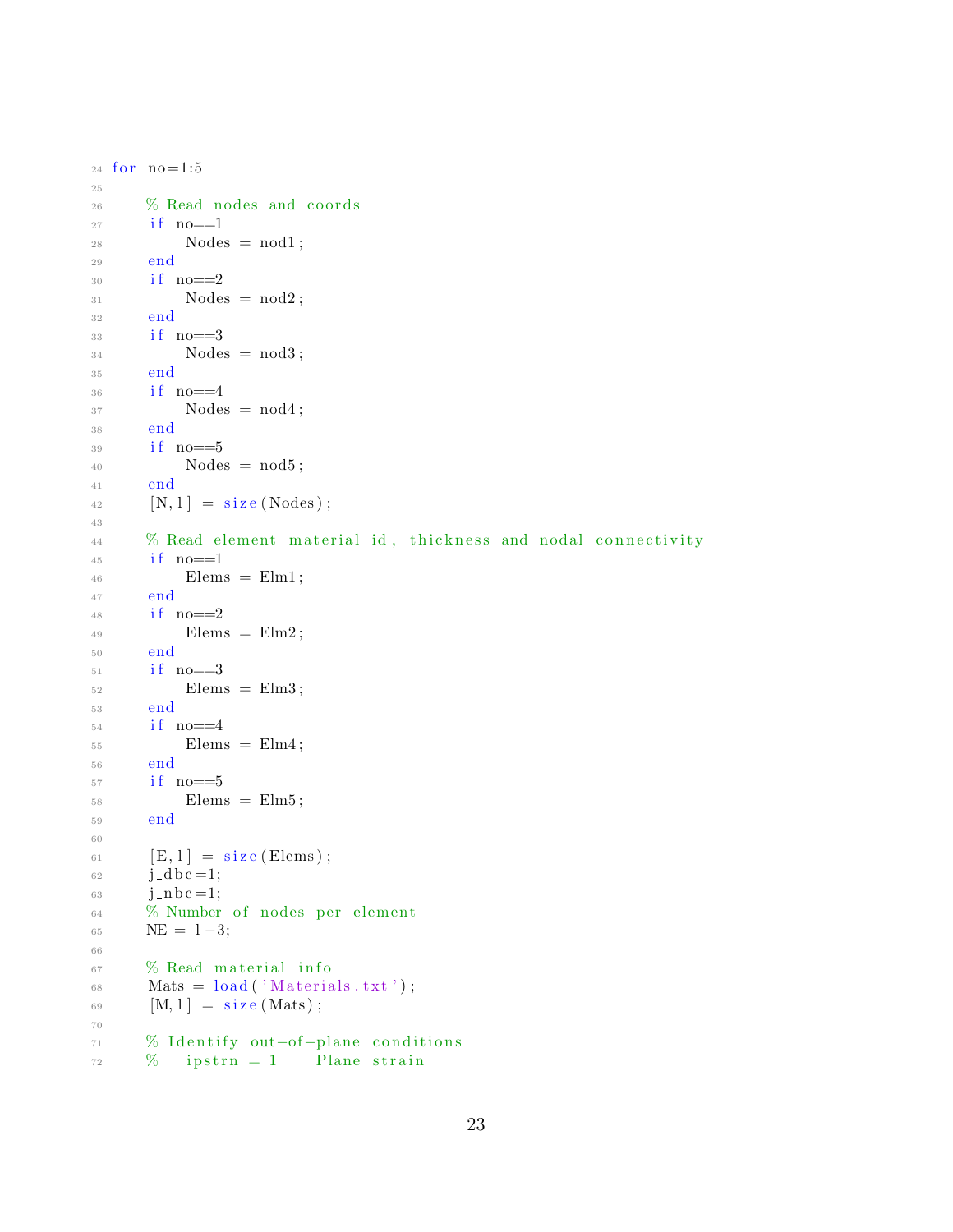```
\% ipstrn = 2 Plane stress
74 i p s t r n = 2;
75 nstrn = 3;
76
77 %Determine Derichlet BC
78 for (i=1:N)i \in (Nodes(i, 2) == 0)80 DBC(j_d bc, 1) = \text{Nodes}(i, 1);81 DBC(j_dbc, 2)=1;
82 DBC(j_dbc, 3)=0;
83 j d b c=j d b c +1;
84 end
85 if (Nodes(i, 3) == 0)86 DBC(j_d bc, 1)=Nodes(i, 1);
87 DBC(j_d bc, 2) = 2;
88 DBC(j_dbc, 3)=0;
89 j_d b c = j_d b c + 1;90 end
91 end
92 [P, 1] = \text{size}(\text{DBC});
93
94 % Determine Neumann BC
95 for (i = 1:N)96 if (Nodes(i, 2) == 3)97 right (j_{-}nbc, 1) = Nodes(i, 1);98 \text{right} (j_{\text{m}}bc, 2) = 1;99 \text{right} (j_{\text{in}}bc, 3) = 0;100 j_{-}n b c = j_{-}n b c + 1;101 end
102 end
103 j = nb c = 1;104
105
_{106} for i=1:E_{107} for j=1:size(right(:,1))108 for k=4:7109
\text{if } \text{Elements}(i, k) = \text{right}(j, 1)111
112 e l \text{l} is t (j_nbc, 1)=Elems(i, 1);
113 e l \text{l}ist (j \text{ } n \text{ } b \text{ } c \text{ } , 2) = \text{right}(j,1);114 j = n b c = j - n b c + 1;115 break
116 end
117 end
118
119 end
120 end
121 NBC(:, 1) =unique (e l \_l i s t (:, 1) );
```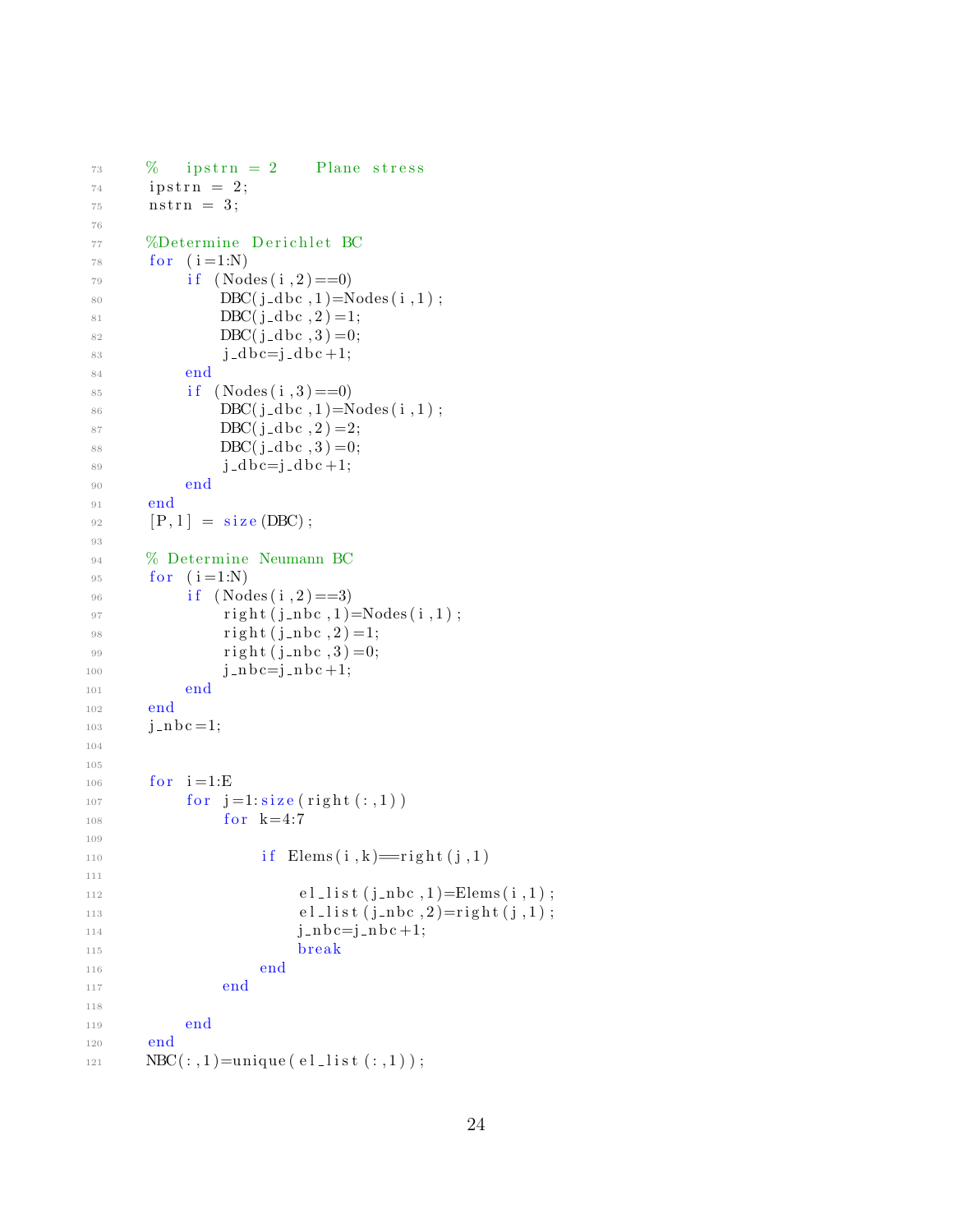```
122
        for i=1:2:size(e1_list(:,1))for j=1: size(NBC(:,1))123
124
                  k=0;125
                  if (NEC(j, 1) = e1 list (i, 1))
126
                      NBC(j, 2:3) = [el\_list(i, 2) \text{ el\_list}(i+1,2)];127
                  end
128
             end
129
        end
130
       NBC (: , 4) = 1;
131
       NBC (: , 5) = 1;
132
        [Q, 1] = size(NBC);133
134
       % Determining the hole nodes
135
        i<sub>h</sub>ol=1;
136
        for i=1:N137
             if (Nodes(i, 2) \le 0.25 & Nodes (i, 3) \le 0.25138
                  hole(i\_hol)=Nodes(i,1);139
                  i\_hol=i\_hol+1;140
             end
141
        end
142
143
       % Determining the hole elements
144
        i<sub>-</sub>hol=1;
145
        for i=1:E146
             if (hole(i_hol)=Elems(i,4)||hole(i_hol)=Elems(i,5)||hole(i_hol)=
147
       Elems(i, 6) || hole (i_hol) = Elems(i, 7) )
                  hol\_el(i\_hol)=Elements(i,1);148
                  i<sub>h</sub>ol=i<sub>h</sub>ol+1;149
             end
150
        end
151
        hol-el=unique(hol-el);
152
        % Determine total number of degrees-of-freedom
153
        \text{udof} = 2:
                         % Degrees-of-freedom per node
154
       NDOF = N*udof;155
156
       % Initialize global matrix and vectors
157
       K = zeros (NDOF, NDOF);% Stiffness matrix
158
        U = \text{zeros}(NDOF, 1);% Displacement vector
159
        F = zeros (NDOF, 1);% Force vector
160
161
       % Set penalty for displacement constraints
162
        Klarge = 10^8;163
164
165
       % Set Gauss point locations and weights
166
       NG = 4:167
        [XG, WG] = Q4<sub>-El-Gauss-Points</sub>(NG);
168
169
```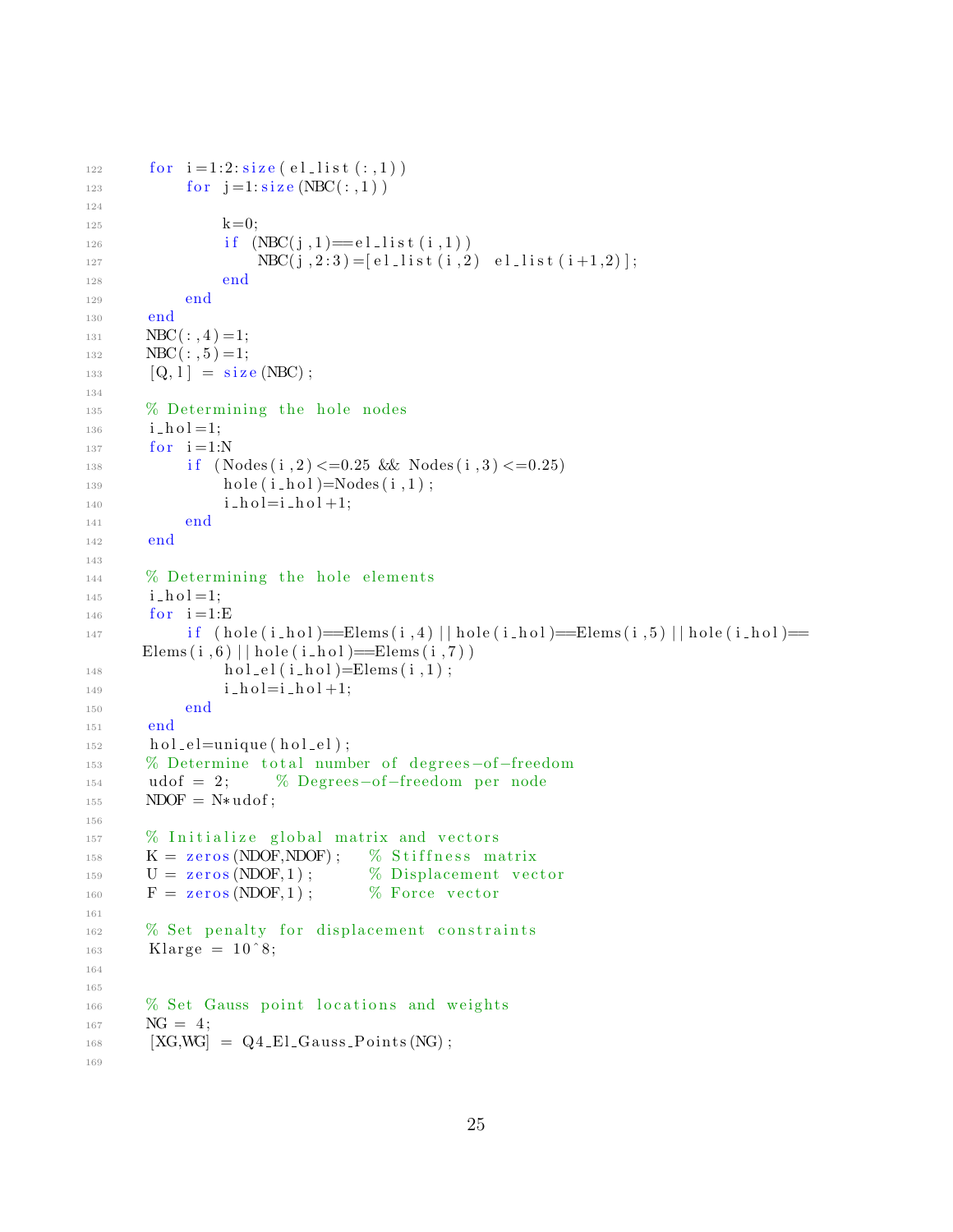```
170
       % Loop over Q4 elements
        for e = 1:E171
172
            % Establish element connectivity and coordinates
173
            Nnums = \text{Elements}(\text{e}, 4:3 + \text{NE});
174
             xy = Nodes(Nnums(:), 2:3);175
176
            % Extract element thickness for plane stress
177
            h =Elems(e, 3);
178
179
            % Extract element elastic Young's modulus and Poisson's ratio
180
            Y = Mats (Elems (e, 2), 2);
181
            nu = Mats(Elements(e, 2), 3);182
183
            % Construct element stiffness matrix
184
             [Ke] = Q4<sub>-El-Stiff</sub>(ipstrn, xy, h, Y, nu, udof, NE, NG, XG, WG);
185
186
            % Assemble element stiffness matrix into global stiffness matrix
187
             ig = u\text{dof}*(\text{Nnums}(:) - 1);188
             for ni = 1:NE189
                  i0 = u\text{dof}*(ni-1);190
                  for ni = 1:NE191
                       j0 = u\text{dof}*(nj-1);192
                       for i = 1: udof
193
                            for j = 1: udof
194
                                K(ig(ni)+i, ig(nj)+j) = K(ig(ni)+i, ig(nj)+j) + Ke(i0+i,195
       j0+j;
                           end
196
                       end
197
                  end
198
             end
199
        end
200%К
201
202
       % Construct global force vector for loaded edges with constant traction
203
        NES = 2;204
       % Set Gauss point locations and weights for traction integration
205
        NGS = 2;206
        [XGS, WGS] = Q4<sub>-El-Gauss-Points-Surf(NGS)</sub>;
207
208
        for q = 1:Q209210
             in
                  = zeros (NES);
211
             tval = zeros(NES, 1);212
             fval = zeros(NES, 1);213
214
            % Determine loaded edge
215e = \text{NBC}(q, 1);
216
             \text{in1} = \text{NBC}(q, 2);
217
```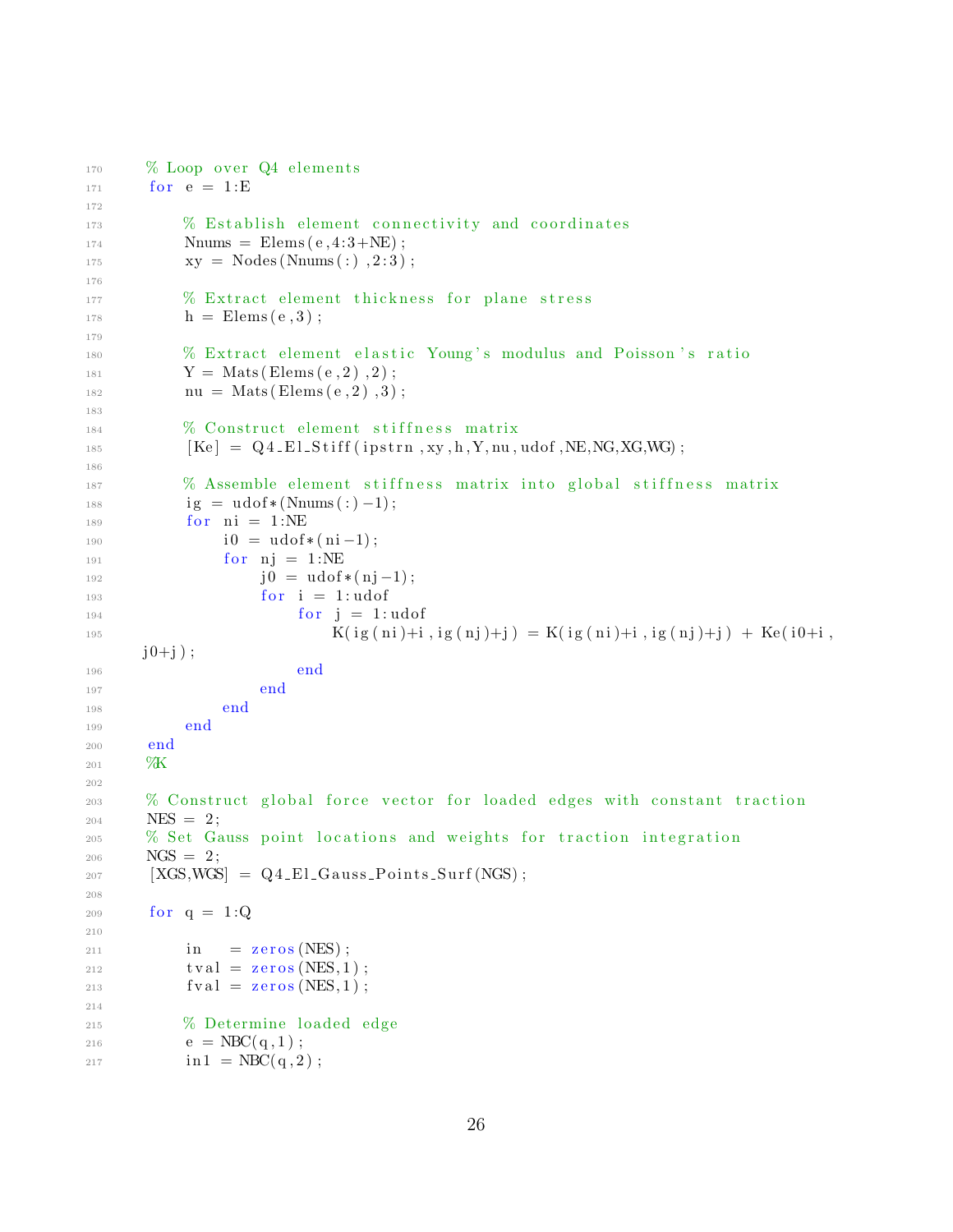```
\text{in2} = \text{NBC}(\text{q},3);218
             idof = \text{NBC}(q, 4);
219
             tval(:,1) = \text{NBC}(q, 4:5);220
             h =Elems(e, 3);
221
222
             for i=1:NGS223
224
                 % Evaluate force contributions at Gauss points
225
                  xi = XGS(i);226
                  wgt = WGS(i);227
228
                  [NshapeS] = Q4_El_Shape_Surf(NES, xi);
229
                  [DNshapeS] = Q4_E1_DShape_Surf(NES, xi);230
231
                 xyz(1,1) = Nodes(in1,2);232
233
                  xyz(1,2) = Nodes(in1,3);xyz(2,1) = Nodes(in2,2);234
                  xyz(2,2) = \text{Nodes}(in2,3);235
                  [detJS] = Q4<sub>-El-Jacobian-Surf(NES, xi, xyS</sub>, DNshapeS);
236
237
                  fval = fval + h* wgt*NshapeS' * NshapeS * tval * detJS;238
239
240
             end
            \%fval
241
242
             iloc1 = udof*(in1-1)+idof;243
             iloc2 = udof*(in2-1)+idof;244
            F(idoc1) = F(idc1) + fval(1);245
            F(idoc2) = F(idoc2) + fval(2);246
            \%F247248
        end
240250
       % Impose Dirichlet boundary conditions
251
        for p = 1:P252
             inode = DBC(p,1);253
             idof = DBC(p, 2);254
             idiag = udof*(inode-1) + idof;255
            K(idiag, idiag) = Klarge;256
            F(idiag) = Klarge * DBC(p,3);257
        end
258
       XK
259
       %F
260
261
       % Solve system to determine displacements
262
        U = K \ F;263
264
       % Recover internal element displacement, strains and stresses
265
        \text{nedof} = \text{udof}*\text{NE};266
```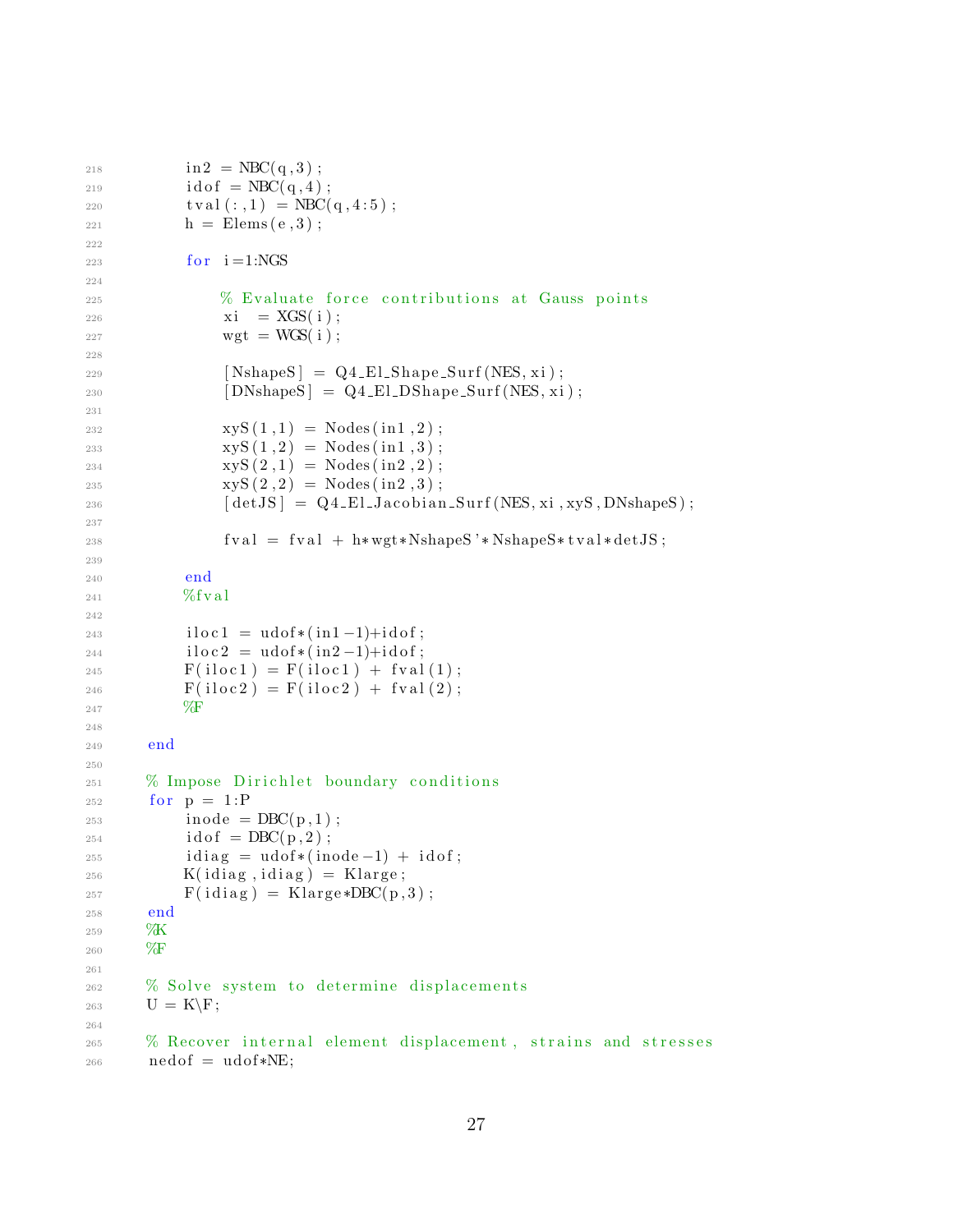```
267
        \text{Disp} = \text{zeros}(E, \text{nedof});
        Eps = zeros (E, nstrn, NG);268
        Sig = zeros(E, nstrn, NG);269
270
        for e = 1:E271
272
             % Establish element connectivity and coordinates
273
             Nnums = \text{Elements}(\text{e}, 4:3 + \text{NE});
274
             xy = Nodes(Nnums(:), 2:3);275
276
             % Extract element thickness for plane stress
277
             h =Elems(e, 3);
278
279
             % Extract element elastic Young's modulus and Poisson's ratio
280
             Y = Mats(Elements(e, 2), 2);281
             nu = Mats(Elements(e, 2), 3);282
283% Extract element nodal displacements
284
             for i=1:NE285
                  inode = \text{Nnums}(i);286
                  iglb1 = udof*(inode-1)+1;287
                  iglb2 = udof*inode;288
                  iloc1 = udof*(i-1)+1;289
                  iloc2 = udof*i;290\rho(\mathbf{e}, \mathbf{iloc1}) = \mathbf{U}(\mathbf{iglb1});291
                  \text{Disp}(e, \text{iloc2}) = \text{U}(\text{iglb2});292
             end
293
             \%Disp
294
295
             u = \text{Disp}(e,:);
296
             [eps, sig] = Q4_El_Str(ipstrn,xy,u,h,Y,nu,udof,NE,NG,XG);
297
             %eps
208
             \%sig
299
300
             % Store element strains
301
             Eps(e, : , : ) =eps(:, : )302
303
             % Store element stresses
304
             Sig(e, : , : ) = sig(:, :);305
306
        end
307
308
        % Computing Strain concentration factor
309
310
        sign-nom=1/0.75;311
312
        for i=1: size(hol-el)313sig_max = max(Sig(hol-el(i),:,:));
314
        end
315
```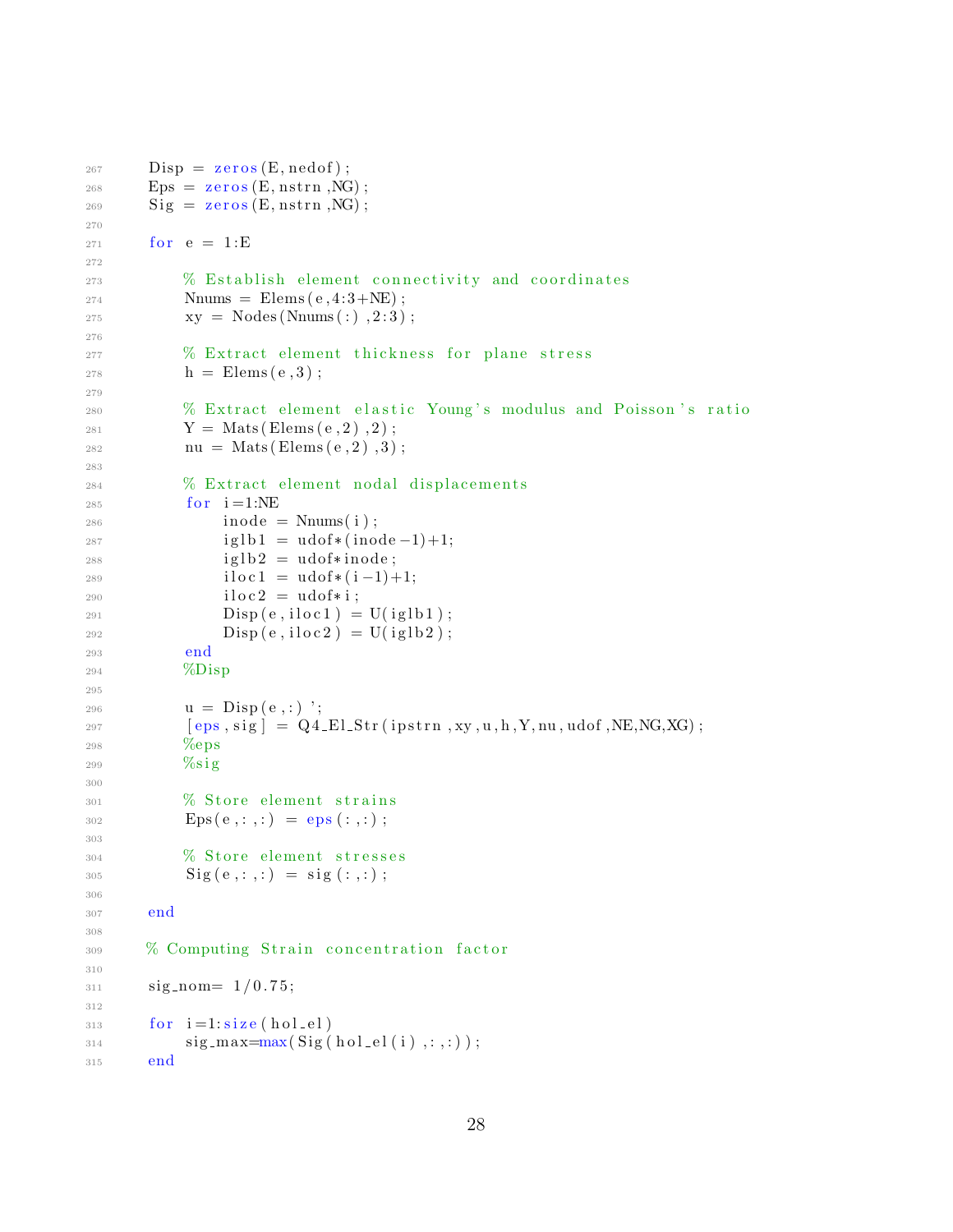```
SCF(no) = mean(sig_max) / sig-nom;317
318 PE(no, 1) = 0.5*U<sup>*</sup> *K*U;
319
B_{320} PE(no, 2) = 3/N;
321\% if (no==1)
322 % str=sprintf ('Original plate vs deformed plate using 4 Noded Quad
      elements for \%d elements', E);
323\% figure;
324\% Plot_deformation;
325\% title (str);326\% x label ('\leftarrow 2L\rightarrow');
327\% y label ('\leftarrow 2H \rightarrow');
328 max(U)329 % end
330 E
331 clearvars −except nod1 nod2 nod3 nod4 nod5 Elm1 Elm2 Elm3 Elm4 Elm5 PE SCF
       ;
332 end
333
334 for i = 1:5335 if (PE(i, 2) = min(PE(:, 2)) )BE\_ex = PE(i, 1);337 end
338 end
339 PE(:, 1)=abs(PE(:, 1)-PE\_ex)/abs(PE\_ex);
340
341\% figure;
342 % plot (\log (PE(:, 2)), \log (PE(:, 1)), '-o');
343 % title ('Error in Energy norm');
_{344} % x label ('\log(h)','Interpreter','latex');
345 % y label ('$log (\frac {|U_{FE}-U_{EX}|} {|U_{EX}|}) $', 'Interpreter', 'latex');
346\% axis square;
347 % Disp ;
348 % Eps ;
349\% Sig;
 _1 function [DNshape] = Q4_El_DShape (NE, xi, eta)
 2
 3 DNshape (1,1) = -(1-eta)/4;4 DNshape (2,1) = +(1-eta)/4;5 DNshape (3,1) = +(1+et a)/4;6 DNshape (4,1) = -(1+et a)/4;7
 8 DNshape (1,2) = -(1-\mathrm{xi})/4;9 DNshape (2, 2) = -(1+\mathrm{xi})/4;10 DNshape (3,2) = +(1+\mathrm{xi})/4;11 DNshape (4, 2) = +(1-xi)/4;_1 function [DNshapeS] = Q4_El_DShape_Surf (NES, xi)
```

```
29
```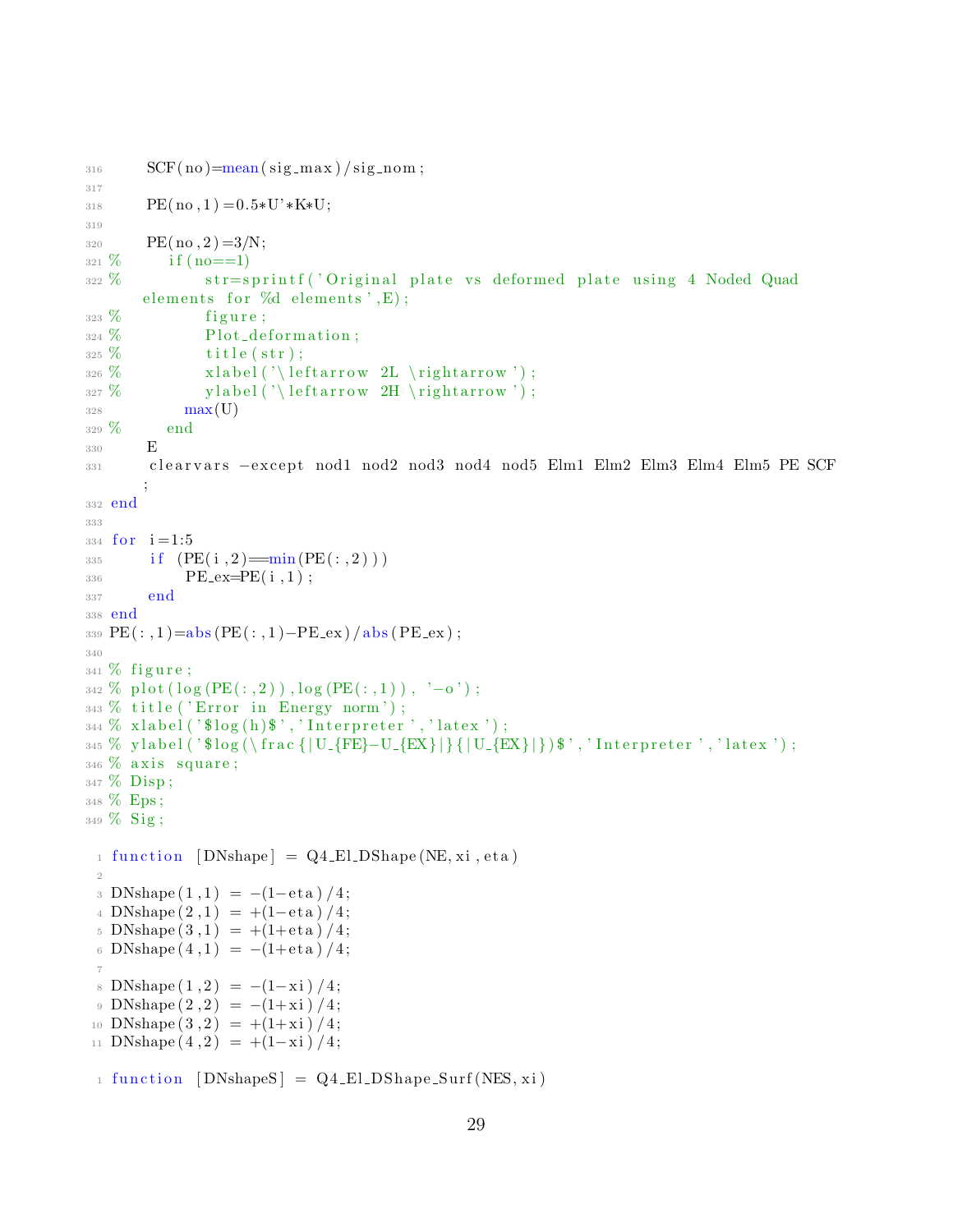```
3 DNshapeS(1) = -1/2;4 DNshapeS(2) = +1/2;_1 function [XG, WG] = Q4<sub>-El-Gauss-Points</sub> (NG)
2
3 \text{ if } (NG = 4)4
15 alf = sqrt (1/3);
6
7 XG(1,1) = -a1f;8 XG(2,1) = +a1f;9 XG(3,1) = +a1f;10 XG(4,1) = -a1f;11
XG(1,2) = -a1f;13 XG(2,2) = -a1f;XG(3,2) = +a1f;XG(4,2) = +a1f;16
17 for i = 1:NG\text{18} \text{ WG}(i) = 1;19 end
20
21 e l s e
22
23 alf = sqrt(3/5);
24
25 XG(1,1) = -a1f;XG(2,1) = 0;27 XG(3,1) = +a1f;28 XG(4,1) = -a1f;29 XG(5,1) = 0;30 XG(6,1) = +a1f;31 XG(7,1) = -a1f;\text{XG}(8,1) = 0;33 XG(9,1) = +a1f;34
35 XG(1,2) = -a1f;36 XG(2,2) = -a1f;37 \quad XG(3,2) = -a1f;\text{SG}(4,2) = 0;39 XG(5,2) = 0;40 XG(6,2) = 0;41 XG(7,2) = +a1f;\text{XG}(8,2) = +\text{alf};43 XG(9,2) = +a1f;44
45 WG(1) = 25/81;
46 WG(2) = 40/81;
```
2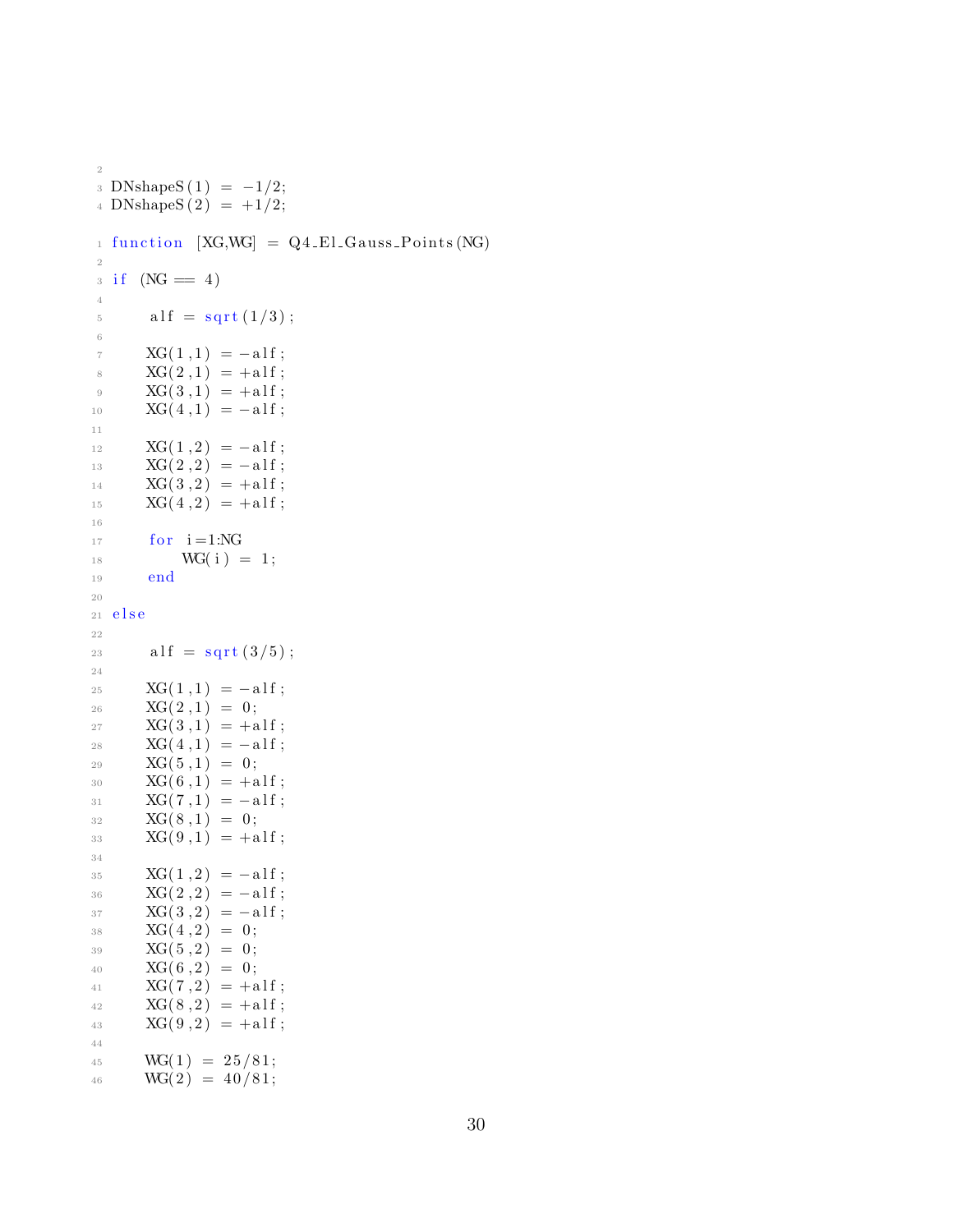```
47 \text{ WG}(3) = 25/81;48 WG(4) = 40/81;49 WG(5) = 64/81;50 WG(6) = 40/81;
51 WG(7) = 25/81;
52 \text{ WG}(8) = 40/81;53 WG(9) = 25/81;
54
55 end
_1 function [XGS, WGS] = QA_E1_Gauss_Points_Surf(NGS)2
3 \text{ if } (NGS = 2)4
5 \text{ all } f = \text{sqrt } (1/3) ;6
7 XGS(1,1) = -a1f;8 XGS(2,1) = +a1f;9
10 WGS(1) = 1;
\text{WGS}(2) = 1;12
13 e l s e
14
15 alf = sqrt(3/5);
16
\text{XGS}(1,1) = -\text{alf};\text{XGS}(2,1) = 0;19 XGS(3,1) = +a1f;2021 WGS(1) = 5/9;
22 WGS(2) = 8/9;
23 WGS(3) = 5/9;24
25 end
_1 function [\text{Jac}, \text{det}J, \text{Jhat}] = Q4 \text{ELJacobian} (NE, xi, eta, xy, DNshape)2
3 \text{ Jac} = \text{zeros}(2, 2);
4
5 for i=1:NE6 Jac (1,1) = \text{Jac}(1,1) + \text{DNshape}(i,1) * xy(i,1);Jac (1,2) = Jac(1,2) + DNshape(i,1) * xy(i,2);\lambda Jac (2,1) = \text{Jac}(2,1) + \text{DNshape}(i,2) * xy(i,1);9 Jac (2,2) = \text{Jac}(2,2) + \text{DNshape}(i,2) * xy(i,2);10 end
11
12 \text{ detJ} = \text{det}( \text{Jac}) ;_{13} Jhat = inv(Jac);
```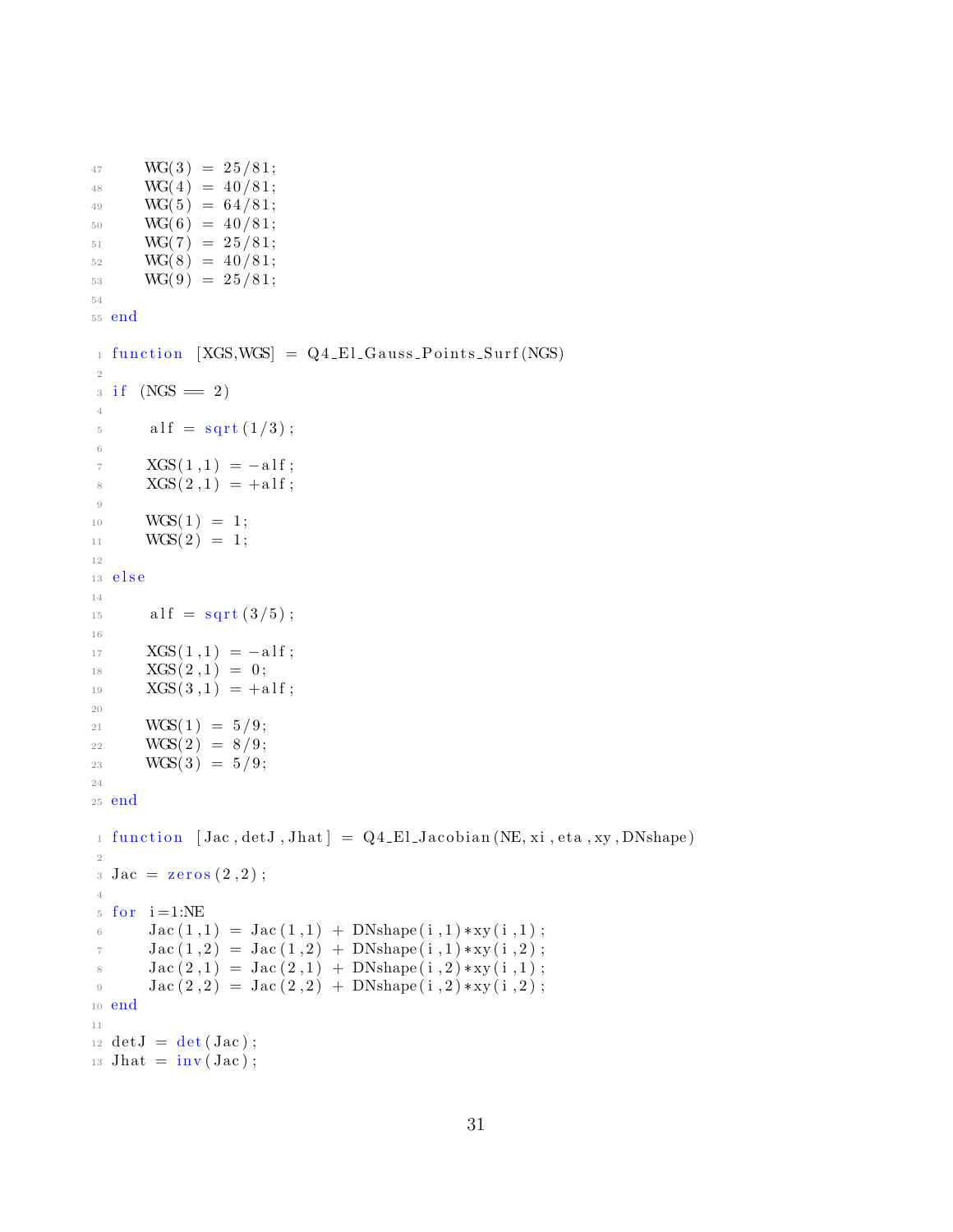```
_1 function [detJS] = Q4-El-Jacobian-Surf (NES, xi, xyS, DNshapeS)
\overline{2}3 \text{ d}x \text{d}x \text{i} = 0;4 \text{ dydx}i = 0;\overline{5}for i=1:NES\, 6 \,dxdxi = dxdxi + DNshapeS(i) * xyz(i, 1);\overline{7}dydxi = dydxi + DNshapeS(i) * xyS(i, 2);8
9 end
1011 detJS = sqrt( dxdx i * dxdxi + dydx i * dydx i);function [Nshape] = Q4-El-Shape(NE, xi, eta)
1\,\overline{2}3 Nshape (1) = (1 - xi)*(1 - eta)/(4);
4 Nshape (2) = (1+xi)*(1-\text{eta})/4;
5 Nshape (3) = (1+xi)*(1+eta)/4;6 Nshape (4) = (1 - xi)*(1 + eta)/4;_1 function [NshapeS] = Q4_El_Shape_Surf(NES, xi)
\overline{2}3 NshapeS(1) = (1 - xi)/2;4 NshapeS(2) = (1+xi)/2;\overline{5}\frac{6}{8} %NshapeS = NshapeS ';
_1 function Ke = CST_El_Stiff(ipstrn,xy,h,Y,nu,udof,NE,NG,XG,WG)
\overline{2}: \text{ndof} = \text{NE}* \text{udof};4 nstrn = 3;
5 \text{ Ke} = \text{zeros}(\text{ndof}, \text{ndof});
6
\tau for i=1:NG8
      xi = XG(i,1);\overline{9}eta = XG(i, 2);10\,wgt = WG(i);1112\%[Nshape] = Q4_El_Shape(NE, xi, eta);
13
      [DNshape] = Q4_E1_DShape(NE, xi, eta);14
      [Jac, detJ, Jhat] = Q4.E1.Jacobian (NE, xi, eta, xy, DNshape);1.5
16
      B = zeros(nstrn, ndof);17
      for j=1:NE18
           j \log 1 = 2*(j-1)+1;19
           jloc2 = jloc1 + 1;20
           B(1, jloc1) = B(1, jloc1) + Jhat(1, 1) * DNshape(j, 1) ...21+ Jhat (1,2)*DNshape(j,2);22
           B(2,jloc2) = B(2,jloc2) + Jhat(2,1) * DNshape(j,1) ...23
                + Jhat (2,2)*DNshape(j,2);24
```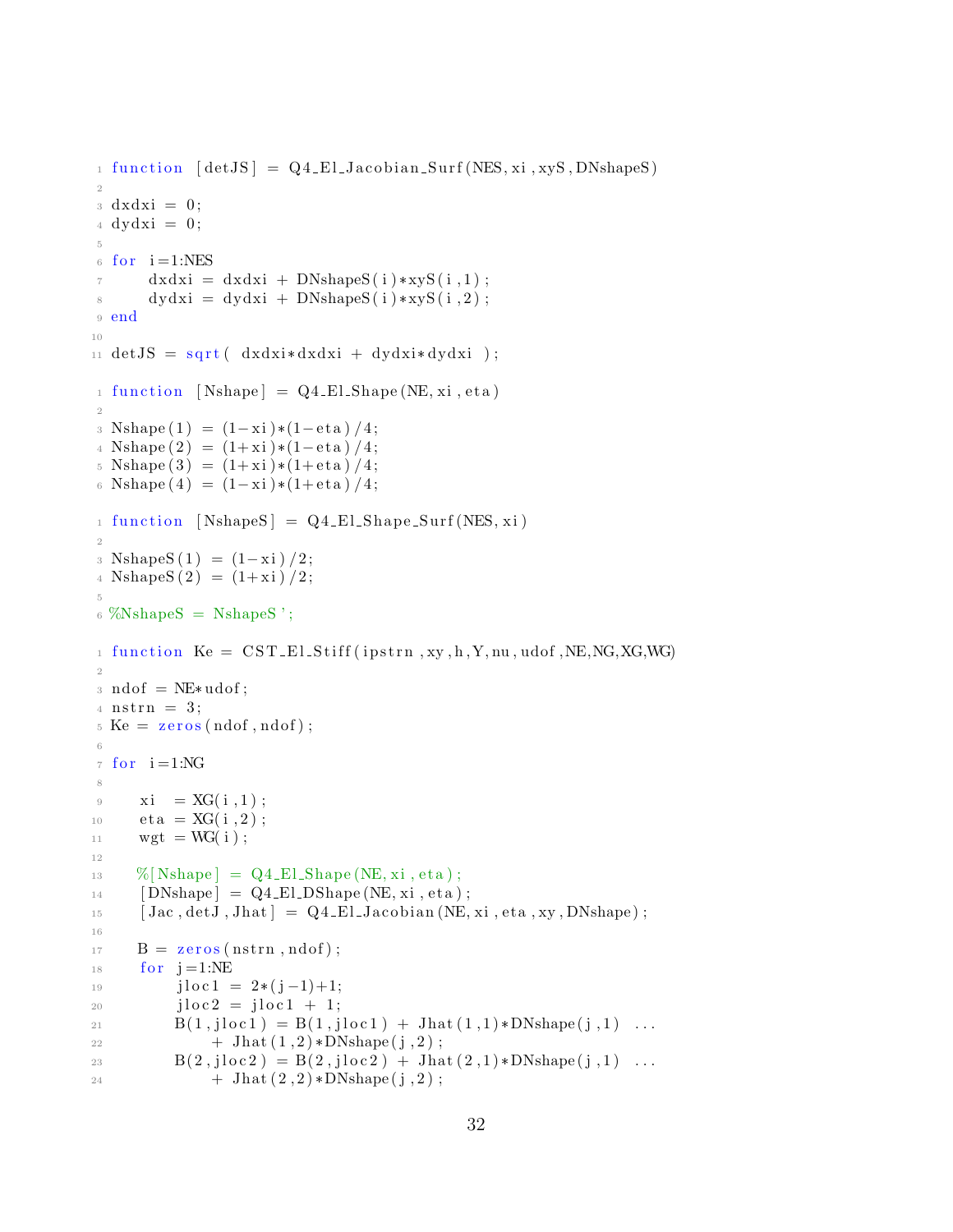```
B(3,jloc1) = B(3,jloc1) + Jhat(2,1) * DNshape(j,1) ...25
                 + Jhat (2,2)*DNshape(j,2);26
            B(3,jloc2) = B(3,jloc2) + Jhat(1,1) * DNshape(j,1) ...27
                 + Jhat (1,2) *DNshape(j,2);
28
      end
29
30
       if (ipstrn = 1)
31
            c = Y*(1-nu)/(1-2*nu)/(1+nu);
32
            C = c * [1 \text{nu}/(1-\text{nu}) \ 0; \text{nu}/(1-\text{nu}) \ 1 \ 0; \ 0 \ 0 \ (1-2*\text{nu})/(1-\text{nu})/2];33
       else
34
            c = Y/(1-nu)/(1+nu);
35
            C = c * [ 1 \text{ nu } 0; \text{ nu } 1 \text{ 0}; 0 \text{ 0} (1-\text{nu})/2 ];
36
      end
37
38
      Ke = Ke + h* wgt*B'*C*B*detJ;39
4041 end
_1 function [eps, sig] = Q4_E1_Str(ipstrn, xy, u, h, Y, nu, udof, NE, NG, XG);
\overline{2}_3 \text{ ndof} = \text{NE}* \text{udof};4 \text{ nstrn} = 3;
= eps = zeros (nstrn, NG);
s sig = zeros (nstrn, NG);
\overline{7}\delta for i=1:NG\overline{9}xi = XG(i,1);10
       eta = XG(i, 2);1112[DNshape] = Q4_E1_DShape(NE, xi, eta);13[\text{Jac}, \text{det} J, \text{Jhat}] = Q4 \text{ -ELJacobian} (NE, xi, eta, xy, DNshape);
1415
      B = zeros(nstrn, ndof);16
       for i=1:NE17
            j \log 1 = 2 * (j - 1) + 1;18
            jloc2 = jloc1 + 1;19
            B(1, jloc1) = B(1, jloc1) + Jhat(1, 1) * DNshape(j, 1) ...20+ Jhat (1,2)*DNshape(j,2);21
           B(2, jloc2) = B(2, jloc2) + Jhat(2, 1) * DNshape(j, 1) ...22
                 + Jhat (2,2)*DNshape(j,2);23B(3,jloc1) = B(3,jloc1) + Jhat(2,1) * DNshape(j,1) ...24
                 + Jhat (2,2)*DNshape(j,2);25
           B(3,jloc2) = B(3,jloc2) + Jhat(1,1) * DNshape(j,1) ...26
                 + Jhat (1,2)*DNshape(j,2);27
28
      end
2930^{\circ}if (ipstrn = 1)
            c = Y*(1-nu)/(1-2*nu)/(1+nu);
31C = c * [ 1 \text{nu}/(1-\text{nu}) \ 0; \text{nu}/(1-\text{nu}) \ 1 \ 0; \ 0 \ 0 \ (1-2*\text{nu})/(1-\text{nu})/2 ];
32
```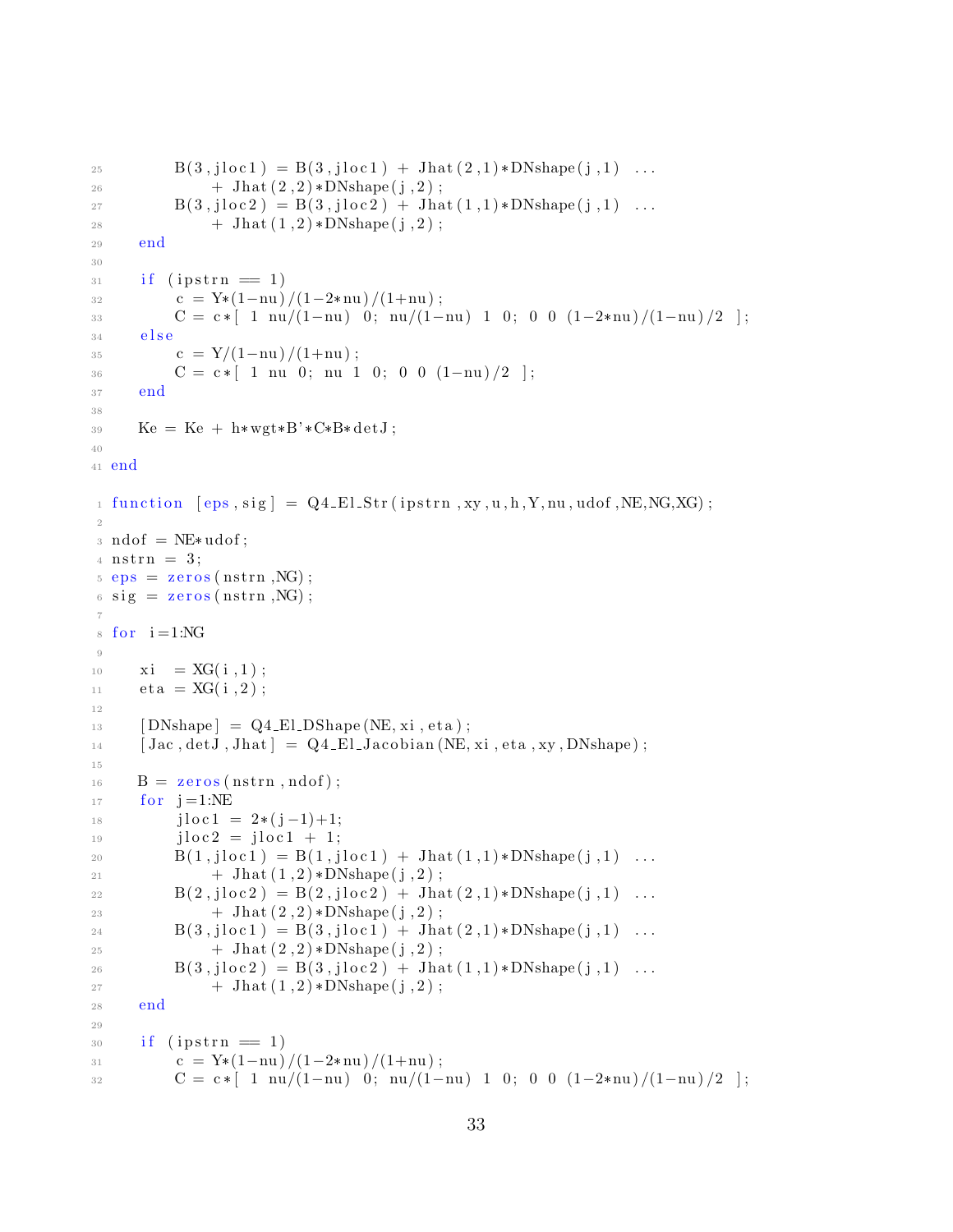```
33 else
34 c = Y/(1-nu)/(1+nu);
35 C = c * [ 1 \text{ nu } 0; \text{ nu } 1 \text{ 0}; 0 \text{ 0 } (1-\text{nu})/2 ];
36 end
37
38 eps (:, i) = B*u;39 sig(:,i) = C*eps(:,i);40
41 end
```
# IV. Code for 4-noded quadrilateral isoparametric Element:

```
1 %%%%%%%%%%%%%%%%%%%%%%%%%%%%%%%%%%%%%%%%%%%%%%%%%%%%%%%%%%%%%%%%%%%%%%%%%%
 2\%3 % E l a s t i c 8−node Q u a d r al a t e r al Elements %
 4\, % \, % \, % \, % \, % \, % \, % \, % \, % \, % \, % \, % \, % \, % \, % \, % \, % \, % \, % \, % \, % \, % \, % \, % \, % \, % \, % \, % \, % \, % \, % \,5 %%%%%%%%%%%%%%%%%%%%%%%%%%%%%%%%%%%%%%%%%%%%%%%%%%%%%%%%%%%%%%%%%%%%%%%%%%
6
7 % Clear workspace
8 clc
9 clear
10 close all
11\% Read nodes and coords
12 \text{nod1} = \text{csvread}(' \text{Nodes}_1 \cdot \text{csv}');13 \text{nod2} = \text{csvread}(' \text{Nodes}_2 \cdot \text{csv}');14 nod3 = csvread('Nodes.3.csv');_{15} nod_{4} csvread ('Nodes<sub>-4.csv</sub>');
_{16} nod5= csvread ('Nodes_5.csv');
17
18 Elm1=cs v read ( 'Elements 1 . csv ');
19 Elm2 = cs v r e a d ( 'Elements 2 \cdot cs v ');
20 \text{Elm3} = \text{csvread} ('Elements -3 \cdot \text{csv}');
_{21} Elm4=csvread ('Elements<sub>-4</sub>.csv');
_{22} Elm5=c s v r e ad ( ' Element s _{5} . c s v ' );
23
_{24} for no=1:525
26 % Read nodes and coords
27 if no==1
28 Nodes = nod1;
29 end
30 \text{ if } no = = 231 Nodes = nod2;
32 end
33 if no==3
34 Nodes = nod3;
35 end
36 \quad i \text{f} \quad n0 = 437 Nodes = nod4;
```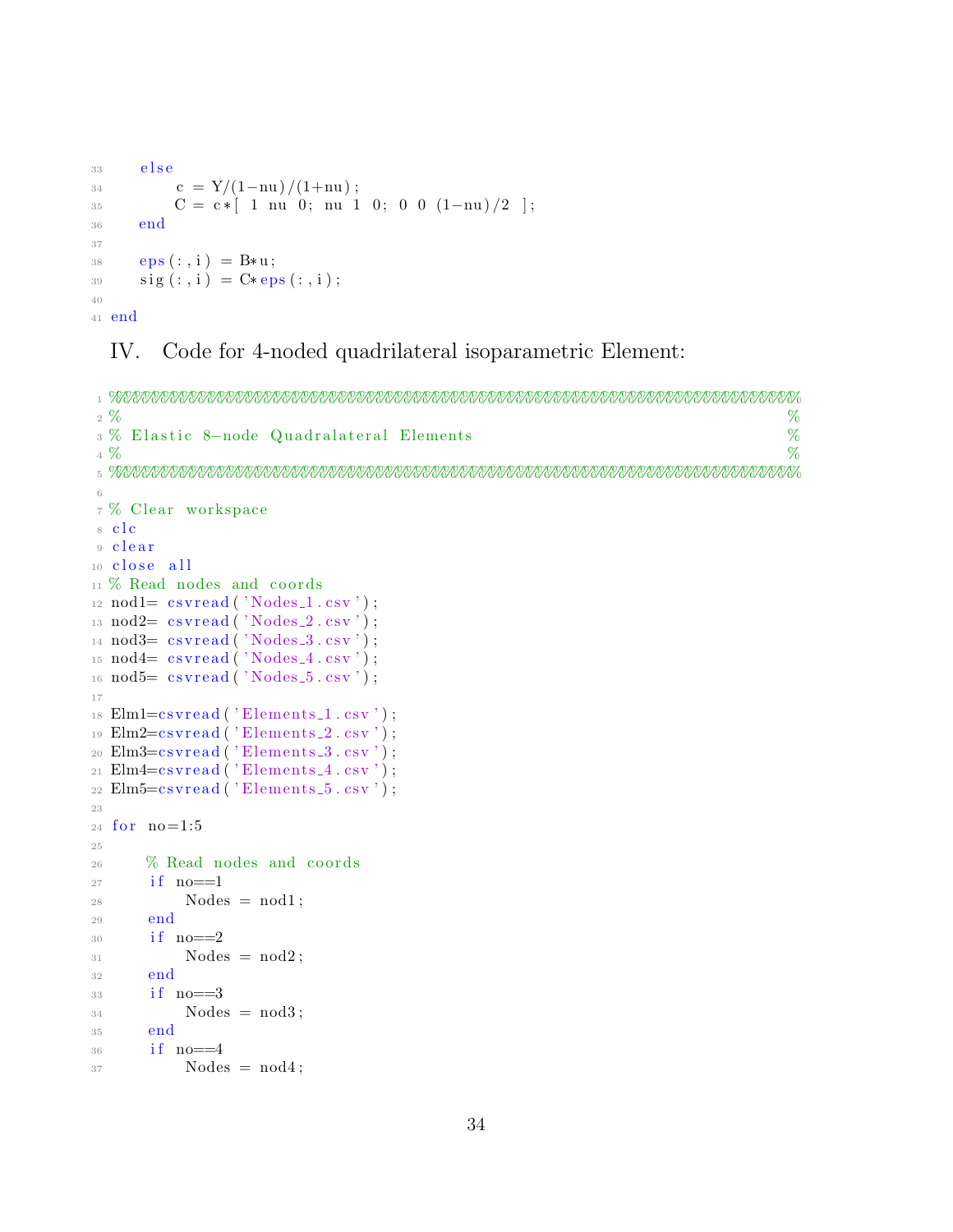```
38 end
39 if no==5
40 Nodes = nod5;
41 end
^{42} [N, 1] = size (Nodes);
43
44 % Read element material id, thickness and nodal connectivity
45 if no==1
^{46} Elems = Elm1;
47 end
48 if no == 2^{49} Elems = Elm2;
50 end
51 if no==3
52 Elems = Elm3;
53 end
^{54} if no==4
55 Elems = Elm4;
56 end
57 if no==5
58 Elems = Elm5;
59 end
60 [E, 1] = size (Elements);61 j_d b c = 1;62 j_n b c = 1;
63 % Number of nodes per element
64 \qquad \text{NE} = 1-3;65
66 % Read material info
\delta<sup>67</sup> Mats = load ('Materials.txt');
68 [M, 1] = size(Mats);
6970 % Identify out-of-plane conditions
\frac{71}{71} % ipstrn = 1 Plane strain
\frac{72}{72} % ipstrn = 2 Plane stress
73 i p s t r n = 2;
74 nstrn = 3;
75
76 %Determine Derichlet BC
77 for (i=1:N)78 if (Nodes(i, 2) == 0)\text{DBC}(j\text{-}dbc, 1) = \text{Nodes}(i, 1);80 DBC(j_dbc, 2) =1;
81 DBC(j_dbc, 3)=0;
82 j_d b c=j_d b c+1;83 end
84 if (Nodes(i, 3) == 0)85 DBC(j_d bc, 1)=Nodes(i, 1);
86 DBC(j_d bc, 2) = 2;
```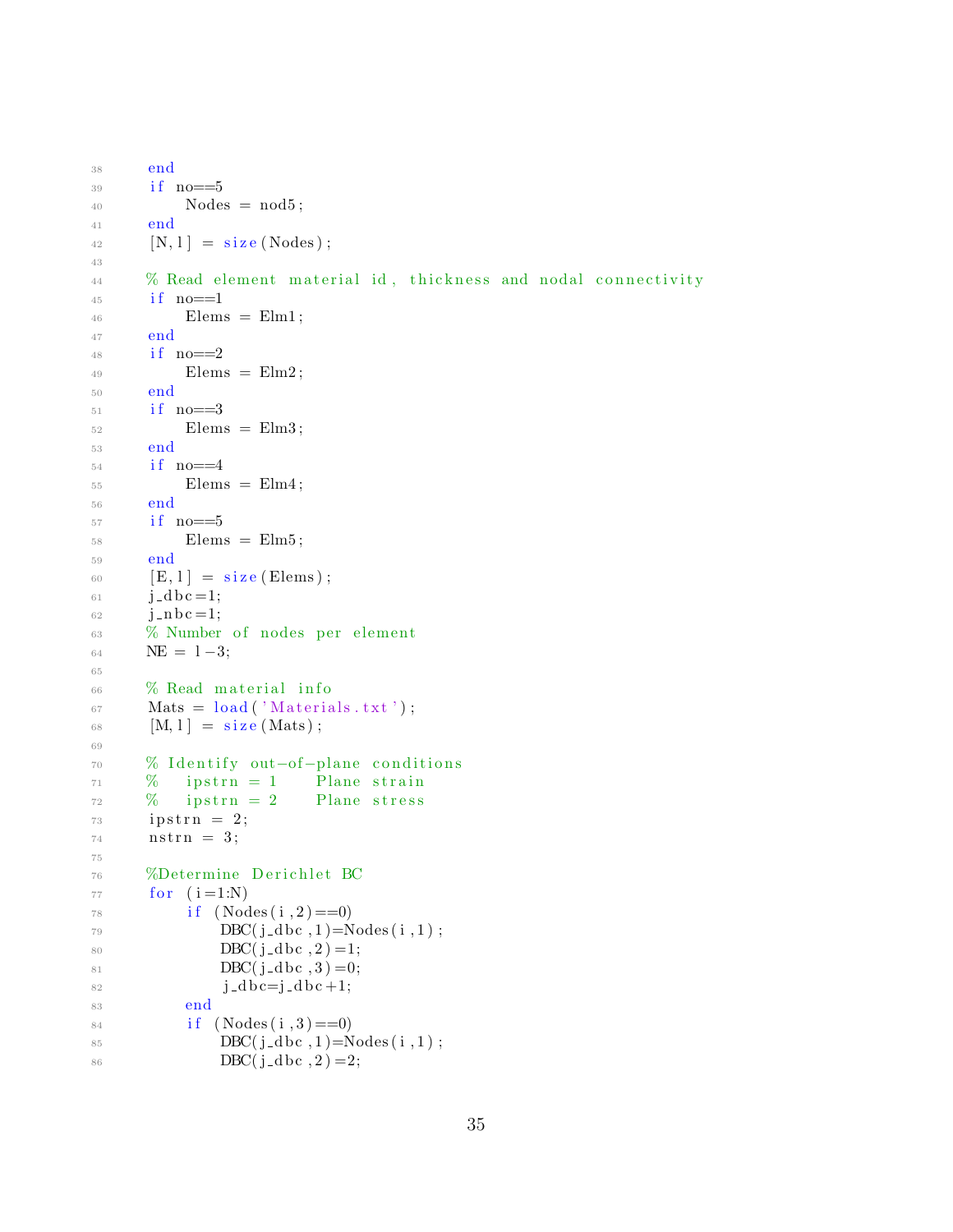```
87 DBC(j_dbc, 3)=0;
88 j_d b c=j_d b c+1;89 end
90 end
91 [P, 1] = size (DBC);
92 % Determine Neumann BC
93 for (i = 1:N)94 if (Nodes(i, 2) == 3)95 \text{right} (j_{\text{in}}bc, 1) = \text{Nodes}(i, 1);96 \text{right} (j_{\text{in}}bc, 2) = 1;97 right (j_{-}nbc, 3) = 0;98 j = nb c = j = nb c + 1;99 end
100 end
101 \quad j = nb = 1;_{102} for i=1:E103 for j=1:size(right(:,1))_{104} for k=4:11105 if Elements (i, k) = right (j, 1)106 e l \text{l}ist (j \text{ } n \text{ } b \text{ } c \text{ } , 1) = \text{Elements} (i \text{ } , 1);
_{107} el \text{list (j_nbc,2)} = \text{right}(j,1);108 j = nb c = j = nb c + 1;109 break
110 end
111 end
112 end
113 end
114 NBC(:,1)=unique (el -list (:,1));
115 j = nb c = 1;116 for i = 1:3: size (el\_list(:,1))117 for j = 4:7\text{if} \ (\text{el-list} (i, 2) \equiv \text{Elements} (\text{el-list} (i, 1), j) || \text{el-list} (i+1, 2) \equiv \text{Elements} (i+1, 2)el\_list(i,1), j)119 i f ( e l l i s t ( i , 2 )==Elems ( e l l i s t ( i , 1 ) , j ) )
120 NBC(j_nbc, 2) = e l_l is t (i, 2);NBC(j_nbc, 4) = e1_{1}is t (i+1, 2);NBC(j_nbc, 3) = e1. list (i+2, 2);j = nb = j = nb +1;124 break ;
125 e l s e
126 NBC(j_nbc, 2) = e1_{}list(i+1, 2);NBC(j_nbc, 4) = e l_{1}ist(i, 2);128 NBC(j_nbc, 3) = e l_lis t (i+2,2);129 j = nbc = j_nb + 1;130 break;
131 end
132 end
133 end
134 end
```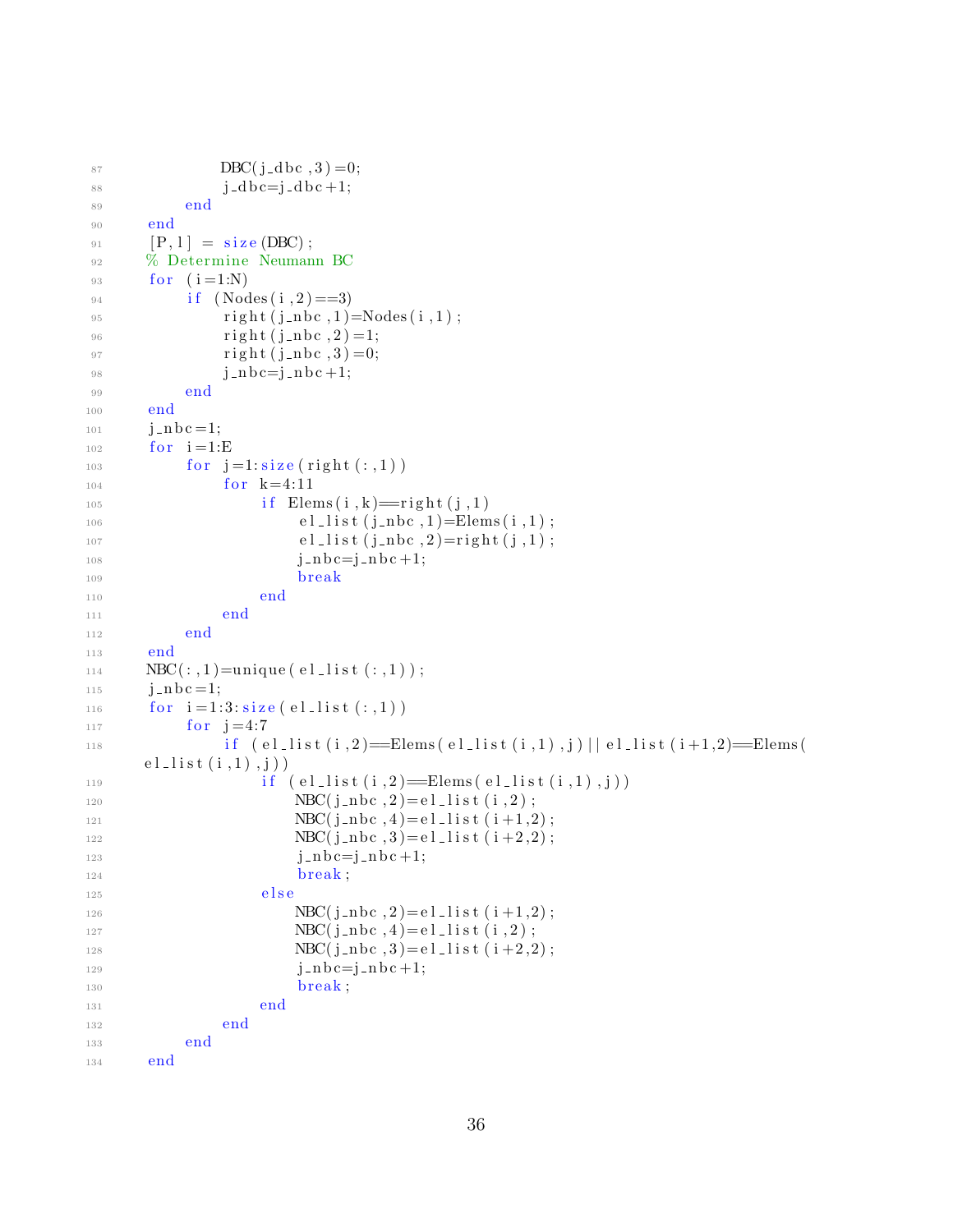```
135
136 NBC(:, 5) = 1;
137 NBC(:,6)=1;
138 [Q, 1] = \text{size} (\text{NBC});
139
140
141 % Determining the hole nodes
142 i _h o l = 1;
_{143} for i = 1:N144 if (Nodes(i, 2) \leq 0.25 \& Nodes(i, 3) \leq 0.25)_{145} hole (i_{\text{hol}})=Nodes (i_{,1});
i_{146} i_{10}l = i_{10}l + 1;147 end
148 end
149
\frac{150}{20} % Determining the hole elements
151 i h o l = 1;
_{152} for i=1:E153 if (hole(i_hol) = \text{Elements}(i, 4) \mid hole(i_hol) = \text{Elements}(i, 5) \mid hole(i_hol) =Elems (i, 6) || hole (i\_hol)=Elems (i, 7) || hole (i\_hol)=Elems (i, 8) || hole (i\_hol)=
      Elems (i, 9) | | hole (i \text{--} hol)= Elems (i, 10) | | hole (i \text{--} hol) = Elems (i, 11) )
\text{hol} _{el} (i \text{ } \text{hol}) = \text{Elements} (i \text{ }, 1) ;i = h o l = i - h o l + 1;156 end
157 end
_{158} hol_el=unique (hol_el);
159
160
161 % Determine total number of degrees-of-freedom
_{162} udof = 2; % Degrees-of-freedom per node
163 NDOF = N*udof;
164
165 % Initialize global matrix and vectors
_{166} K = zeros (NDOF, NDOF); % Stiffness matrix
U = \text{zeros}(\text{NDOF}, 1); \qquad \%\text{Displacement vector}F = \text{zeros}(\text{NDOF}, 1); % Force vector
169
170 % Set penalty for displacement constraints
171 Klarge = 10^{\degree}8;
172
173
174 % Set Gauss point locations and weights
NG = 4;176 [XG,WG] = Q8_El_Gauss_Points (NG);
177
178 % Loop over \overline{Q8} elements
179 for e = 1: E180
181 % Establish element connectivity and coordinates
```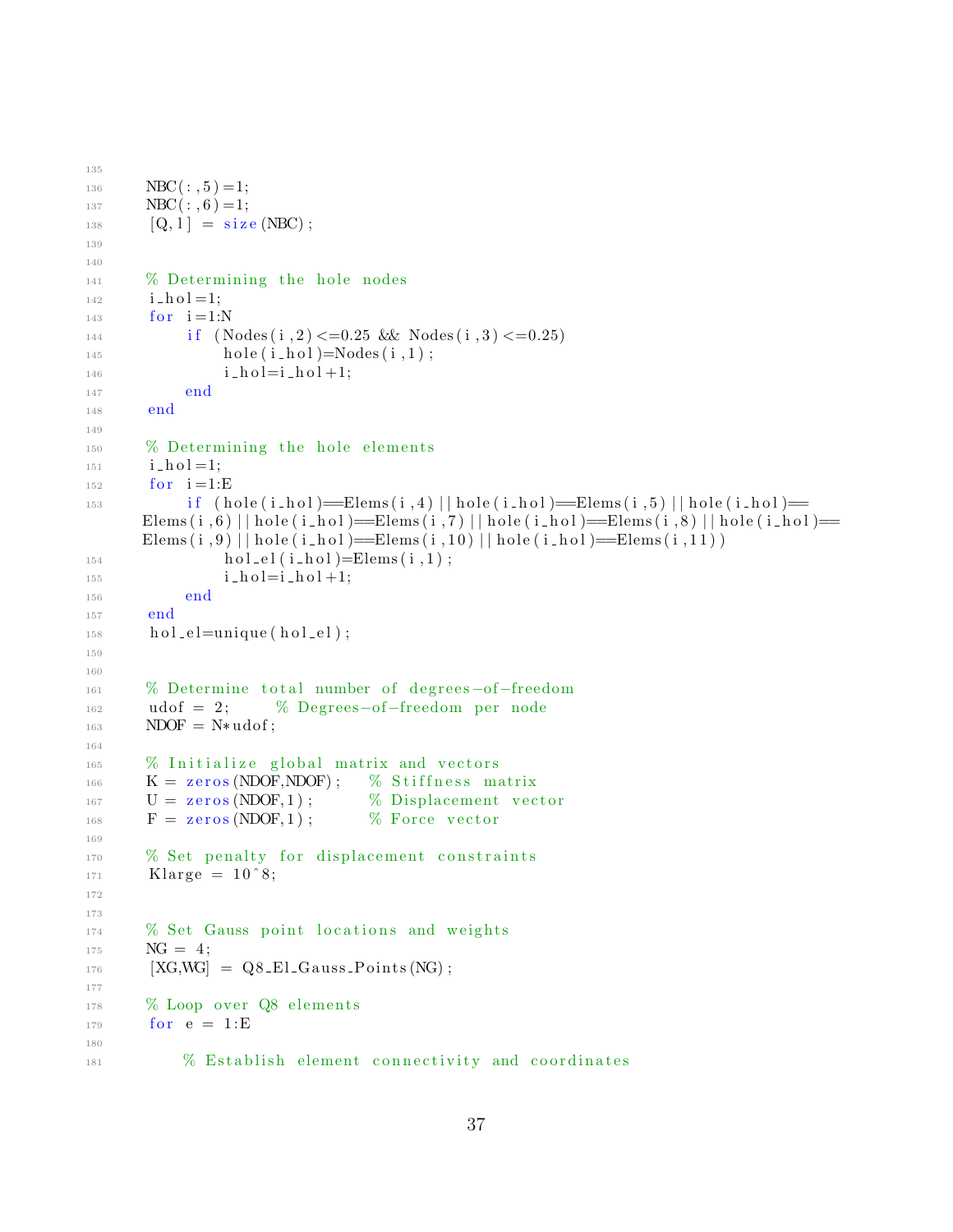```
182 Nnums = Elems (e, 4:3+NE);
\text{183} \quad \text{xy} = \text{Nodes}(\text{Nnums}(:), 2:3);184
185 % Extract element thickness for plane stress
h = \text{Elems}(e, 3);
187
188 % Extract element elastic Young's modulus and Poisson's ratio
189 Y = \text{Mats}(\text{Elements}(e, 2), 2);190 nu = Mats(Elements(e, 2), 3);191
192 % Construct element stiffness matrix
[Ke] = Q8 El Stiff (ipstrn, xy, h, Y, nu, udof, NE, NG, XG, WG);
194
195 % Assemble element stiffness matrix into global stiffness matrix
196 ig = u \text{dof} * (Nnums(:) - 1);197 for ni = 1:NE
198 i 0 = udof *(ni -1);
_{199} for \text{ni} = 1:NE200 \t j0 = u\text{dof}*(nj-1);201 for i = 1: udof202 for j = 1: udof203 K( ig ( ni )+i , ig ( nj )+j ) = K( ig ( ni )+i , ig ( nj )+j ) + Ke ( i0+i ,
     j0+j ;
204 end
205 end
206 end
207 end
208 end
209 \%K210
211 % Construct global force vector for loaded edges with constant traction
212 NES = 3;
213 % Set Gauss pint locations and weights for traction integration
_{214} NGS = 3;
215 [XGS, WGS] = Q8_E1_G a uss_P oints_Surf (NGS);
216
217 for q = 1:Q218
219 in = zeros (NES);
220 \quad \text{t val} = \text{zeros}(\text{NES}, 1);
221 \quad \text{fval} = \text{zeros}(\text{NES}, 1);
222
223 % Determine loaded edge
224 e = NBC(q, 1);
225 in 1 = NBC(q, 2);
226 in 2 = NBC(q,3);
227 in 3 = NBC(q, 4);
228 id o f = NBC(q, 5);
229 \text{t val}(:,1) = \text{NBC}(q, 6);
```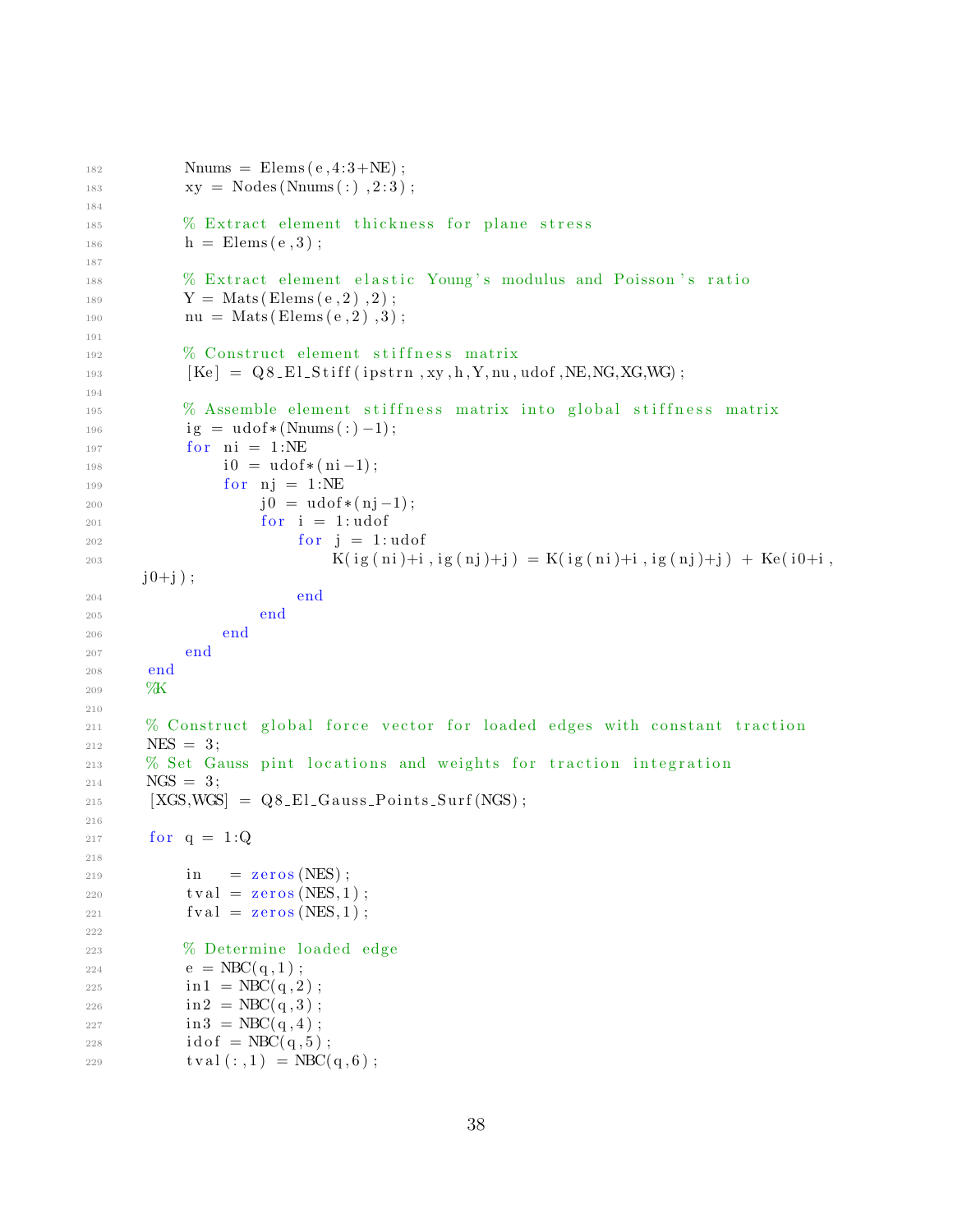```
230
           h =Elems(e, 3);
231
           for i=1:NGS232
233
               % Evaluate force contributions at Gauss points
234
               xi = XGS(i);235
               wgt = WGS(i);236
237
                [NshapeS] = Q8_E1_Shape_Surf(NES, xi);238
                [DNshapeS] = Q8_E1_DShape_Surf(NES, xi);239
240
               xyz(1,1) = Nodes(in1,2);241
               xyz(1,2) = Nodes(in1,3);242
               xyz(2,1) = \text{Nodes}(in2,2);243
               xyz(2,2) = Nodes(in2,3);244245
               xyS(3,1) = \text{Nodes}(in3,2):
               xyz(3,2) = Nodes(in3,3);246
               247
248
               fval = fval + h* wgt * NshapeS' * NshapeS * tval * detJS;249
250
           end
251
           %fval
252
253
           iloc1 = udof*(in1-1)+idof;254
           iloc2 = udof*(in2-1)+idof;255
           iloc3 = udof*(in3-1)+idof;256
           F(idoc1) = F(idc1) + fval(1);257
           F(iloc2) = F(iloc2) + fval(2);258
           F(iloc3) = F(iloc3) + fval(3);250
           \%F
260
261
       end
262
263
      % Impose Dirichlet boundary conditions
264
       for p = 1:P265
           inode = DBC(p,1);266
           idof = DBC(p, 2);267
           idiag = udof*(inode-1) + idof;268
           K(idiag, idiag) = Klarge;269
           F(idiag) = Klarge *DBC(p,3);270271
       end
      ØК
272
      %F
273
274
      % Solve system to determine displacements
275
       U = K\ F;276
277
      % Recover internal element displacement, strains and stresses
278
```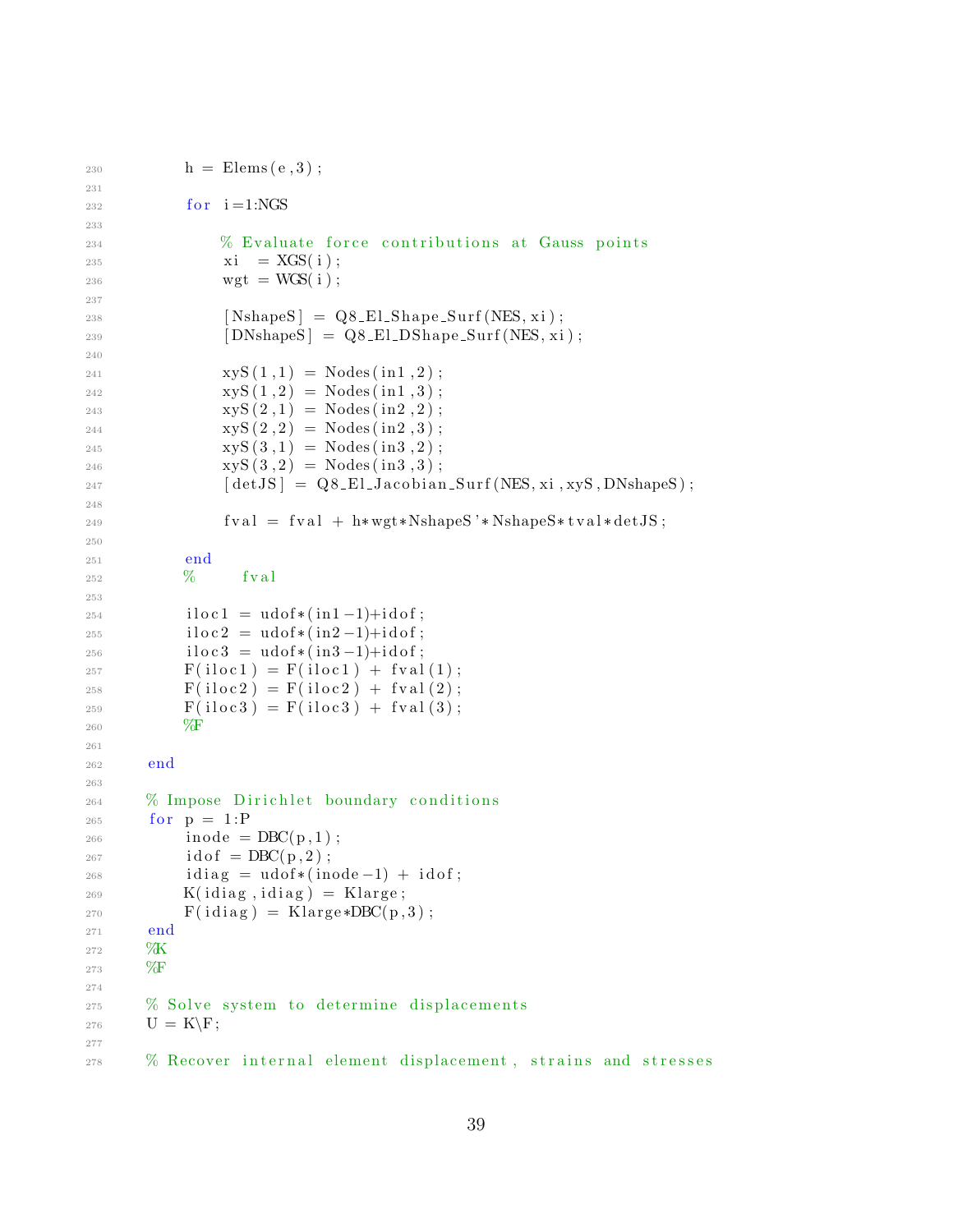```
279
        \text{nedof} = \text{udof}*\text{NE};\rho = zeros (E, nedof);
280
        Eps = zeros(E, nstrn, NG);281
        Sig = zeros(E, nstrn, NG);282
283
        for e = 1:E284
285
             % Establish element connectivity and coordinates
286
             Nnums = \text{Elements}(\text{e}, 4:3+\text{NE});287
             xy = Nodes(Nnums(:), 2:3);288
289
             % Extract element thickness for plane stress
290
             h =Elems(e, 3);
291
292
             % Extract element elastic Young's modulus and Poisson's ratio
203
             Y = \text{Mats}(\text{Elems}(e, 2), 2);
294
             nu = Mats(Elements(e, 2), 3);295
296
             % Extract element nodal displacements
297
             for i=1:NE298
                  inode = \text{Nnums}(i);299
                  iglb1 = udof*(inode-1)+1;300
                  iglb2 = udof*inode;301
                  iloc1 = udof * (i-1)+1;302
                  iloc2 = udof*i;303
                  Disp(e, iloc1) = U(iglb1);304
                  \text{Disp}(e, \text{iloc2}) = \text{U}(\text{iglb2});305
             end
306
             %Disp
307
308
             u = Disp(e, :)';
309
             [eps, sig] = Q8.El-Str(ipstr, xy, u, h, Y, nu, udf, NE, NG, XG);310\%eps
311
             \%sig
312
313
             % Store element strains
314
             Eps(e, : , : ) =eps(:, : );
315
316
             % Store element stresses
317
             \text{Sig}(e, :, :) = \text{sig}( :, :);318
319
        end
320
321
        % Computing Strain concentration factor
322
323
        signnom=1/0.75;324
325
        for i=1: size(hol-el)326
             sig\_max=max(Sig(hol-el(i),:,:));327
```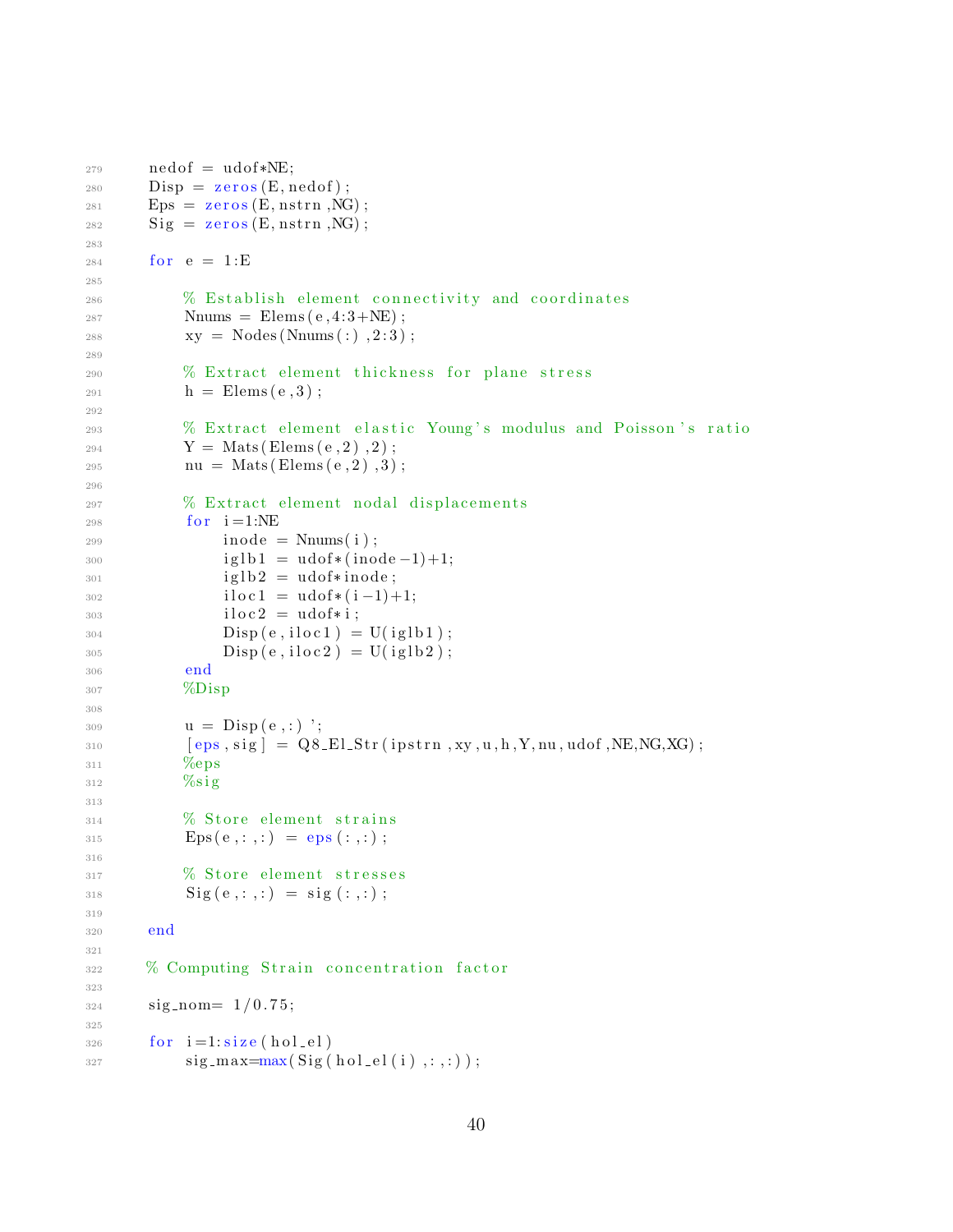```
328 end
SCF(no) = mean(sig_max) / sig-nom;330
B_{331} PE(no, 1) = 0.5 *U' *K*U;
332
_{333} PE(no, 2) =3/N;
334\% if (no==1)335 % str=sprintf ('Original plate vs deformed plate using 8 Noded Quad
      elements for \%d elements', E);
336\% figure;
337\% Plot_deformation;
338\% title (str);339\% x label ('\leftarrow 2L\rightarrow');
340\% y label ('\leftarrow 2H \rightarrow');
341 \qquad \qquad \max(U)342 % end
343 E
344 c l e a r v a r s −e x c e p t nod1 nod2 nod3 nod4 nod5 Elm1 Elm2 Elm3 Elm4 Elm5 PE SCF
      ;
345 end
346
347 for i = 1:5_{348} if (PE(i, 2) = min(PE(:, 2)) )B = P \cdot P \cdot E = \cdot P \cdot F \cdot (i, 1);
350 end
351 end
352 PE(:,1)=abs(PE(:,1)-PE\_ex)/abs(PE\_ex);
353
354\% figure;
355 plot (\log (PE(:, 2)), \log (PE(:, 1)), '-o');
356 title ('Error in Energy norm');
357 \text{ xlabel}('}} ('$log(h)$','Interpreter','latex');
358 y label ( ' $log ( \ frac { | U_{FE}-U_{EX} | } { | U_{EX} | } ) $ ', ' Interpreter ', ' latex '); axis
     square;
359 % Disp
360 % Eps
361 % Sig
 _1 function [DNshape] = Q8_El_DShape (NE, xi, eta)
 2
 3
 4 DNshape (:, 1) = [-(xi/4 - 1/4)*(eta - 1) - ((eta - 1)*(eta + xi + 1))/4;5 ((eta - 1)*(eta - xi + 1))/4 - (xi/4 + 1/4)*(eta - 1);6 (xi/4 + 1/4)*(eta + 1) + ((eta + 1)*(eta + xi - 1))/4;\frac{x}{7} ( xi /4 - 1/4) *(eta + 1) + ((eta + 1) *(xi - eta + 1)) /4;
 8 \times i * (eta - 1);9 1/2 - \text{eta}^2/2;-xi * (eta + 1);11 eta<sup>2/2</sup> - 1/2]<sup>'</sup>;
12
```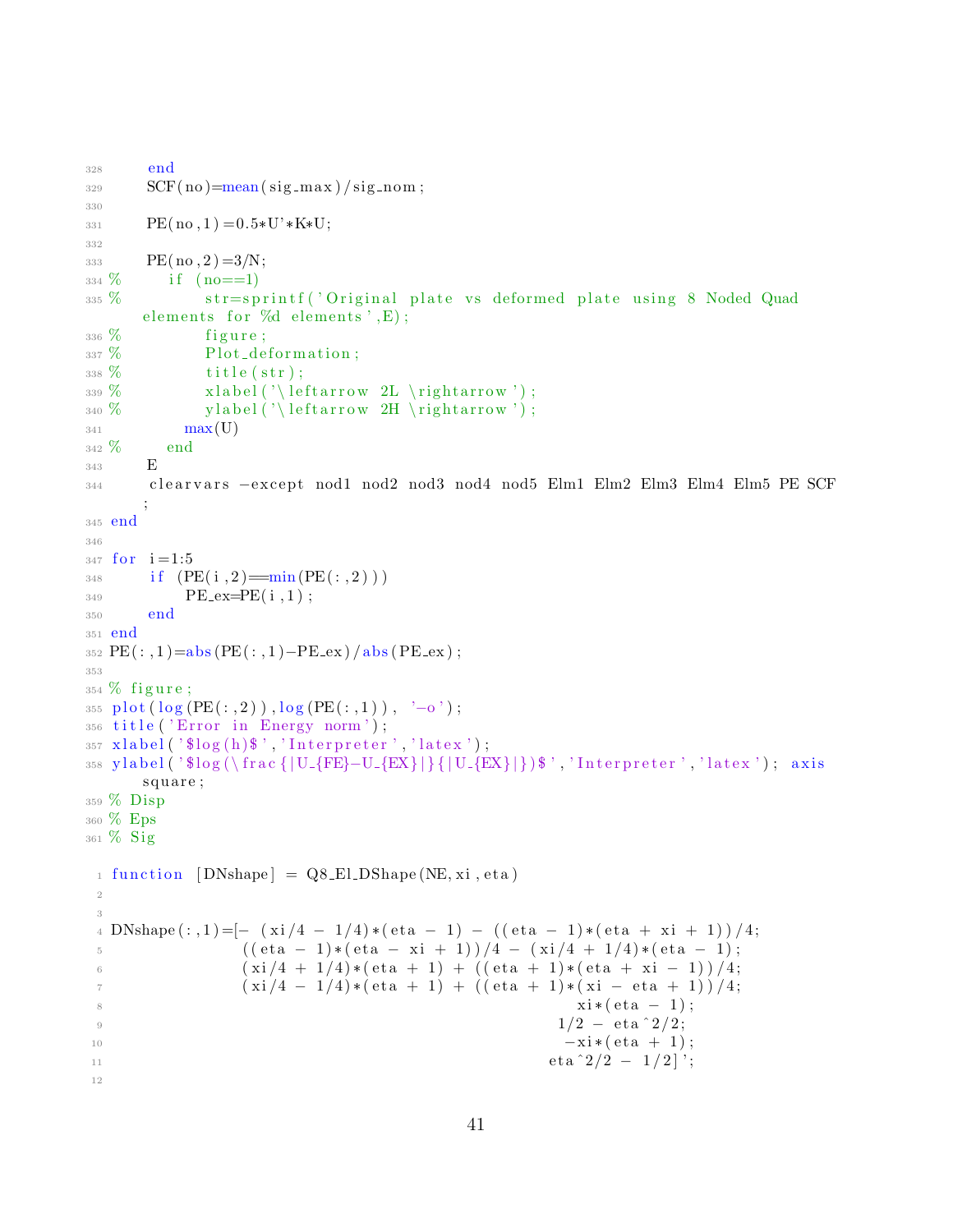```
DNshape (:, 2) = [- (xi/4 - 1/4) * (eta - 1) - (xi/4 - 1/4) * (eta + xi + 1);14\,(xi/4 + 1/4)*(eta - xi + 1) + (xi/4 + 1/4)*(eta - 1);15
                  (xi/4 + 1/4)*(eta + 1) + (xi/4 + 1/4)*(eta + xi - 1);16
                  (xi/4 - 1/4)*(xi - eta + 1) - (xi/4 - 1/4)*(eta + 1);17
                                                          xi^2/2 - 1/2;18
                                                           -eta*(xi + 1);191/2 - xi^2/2;20
                                                           eta*(xi - 1) ;
2\sqrt{1}_1 function [DNshapeS] = Q8_E1_DShape_Surf(NES, xi)
\overline{2}3 DNshapeS(1) = xi - 1/2;4 DNshapeS(2) = -2 \cdot x i;
5 DNshapeS(3) = -xi - 1/2;
_1 function [XG, WG] = Q8_E1_Gauss_Points (NG)
\overline{2}3 if (NG = 4)\overline{4}alf = sqrt(1/3);
\rm 56\phantom{a}XG(1,1) = -a1f;\overline{7}XG(2,1) = +a1f;8
       XG(3,1) = +a1f;\mathbf 9XG(4,1) = -a1f;10\,1\,1XG(1,2) = -a1f;12
       XG(2,2) = -a1f;13
       XG(3,2) = +\text{alf};14XG(4,2) = +a1f;15\,16
       for i=1:NG17
           WG(i) = 1;18
       end
19
20
  else
21
22
       alf = sqrt(3/5);
23
24
       XG(1,1) = -a1f;25XG(2,1) = 0;26
       XG(3,1) = +a1f;27
       XG(4,1) = -a1f;28
       XG(5,1) = 0;29
       XG(6,1) = +\text{alf};30
       XG(7,1) = -a1f;31XG(8,1) = 0;32
       XG(9,1) = +a1f;33
34
```
13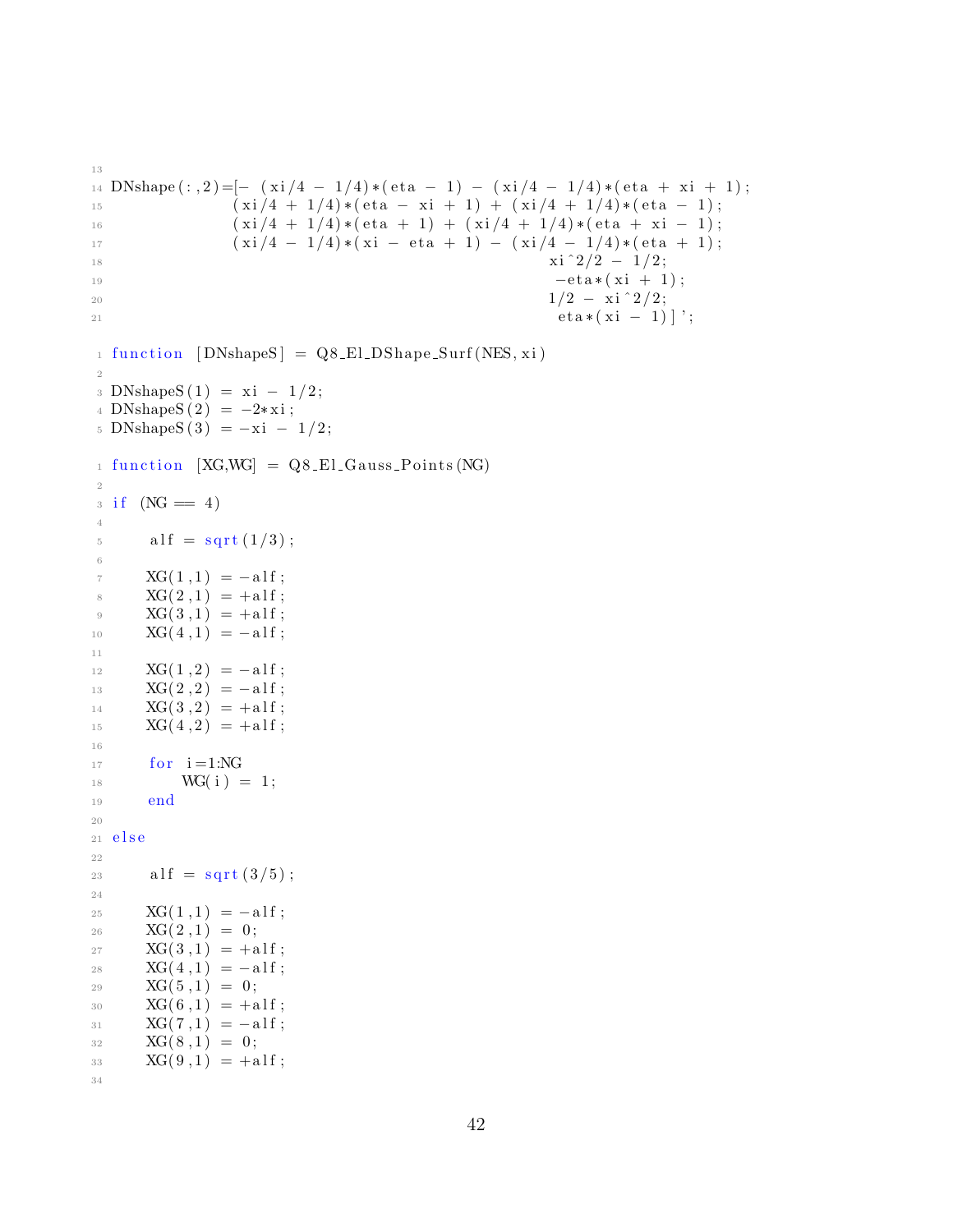```
35 XG(1,2) = -a1f;36 XG(2,2) = -a1f;37 XG(3,2) = -a1f;38 XG(4,2) = 0;\text{XG}(5,2) = 0;40 XG(6,2) = 0;41 XG(7,2) = +a1f;42 XG(8,2) = +a1f;43 XG(9,2) = +a1f;44
45 WG(1) = 25/81;
46 WG(2) = 40/81;
47 \text{ WG}(3) = 25/81;48 WG(4) = 40/81;
49 WG(5) = 64/81;
50 WG(6) = 40/81;
51 WG(7) = 25/81;
52 \text{ WG}(8) = 40/81;53 \text{ WG}(9) = 25/81;54
55 end
_1 function [XGS, WGS] = QS\_El_Gauss\_Points\_Surf(NGS)2
3 \text{ if } (NGS = 2)4
15 alf = sqrt (1/3);
6
7 XGS(1,1) = -a1f;8 XGS(2,1) = +a1f;9
10 WGS(1) = 1;
11 WGS( 2) = 1;
12
13 e l s e
14
15 alf = sqrt(3/5);
16
\text{XGS}(1,1) = -\text{alf};\text{NGS}(2,1) = 0;19 XGS(3,1) = +a1f;20
21 WGS(1) = 5/9;
22 WGS(2) = 8/9;
23 WGS(3) = 5/9;24
25 end
1 function [Jac, detJ, Jhat] = Q8_El_Jacobian (NE, xi, eta, xy, DNshape)
```

```
2
```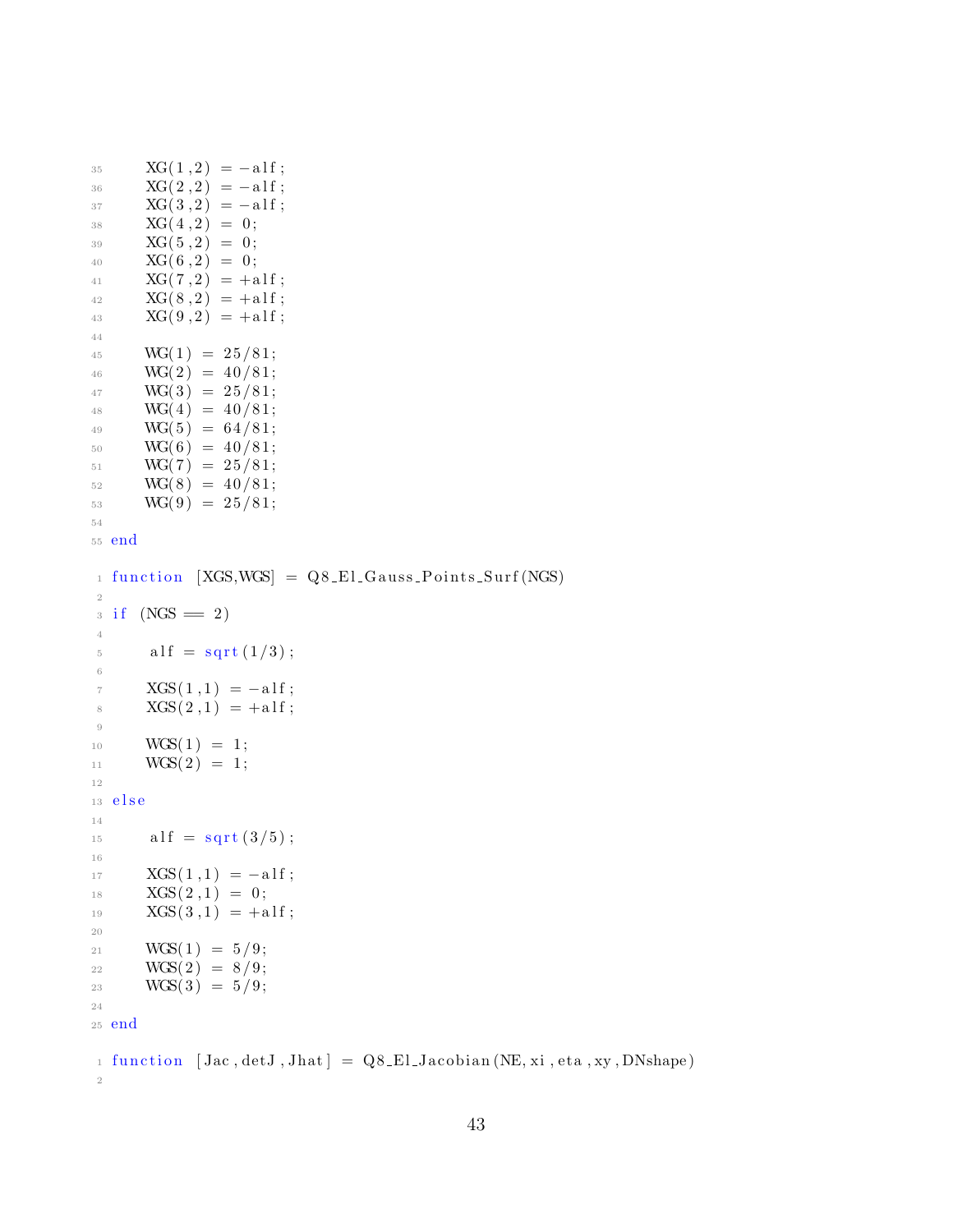```
3 \text{ Jac} = \text{zeros}(2,2);\overline{4}5 for i=1:NEJac(1,1) = Jac(1,1) + DNShape(i,1) * xy(i,1);\, \, \,Jac(1,2) = Jac(1,2) + DNshape(i,1) * xy(i,2);\overline{7}Jac(2,1) = Jac(2,1) + DNshape(i,2) * xy(i,1);8
        Jac(2,2) = Jac(2,2) + DNShape(i,2) * xy(i,2);\overline{9}10 end
11_{12} det J = det (Jac);13 Jhat = inv(Jac);
   function [detJS] = Q8_E1_Jacobian_Surf(NES, xi, xyS, DNshapeS)
1\,\overline{2}3 \text{ d}x \text{d}x \text{i} = 0;4 \text{ dydx} = 0;
\overline{5}6 for i=1:NES
        dxdxi = dxdxi + DNshapeS(i) * xyS(i, 1);\overline{7}dydxi = dydxi + DNshapeS(i) * xyS(i, 2);8
\,9end
10
11 detJS = sqrt( dxdx i * dxdxi + dydx i * dydx i);1 function [Nshape] = Q8_El_Shape(NE, xi, eta)
\overline{2}\sqrt{3}Nshape = [-1/4*(1-xi)*(1-eta)*(xi+eta+1);\overline{4}1/4*(1+xi)*(1-eta)*(xi-eta-1);\overline{5}1/4*(1+xi)*(1+eta)*(xi+eta-1);\kappa-1/4*(1-xi)*(1+eta)*(xi-eta+1);\overline{7}1/2*(1-xi^2)*(1-eta);
\overline{\mathcal{S}}1/2*(1-\text{eta}^2)*(1+\text{xi});\overline{9}1/2*(1-xi^2)*(1+eta);10
                        1/2*(1-\text{eta}^2)*(1-\text{x}i) ';
11function [NshapeS] = Q8_El_Shape_Surf(NES, xi)
\mathbf{1}\overline{2}3 NshapeS(1) = ((xi-0)*(xi-1))/((-1-0)*(-1-1));4 NshapeS(2) = ((xi+1)*(xi-1))/( (0+1)*(0-1));5 NshapeS(3) = ((xi+1)*(xi-0))/(1+1)*(0-1);
6\phantom{a}6\frac{1}{7} %NshapeS = NshapeS ';
_1 function [Ke] = \text{CST-EL-Stiff}(ipstrn, xy, h, Y, nu, udf, NE, NG, XG, WG)\overline{2}: \text{ndof} = \text{NE}* \text{udof};4 \text{ nstrn} = 3;5 \text{ Ke} = \text{zeros}(\text{ndof}, \text{ndof});
6\overline{6}
```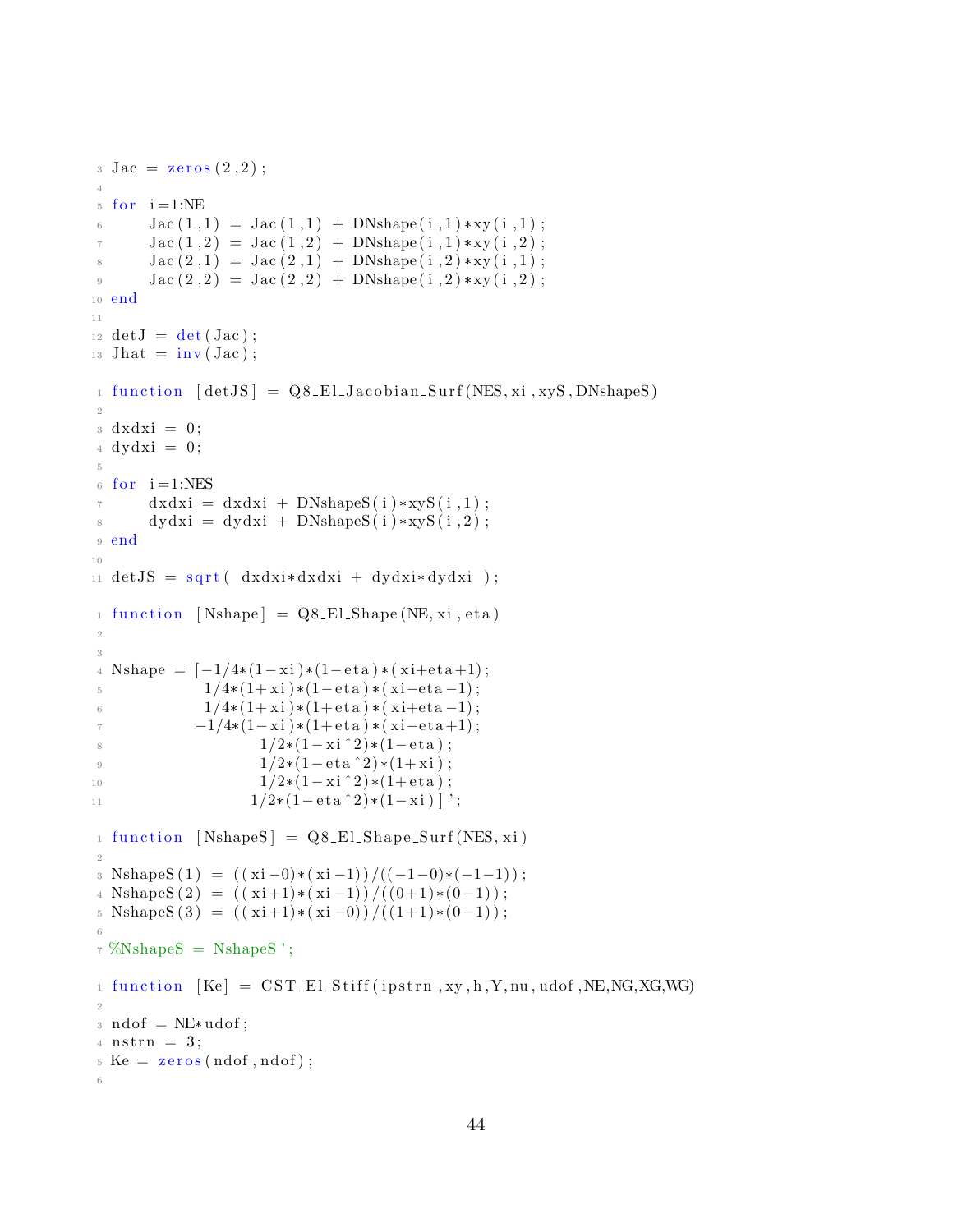```
\tau for i = 1:NG8
9 xi = XG(i, 1);10 eta = XG(i, 2);11 wgt = WG( i );
12
^{13} %[Nshape] = Q8_El_Shape (NE, xi, eta);
14 [DNshape] = Q8_El_DShape (NE, xi, eta);
15 [ Jac , detJ, Jhat ] = Q8_El_Jacobian (NE, xi, eta, xy, DNshape);
16
B = \text{zeros}(\text{nstrn}, \text{ndof});18 for j = 1:NE19 j l o c 1 = 2*(j-1)+1;20 j \log 2 = j \log 1 + 1;21 B(1, jloc1) = B(1, jloc1) + Jhat(1, 1) * DNshape(j, 1) ...22 + \text{Jhat}(1,2) * \text{DNshape}(j,2);23 B(2,j\ln c2) = B(2,j\ln c2) + J\ln (2,1) * DN\nshape (j,1) ...24 + \text{Jhat}(2,2) * \text{DNshape}(j,2);
25 B(3,jloc1) = B(3,jloc1) + Jhat(2,1) * DNshape(j,1) ...26 + \text{Jhat}(2,2) * \text{DNshape}(j,2);
B(3, i \text{loc } 2) = B(3, i \text{loc } 2) + \text{Jhat}(1, 1) * \text{DNshape}(i, 1) \dots28 + \text{Jhat}(1,2) * \text{DNshape}(j,2);
29 end
30
31 if (ipstrn = 1)
32 c = Y*(1-nu) /(1-2*nu) /(1+nu) ;
33 C = c * [ 1 nu/(1-nu) 0; nu/(1-nu) 1 0; 0 0 (1-2*nu)/(1-nu)/2 ];
34 e l s e
35 c = Y/(1-nu)/(1+nu);
36 C = c * [ 1 nu 0; nu 1 0; 0 0 (1-nu)/2 ];
37 end
38
39 Ke = Ke + h*wgt*B'*C*B*detJ;
40
41 end
1 function [eps, sig] = Q8_E1_Str(ipstr, xy, u, h, Y, nu, udf, NE, NG, XG);2
_3 \text{ ndof } = \text{NE}* \text{udof};
4 \text{ nstrn} = 3;
= eps = zeros (nstrn, NG);
6 \text{ sig} = \text{zeros}(\text{nstrn},\text{NG});7
\text{for } i = 1:\text{NG}9
10 xi = XG(i, 1);11 eta = XG(i, 2);
12
13 [ DNshape ] = Q8_El_DShape (NE, xi, et a );
14 [ Jac , det J, Jhat ] = Q8_El_Jacobian (NE, xi, eta, xy, DNshape);
```

```
45
```